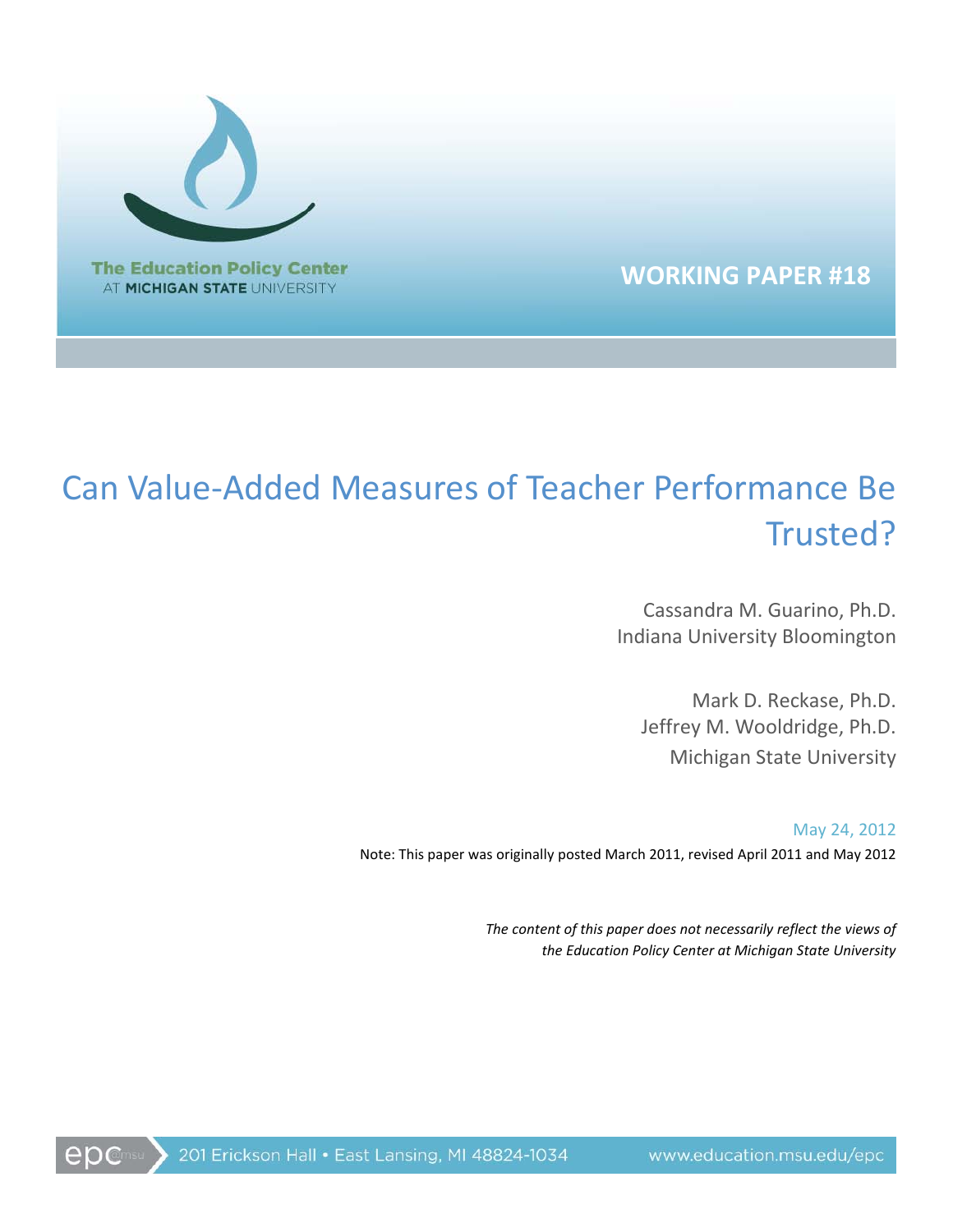**ep** @msu

# Can Value-Added Measures of Teacher Performance Be Trusted?

#### Author Note

This work was supported by grant no. R305D10002 from the Institute of Education Sciences in the U.S. Department of Education. We thank Francis Smart for programming assistance, Brian Stacy and Eun Hye Ham for research assistance, and Steven Haider, Ken Frank, Anna Bargagliotti, Steven Dieterle, Brian Stacy, Francis Smart, Cory Koedel, Doug Harris, Jacob Vigdor, and Jonah Rockoff for helpful comments.

#### Abstract

This design experiment addresses the question: How can second-grade students from low-SES schools attain the same levels of achievement as students from high-SES schools on standards-based social studies and content area literacy assessments? Students from two high-SES school districts were assessed in order to establish target levels of achievement. Two project-based units focused on state standards in economics; civics and government; public discourse, decision making, and citizen involvement; and content area literacy were developed and implemented successively in four classrooms in low-SES school districts. Achievement of students in the low-SES districts was then compared to that of students in high-SES districts. Results show no statistically significant differences: following instruction, there was no SES achievement gap on these standards-based assessments. We describe the unit plans and strategies that the teachers used to implement these plans, and we discuss implications of the study for future research and practice.

Keywords: elementary social studies, content area literacy, curricular integration, project-based learning, achievement gap, design experiment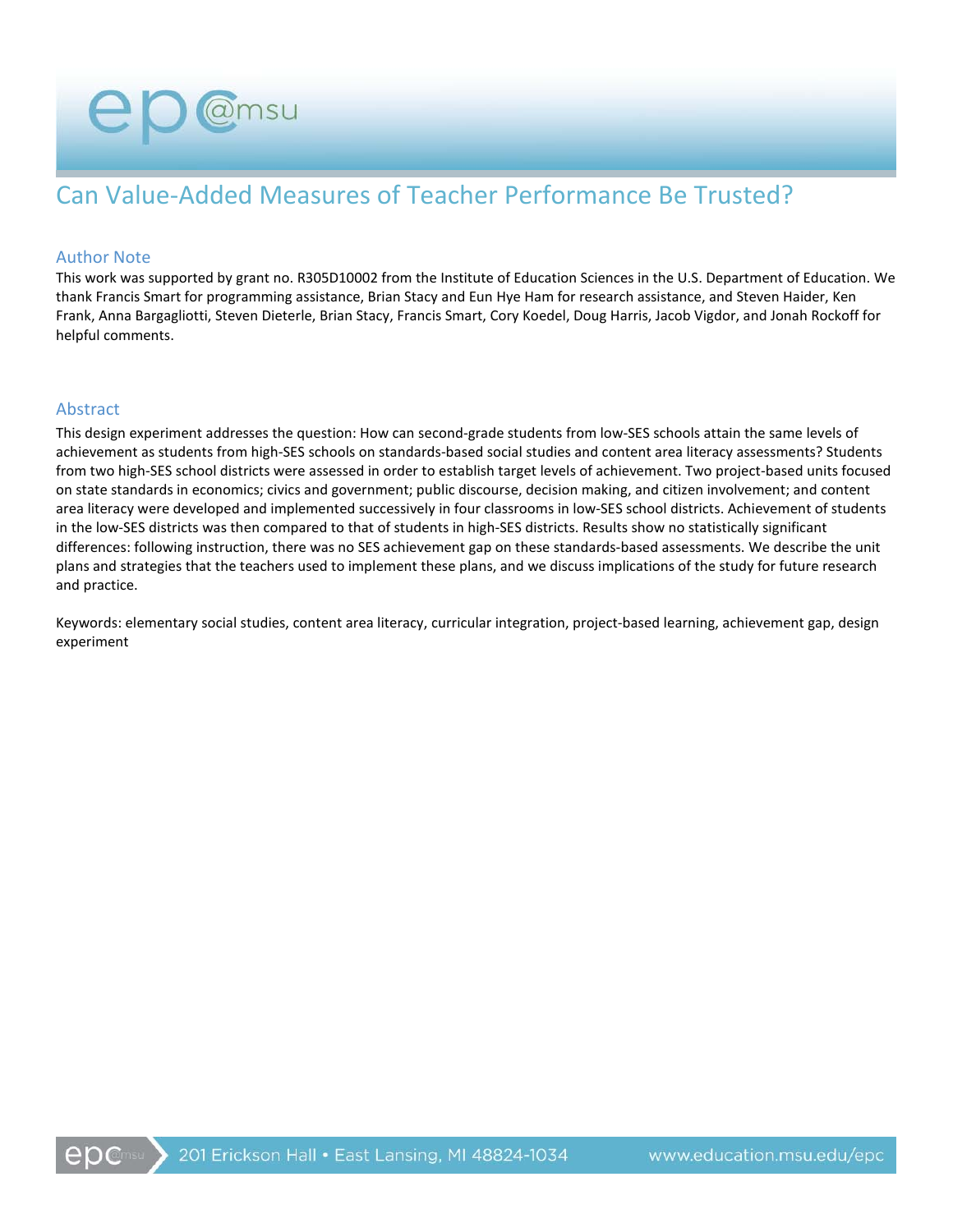#### **Can Value-Added Measures of Teacher Performance Be Trusted?**

By Cassandra M. Guarino, Mark D. Reckase, Jeffrey M. Wooldridge

May 17, 2012

Cassandra M. Guarino Associate Professor of Educational Leadership and Policy Studies Indiana University Bloomington Email: [guarino@indiana.edu](mailto:guarino@indiana.edu) 

Mark D. Reckase University Distinguished Professor of Measurement and Quantitative Methods Michigan State University Email: [reckase@msu.edu](mailto:reckase@msu.edu) 

Jeffrey M. Wooldridge University Distinguished Professor of Economics Michigan State University Email: [wooldri1@msu.edu](mailto:wooldri1@msu.edu) 

Acknowledgment: This work was supported by grant no. R305D10002 from the Institute of Education Sciences in the U.S. Department of Education. We thank Francis Smart for programming assistance, Brian Stacy and Eun Hye Ham for research assistance, and Steven Haider, Ken Frank, Anna Bargagliotti, Steven Dieterle, Brian Stacy, Francis Smart, Cory Koedel, Doug Harris, Jacob Vigdor, and Jonah Rockoff for helpful comments.

Abstract:We investigate whether commonly used value-added estimation strategies can produce accurate estimates of teacher effects. We estimate teacher effects in simulated student achievement data sets that mimic plausible types of student grouping and teacher assignment scenarios. No one method accurately captures true teacher effects in all scenarios, and the potential for misclassifying teachers as high- or low-performing can be substantial. Misspecifying dynamic relationships can exacerbate estimation problems. However, some estimators are more robust across scenarios and better suited to estimating teacher effects than others.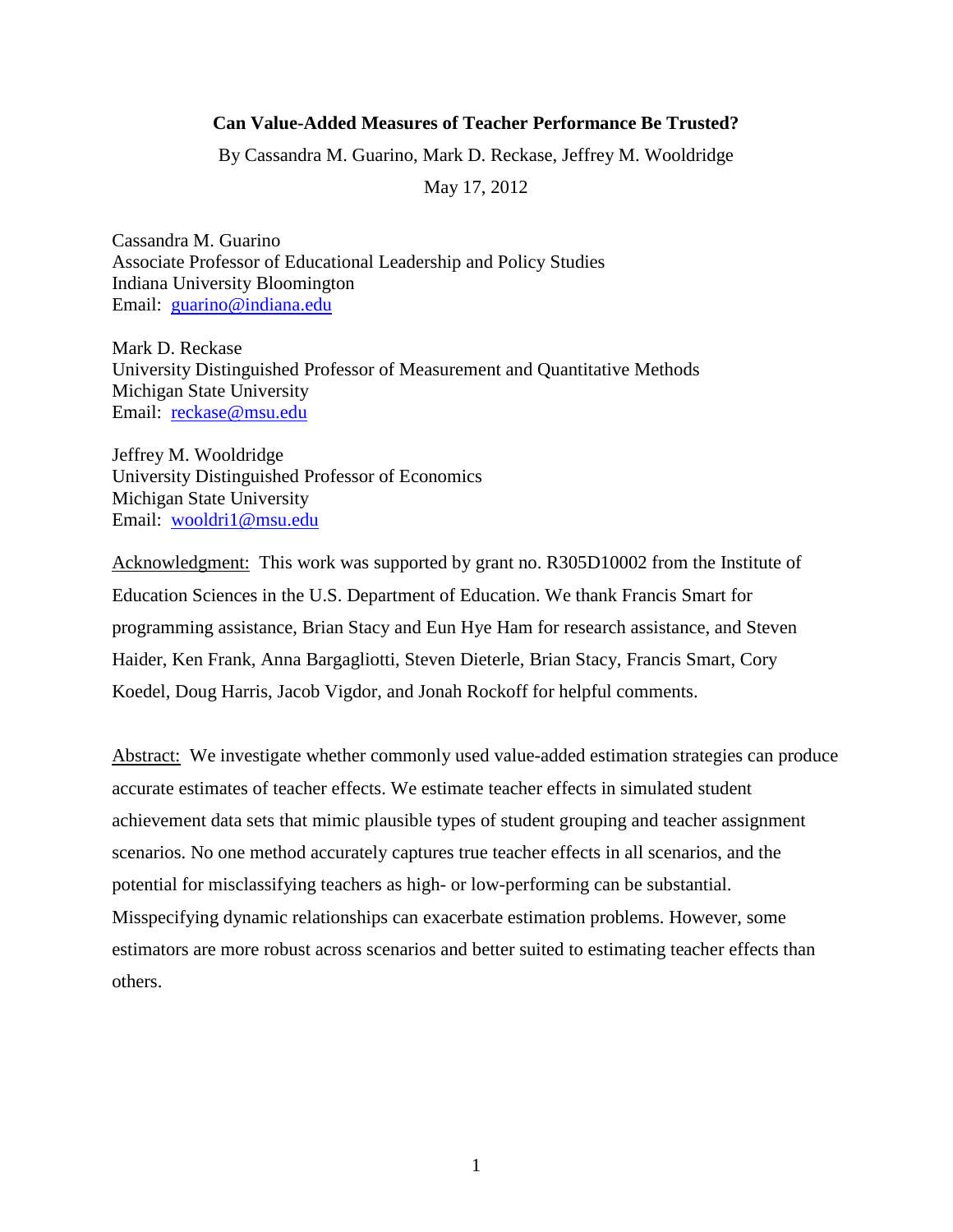#### **1. Introduction**

Accurate indicators of educational effectiveness are needed to advance national policy goals of raising student achievement and closing socioeconomically based achievement gaps. If constructed and used appropriately, such indicators for both program evaluation and the evaluation of teacher and school performance could have a transformative effect on the nature and outcomes of teaching and learning. Measures of teacher quality based on value-added models of student achievement (VAMs) are gaining increasing acceptance among policymakers as a possible improvement over conventional indicators, such as classroom observations or measures of educational attainment or experience. They are already in use to varying degrees in school districts<sup>[1](#page-3-0)</sup> and widely reported in the research literature.

Intuitively, VAMs are appealing; they track growth in learning from one year to the next for individual students and parse that growth into pieces believed to represent the separate contributions made by teachers and schools as well as individual-specific factors. Moreover, given that standardized testing is now ubiquitous in U.S. school systems, VAMs can be inexpensive to implement relative to other forms of teacher evaluation such as classroom observation, and their use has been encouraged by Race to the Top (U.S. Department of Education, 2009). As a teacher evaluation tool, VAM-based measures are sometimes viewed as less subjective than judgments based on observations by principals or portfolios of accomplishments. Given the increasing visibility of VAM-based estimates of teacher and school quality, and the possible inclusion of teacher performance incentives in the upcoming reauthorization of NCLB, it is imperative that such measures be well constructed and understood.

Controversy exists, however, as to the best way to construct VAMs and to their optimal application. Numerous methods have been developed (e.g., Sanders & Horn, 1994; Ballou,

<span id="page-3-0"></span> $<sup>1</sup>$  In some districts, the popular press has computed and published teacher value-added scores.</sup> For example, in September 2010, the Los Angeles Times, after analyzing data obtained from Los Angeles Unified School District officials under California's Public Records Act, created a website in which any member of the public can look up VAM-based ratings for individual public school teachers in grades 3 through 5. See: [http://www.latimes.com/news/local/teachers](http://www.latimes.com/news/local/teachers-investigation/)[investigation/](http://www.latimes.com/news/local/teachers-investigation/) (downloaded 10/12/10). In New York City, after a protracted court battle, the district has been required to make teacher evaluation measures available to the public. See <http://www.nytimes.com/2012/02/25/education/teacher-quality-widely-diffused-nyc-ratings-indicate.html> (downloaded 5/4/12).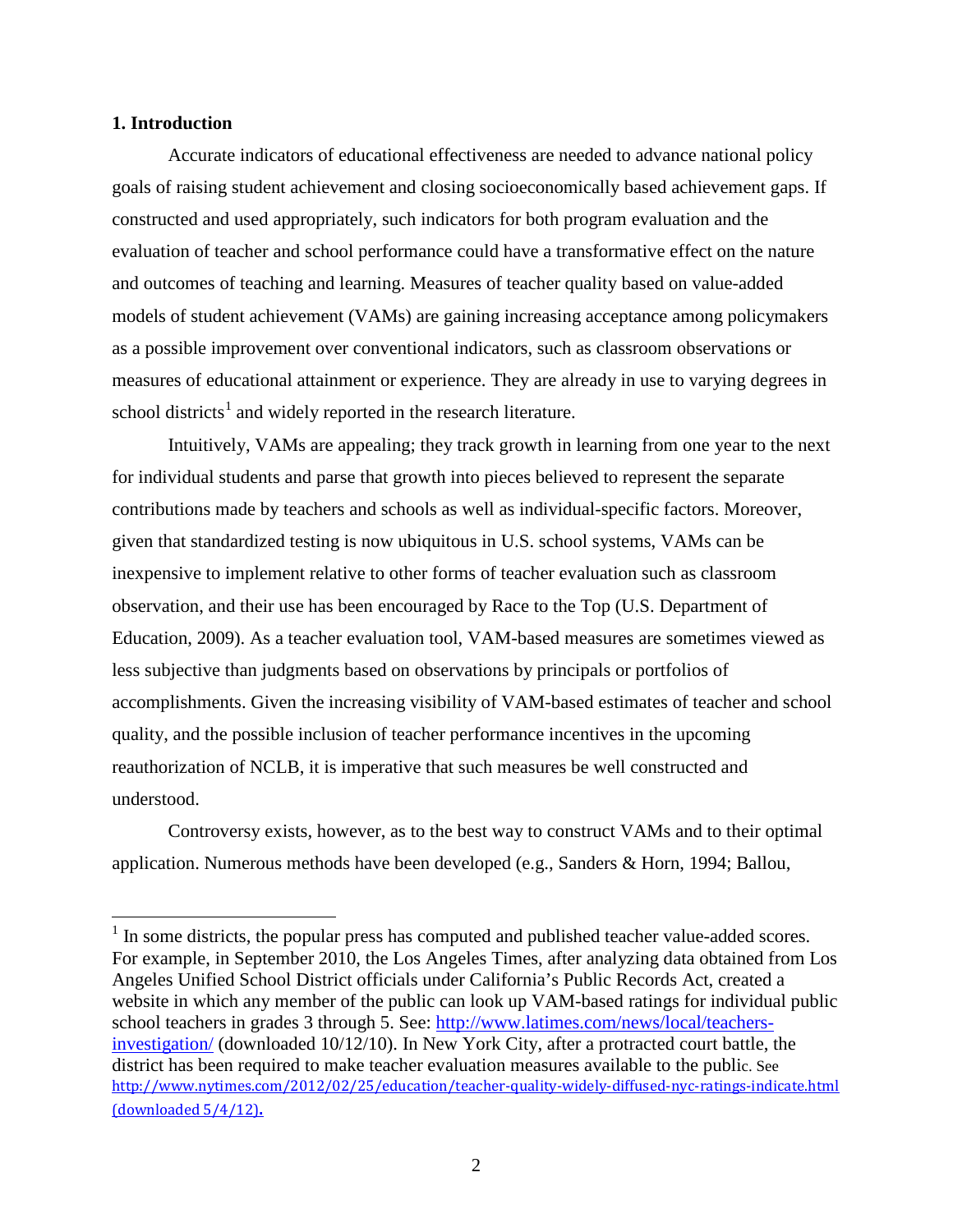Sanders, & Wright (2004); McCaffrey et al., 2004; Kane & Staiger, 2008; Raudenbush, 2009), and studies that compare estimates derived from different models have found substantial variability across methods (McCaffrey et al., 2004). Concerns remain that our understanding of these models is as yet limited and that incentives built around them may do more harm than good, with teachers' unions, in particular, reluctant to allow their constituents to be judged on the basis of measures that are potentially biased or imprecise.

A central issue involved in establishing the validity of measures and inferences based on VAMs is whether VAMs effectively isolate the "true" contribution of teachers and schools to achievement growth or instead confound these effects with the effects of other factors that may or may not be within the control of teachers and schools. Given that neither students nor teachers are randomly assigned to schools and that students are not randomly assigned to teachers within schools, disentangling the causal effects of schooling from other factors influencing achievement is far from straightforward. The few studies that have attempted to validate VAMs have drawn different conclusions (e.g., Kane & Staiger, [2](#page-4-0)008; Rothstein, 2010)<sup>2</sup>, and questions about the validity of VAMs linger.

In this paper, we investigate the ability of various estimation strategies to produce accurate estimates of teacher effects. Our main research question is the following: How well do commonly used estimators perform in estimating teacher effects under a variety of known conditions, including those in which particular underlying assumptions are violated?

We focus our study on estimators that are commonly used in research and policy applications involving teacher effects. We first outline the assumptions that must be met for each estimator to have desirable statistical properties in the context of a conventional theoretical framework. We then apply the estimators to the task of recovering teacher effects in simulated student achievement data generated under different types of student grouping and teacher assignment scenarios. We then compare the estimated teacher effects to the true teacher effects embedded in the data.

The paper is organized as follows. In Section 2, we outline a theoretical framework for value-added models based on a well-known structural cumulative effects model. Section 3

<span id="page-4-0"></span><sup>&</sup>lt;sup>2</sup> Kane and Staiger (2008) compare experimental VAM estimates for a subset of Los Angeles teachers with earlier non-experimental estimates for those same teachers and find that they are similar, suggesting that they are valid. Rothstein (2008), on the other hand, devises falsification tests that challenge the validity of VAM-based measures of teacher performance in North Carolina.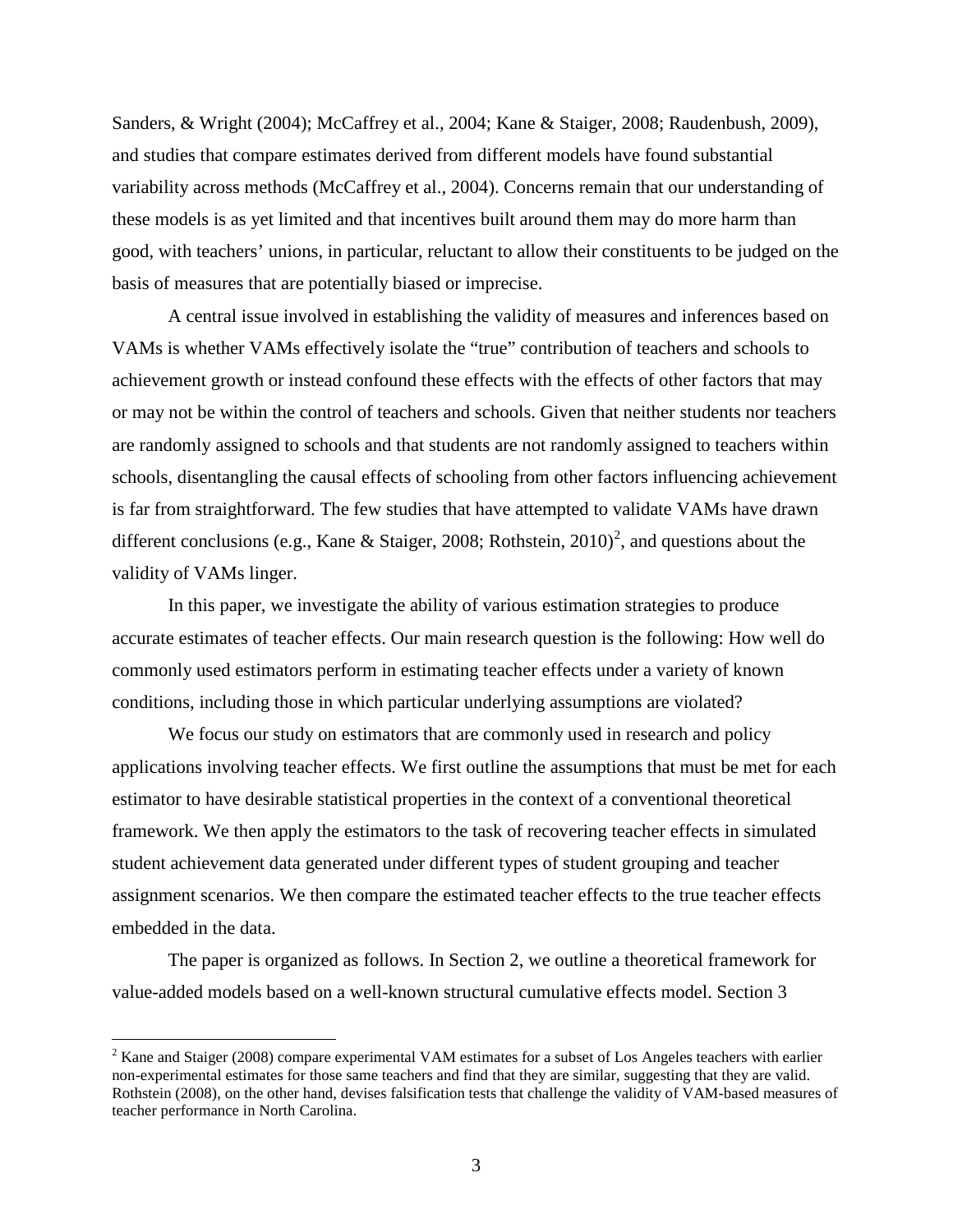discusses each estimator in turn and its underlying assumptions. An important component of our study is that we apply all estimators to all of our simulation conditions—even those in which they are not necessarily expected to perform well in order to determine whether some methods are more robust than others across different scenarios. We describe different mechanisms for grouping students and assigning teachers to classrooms in Section 4. Section 5 describes the simulation procedures and estimation strategies we employ. The simulations results in Section 6 investigate the ability of the various value-added estimators of teacher performance to uncover true effects under our different data generating scenarios. By systematically comparing VAMbased estimates resulting from different estimators to the true effects embedded in the various data generating processes, we are able to identify estimation strategies most likely to recover true effects under specific conditions.

Our investigations yield several important findings. No one estimator performs well under all plausible circumstances, but some are more robust than others. Surprisingly, certain estimation approaches known to be inconsistent in the structural modeling framework fare better than expected. Our simulations highlight the pitfalls of misspecifying the dynamic relationship between current and prior achievement*.* In addition, we find that substantial proportions of teachers can be misclassified as "below average" or "above average" as well as in the bottom and top quintiles of the teacher quality distribution, even in the best-case scenarios.

An important caveat to apply to our findings is that they result from data generation processes that incorporate many of the assumptions underlying a relatively simple conceptual model. Thus, we subject the estimators to idealized conditions. Undoubtedly real-life educational conditions are more complex, and the estimators will likely perform less well when applied to real data. Detecting the flaws in various estimators under idealized conditions, however, is the best way to discover fundamental differences among them. Thus, the simplifications built into our research design are the strength of the design.

#### **2. A Common Approach to Value-Added Modeling**

The derivation of particular VAMs typically rests on the specification of a structural "education production function," in which achievement at any grade is modeled as a function of child, family, and schooling inputs. In its most general formulation, learning is a process that is considered to be both dynamic and cumulative – that is, past experiences and past learning contribute to present learning. Thus the model—often referred to as the generalized *cumulative*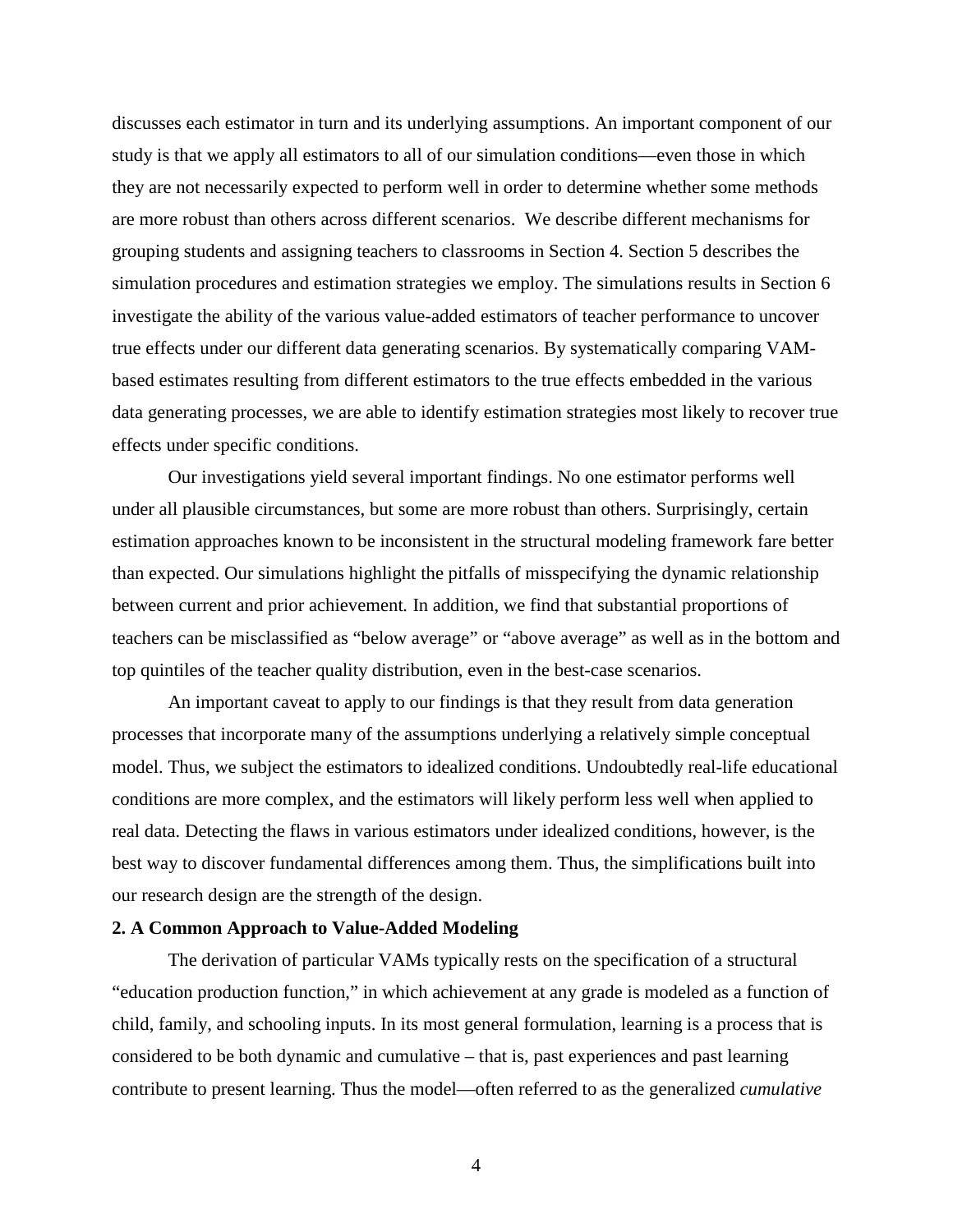*effects model* (CEM)—includes all relevant past child, family, and school inputs (Hanushek, 1979, 1986; Boardman & Murnane, 1979; Todd & Wolpin, 2003; Harris, Sass, & Semykina, 2011). This model can be expressed as:

$$
A_{it} = f_t(E_{it},...,E_{i0},X_{it},...,X_{i0},c_i,u_{it})
$$
\n(1)

where  $A_{it}$  is the achievement of child *i* in grade *t*,  $E_{it}$  represents school-related inputs,  $X_{it}$ represents a set of relevant time-varying child and family inputs, *ci* captures the unobserved timeinvariant student effect (representing, for example, motivation, some notion of sustained ability, or some persistent behavioral or physical issue that affects achievement), and the  $u_{it}$  represent the idiosyncratic shocks that may occur in any given period. In this very general formulation, the functional form is unspecified and can vary over time.

Moving to an empirical model poses large challenges due to the lack of information regarding most past and even many current inputs to the process and the manner in which they are related to one another—that is, functional form, interactions, lagged responses, feedback, and so on. Inferring the causal effects of teachers and schools is therefore difficult. If children were randomly assigned to teachers and schools, many omitted variable issues would be considerably mitigated. However, random assignment does not typically characterize school systems, and, indeed, is not necessarily desirable. Random assignment of children to schools deprives parents of the ability to find schools that they believe to be best suited for their children through both residential sorting and school choice. Random assignment to teachers within schools deprives principals of one of their most important functions: to maximize overall achievement by matching the individualized skills of teachers to those students most likely to benefit from them. Thus random assignment—while helpful from an evaluation standpoint—could result in suboptimal learning conditions if particular teacher and school characteristics interact in a beneficial way with student characteristics in the learning process.

Clearly, however, knowledge of the effectiveness of particular schools, teachers, or programs in promoting learning is essential if we are to foster successful instructional approaches and curtail the use of ineffective ones. Causal measures of performance at the school, teacher, and program level are needed to identify instructional strategies that contribute to high performance. In the context of nonrandom assignment and omitted variables, statistical methods are the only tools available with which to infer effects, but they rely on strong assumptions. In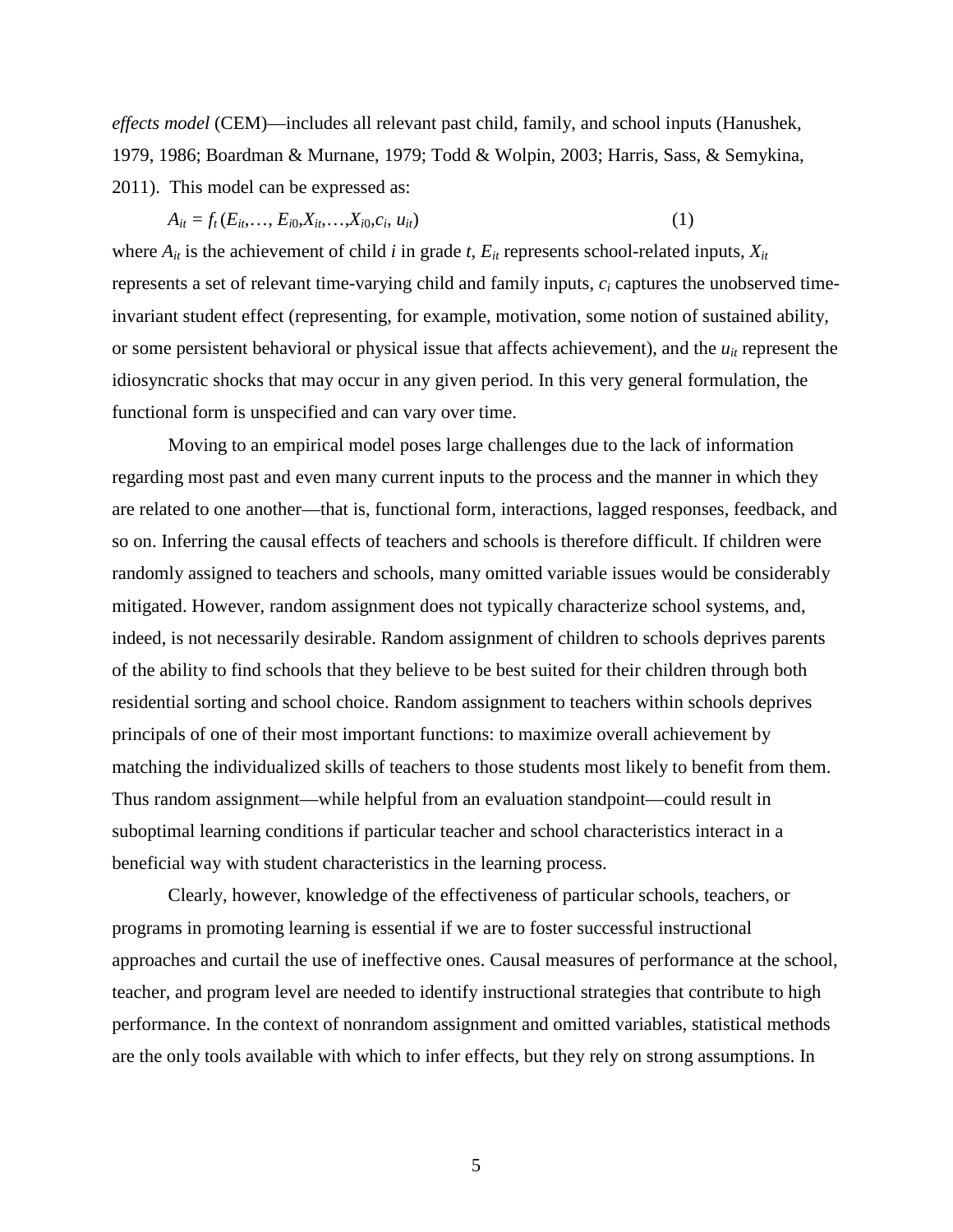the next sections, we describe the assumptions used to derive models that are empirically feasible to estimate.

#### 2.1. The General Linear Formulation

A distributed lag version of the cumulative effects model that assumes linearity is the typical and potentially tractable starting point for structural modeling. Equation (1) becomes

 $A_{it} = \alpha_t + E_{it} \beta_0 + E_{i,t-1} \beta_1 + ... + E_{i0} \beta_t + X_{it} \gamma_0 + X_{i,t-1} \gamma_1 + ... + X_{i0} \gamma_t + \eta_t c_i + u_{it}$  (2)

where we take  $E_{it}$  to be a row vector of observed education inputs at time  $t$  – including teacher or school characteristics, or, say, teacher indicators – and  $X_{it}$  to be a vector of observed timevarying individual and family characteristics such as health status, household income, and so on. The term  $\alpha_t$  allows for a separate intercept in each time period, which would be appropriate if, for example, the score scales are set to be different for different grade levels by the testing program. The period  $t = 0$  corresponds to the initial year in school (which is generally kindergarten or could be pre-kindergarten in states where this is a common public school option). This formulation has several assumptions embedded in it: linearity, a functional form that is constant over time (except for the intercept and possibly the coefficient on *ci*), and an additive, idiosyncratic shock,  $u_{it}$ , that accounts for all unobserved time-varying current and past factors.

Note that the formulation in (2) does not explicitly recognize the possible presence of interactions among teachers, between teachers and students, or among students and is therefore a limited conceptualization of the educational learning process. It is possible to build in these complexities, although it is rarely done in practice, except for the occasional inclusion of peer characteristics.

Exogeneity assumptions on the inputs are needed to estimate the parameters in the linear CEM. A common starting point—termed *sequential exogeneity* by Chamberlain (1992) assumes that the expected value of the time-varying unobservables,  $u_{it}$ , conditional on all relevant time-varying current and past inputs and the unobserved child effect, is zero:

 $E(u_{ii} | E_{it}, E_{i,t-1}, \ldots, E_{i0}, X_{it}, X_{i,t-1}, \ldots, X_{i0}, c_i) = 0$  (3) In practical terms, (3) requires that the time-varying unobservables that affect achievement are uncorrelated with observed school and family inputs—both current and past. Initially, this may seem reasonable given that most school input decisions, such as teacher and class size assignments, are made at the end of the previous school year, and cannot be based on changes in a student's situation over the course of the school year. However,  $u_{it}$  can contain factors such as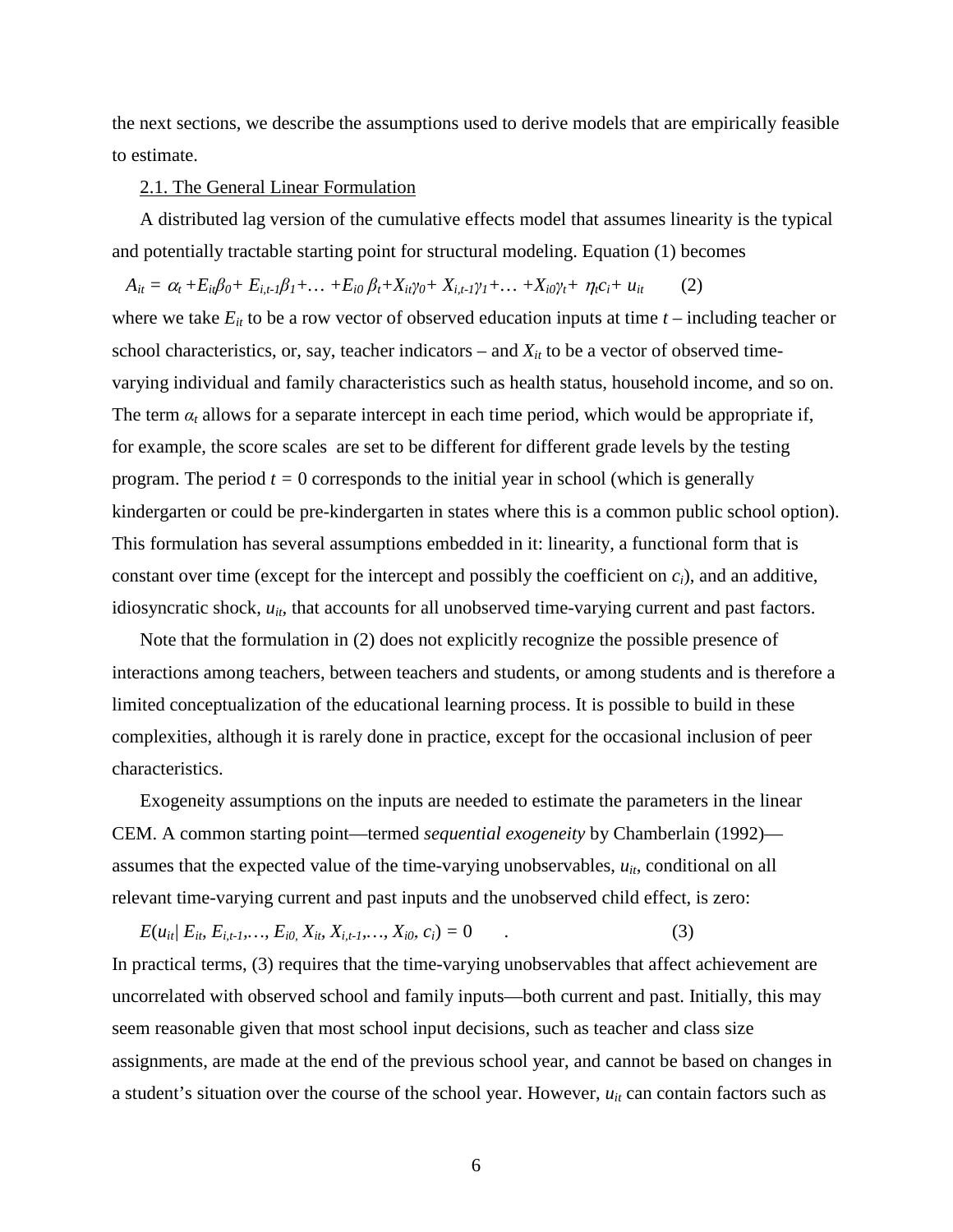unobserved parental effort that respond to the assignment of school inputs. For example, a parent may provide more help for a student who is assigned to a poor teacher or a large class.

As stated, (3) is an assumption about correlation between inputs and the time-varying unobservables,  $u_{it}$ , and it does not address the relationship between student heterogeneity,  $c_i$ , and the observed inputs. Many estimation approaches either ignore the presence of *ci* or assume it is uncorrelated with observed inputs – in other words, they assume what we would call *heterogeneity exogeneity*. If, however,  $c_i$  is correlated with observed inputs, then standard pooled regression and generalized least squares approaches are generally inconsistent regardless of what we assume about the relationship between  $u_{it}$  and the inputs. Several approaches can be used to deal with unobserved heterogeneity in equation (2)—most commonly, fixed effects and firstdifferencing methods—each with a set of assumptions and drawbacks. If we are not wedded to a structural model as in equation (2), past test scores can be included in regression equations as proxies for the unobserved heterogeneity. In fact, this is an important motivation for the dynamic regression method described in Section 3.

Beyond the issue of unobserved heterogeneity, there are other obstacles to estimating equation (2). The linear CEM in this form is rarely estimated due to data limitations. If, for example, we have testing data on  $3<sup>rd</sup>$  through  $6<sup>th</sup>$  grade for each child and want to allow for the possibility that all previous teachers affect current outcomes (in this case, the *Eit* vector may be composed of teacher dummy variables), we need to have data linking students to their teachers in  $2<sup>nd</sup>$  and  $1<sup>st</sup>$  grades, as well as kindergarten. In addition to the onerous data requirements, high correlations among inputs across time periods can limit the ability of any of these estimators to isolate specific contemporaneous or past effects and make estimation of the linear CEM unattractive.

#### 2.2. Geometric Distributed Lag Restrictions on the Linear CEM

To solve the data limitations issue and conserve on parameters in the general linear CEM, researchers typically impose restrictions on the distributed lag coefficients. A simple and commonly applied restriction is a *geometric* distributed lag (GDL), which imposes geometric decay on the parameters in (2) for some  $0 \le \lambda \le 1$ :

$$
\beta_s = \lambda^s \beta_0, \ \gamma_s = \lambda^s \gamma_0, \quad s = 1, \dots, T \tag{4}
$$

This means that the effects of all past time-varying inputs (schooling-related as well as child- and family-related) decay at the same rate over time and their influence on current achievement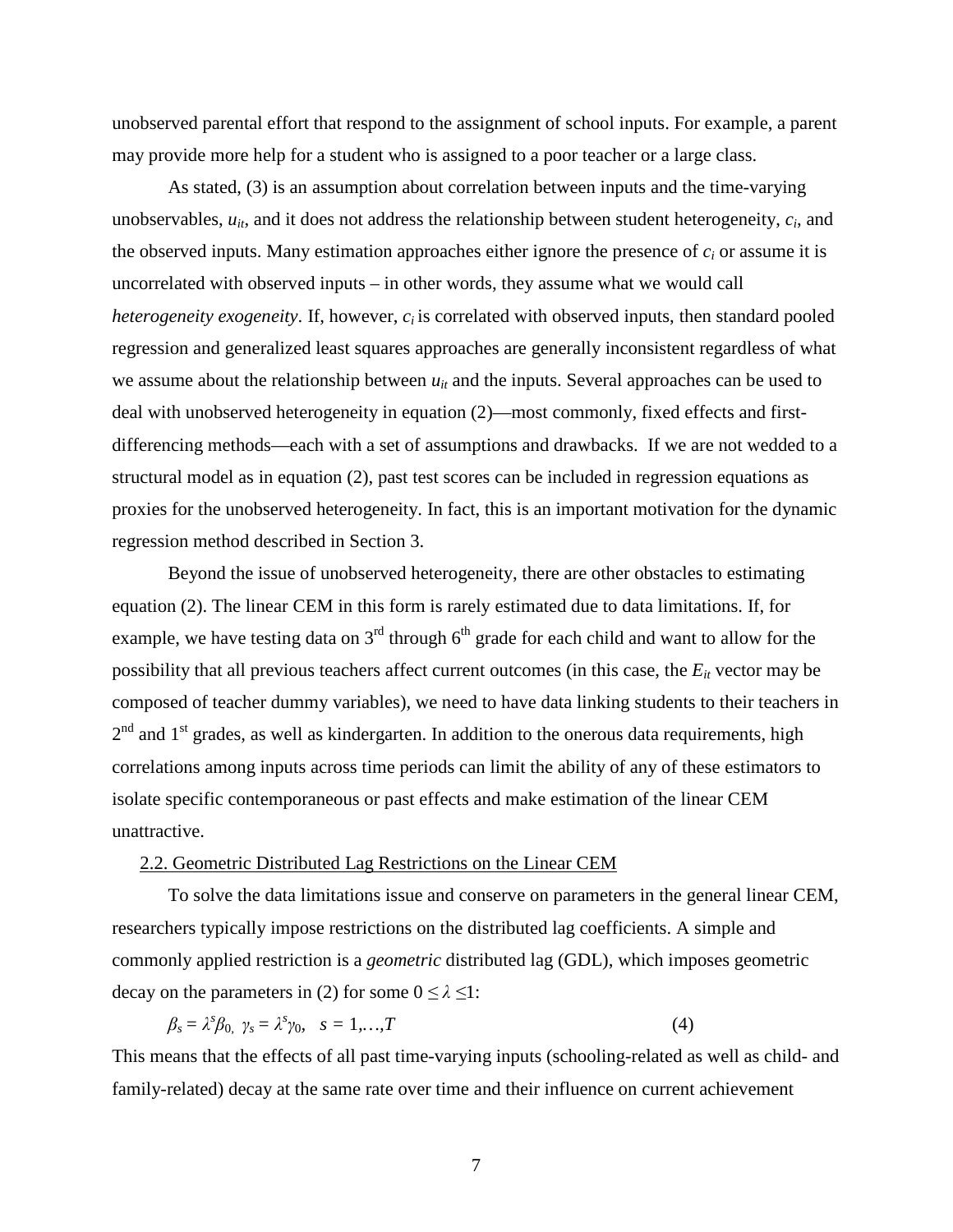decreases in the specified manner as their distance from the present increases. With these restrictions, after subtracting  $\lambda A_{i,t-1}$  from both sides of (2) and performing substitutions and simple algebra, we obtain a much simpler estimating equation:

$$
A_{it} = \tau_t + \lambda A_{i,t-1} + E_{it}\beta_0 + X_{it}\gamma_0 + \pi_c + e_{it}
$$
\n
$$
\tag{5}
$$

where

$$
e_{it} = u_{it} - \lambda u_{i,t-1} \tag{6}
$$

Equation (5) has several useful features. First, the right hand side includes a single lag of achievement and only contemporaneous inputs. This is a much more parsimonious estimating equation than the general model (2) because past inputs do not appear. Consequently, data requirements are less onerous than those for the linear CEM, and parameter estimation of (5) is less likely to suffer from the multicollinearity that can occur among contemporaneous variables and their lags.

It is important to see that the decay structure in the GDL equation means that any distributed lag effects are determined entirely by <sup>λ</sup> and *β0*. In other words, once we know the effect of contemporaneous inputs  $(\beta_0)$  and the decay parameter ( $\lambda$ ), the effects of lagged inputs are determined. Undoubtedly this is a highly restrictive assumption, but (5) is fairly common in the education literature. It is important to note, however, that the rate at which knowledge decays may differ for different students or for different subpopulations of students (Entwistle & Alexander, 1992; Downey, Hippel & Broh, 2004). Although allowing rates of decay to vary by individuals or groups is possible in (5), this is rarely, if ever, done in the literature on teacher effects.

In deriving estimators based on equation (5), we must consider the exogeneity of inputs in this equation, including possible correlation with  $c_i$  as well as correlation with the timevarying unobservables *eit*. As shown in equation (6), *eit* depends on the current and lagged error from equation (2). If we maintain the sequential exogeneity assumption (3) in the structural CEM,  $u_{it}$  is uncorrelated with  $E_{it}$ . In that case, simple algebra gives

$$
Cov(E_{it}, e_{it}) = -\lambda Cov(E_{it}, u_{i,t-1}).
$$
\n(7)

Equation (7) shows explicitly that in order to treat  $E_{it}$  and  $X_{it}$  as exogenous in (5) – that is, uncorrelated with the time-varying unobservables  $e_{it}$  – we need to impose an assumption stronger than the sequential exogeneity in the structural equation (2) (unless  $\lambda = 0$ , which seems unlikely). In this case, the weakest exogeneity condition is that  $E_{it}$  is uncorrelated with  $u_{it} - \lambda u_{i, t-1}$ , which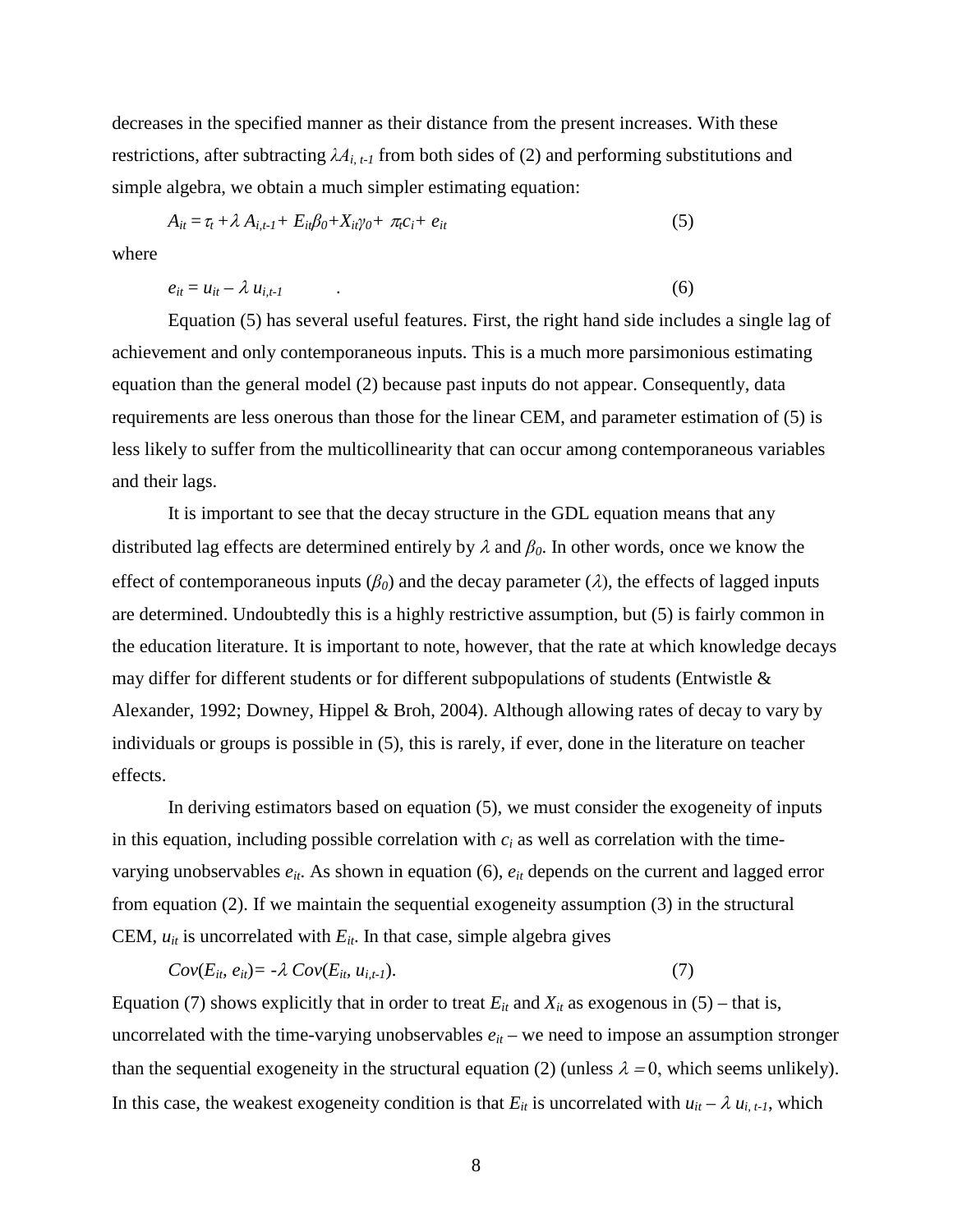could be true even if we do not assume  $E_{it}$  is uncorrelated separately with  $u_{i, t-1}$  and  $u_{it}$ . However, for certain estimation strategies discussed below, the imposition of a stronger exogeneity assumption on the CEM, namely *strict exogeneity*, is needed and is clearly sufficient for Cov(*Eit,*   $e_{it}$ ) = 0. A straightforward way to state the strict exogeneity assumption is

 $E(u_{ii} | E_{iT}, E_{i,T-l}, \ldots, E_{i0, X_{iT}, X_{i,T-l}, \ldots, X_{i0}, c_i) = 0.$  (8) The difference between assumptions (8) and (3) is that (8) includes the entire set of observed inputs, including *future* inputs (this is why the *t* in (3) is replaced with *T* in (8)). Assumption (8) implies that the error term  $e_{it}$  in (5) is uncorrelated with inputs at time  $t$  and all other time periods.

In addition to possible correlation between the covariates and *eit*, we must recognize that it is virtually impossible for  $c_i$  to be uncorrelated with  $A_{i, t-1}$ . Moreover, we often expect  $c_i$  to be correlated with the inputs.

A simplistic approach to dealing with issues stemming from the presence of the lagged dependent variable is to assume that it does not matter – that is, assume that  $\lambda = 0$ , which implies complete decay. In this case, (5) reduces to what is often referred to as a "level-score" equation. As a special case of the CEM, the level-score approach is unattractive because  $\lambda = 0$  is unrealistic. But level-score regressions have been used with experimental data – that is, when the inputs are randomly assigned – because then the structural CEM approach is not necessary for identifying teacher effects (see, for example, Dee, 2004). For estimating teacher value added, random assignment means that one can compare mean achievement scores across teachers, and that is exactly what level-score regressions do in that setting.

Another simple but very widely used formulation sets  $\lambda = 1$  (no decay), which leads to subtracting  $A_{i,t-1}$  from both sides of (5), thereby achieving a so-called "gain score" formulation:

$$
\Delta A_{it} = \tau_t + E_{it} \beta_0 + X_{it} \gamma_0 + \pi_t c_i + e_{it}. \tag{9}
$$

We now turn to describing different estimators used to estimate VAMs along with their statistical properties.

#### **3. Commonly Used Estimators and their Underlying Assumptions**

This section describes six commonly used estimation methods and the assumptions underlying their use. One caveat regarding our discussion of assumptions is that we appeal to large-sample properties because several of the estimators have no tractable finite-sample properties (such as unbiasedness) under any reasonable assumptions. Appealing to asymptotic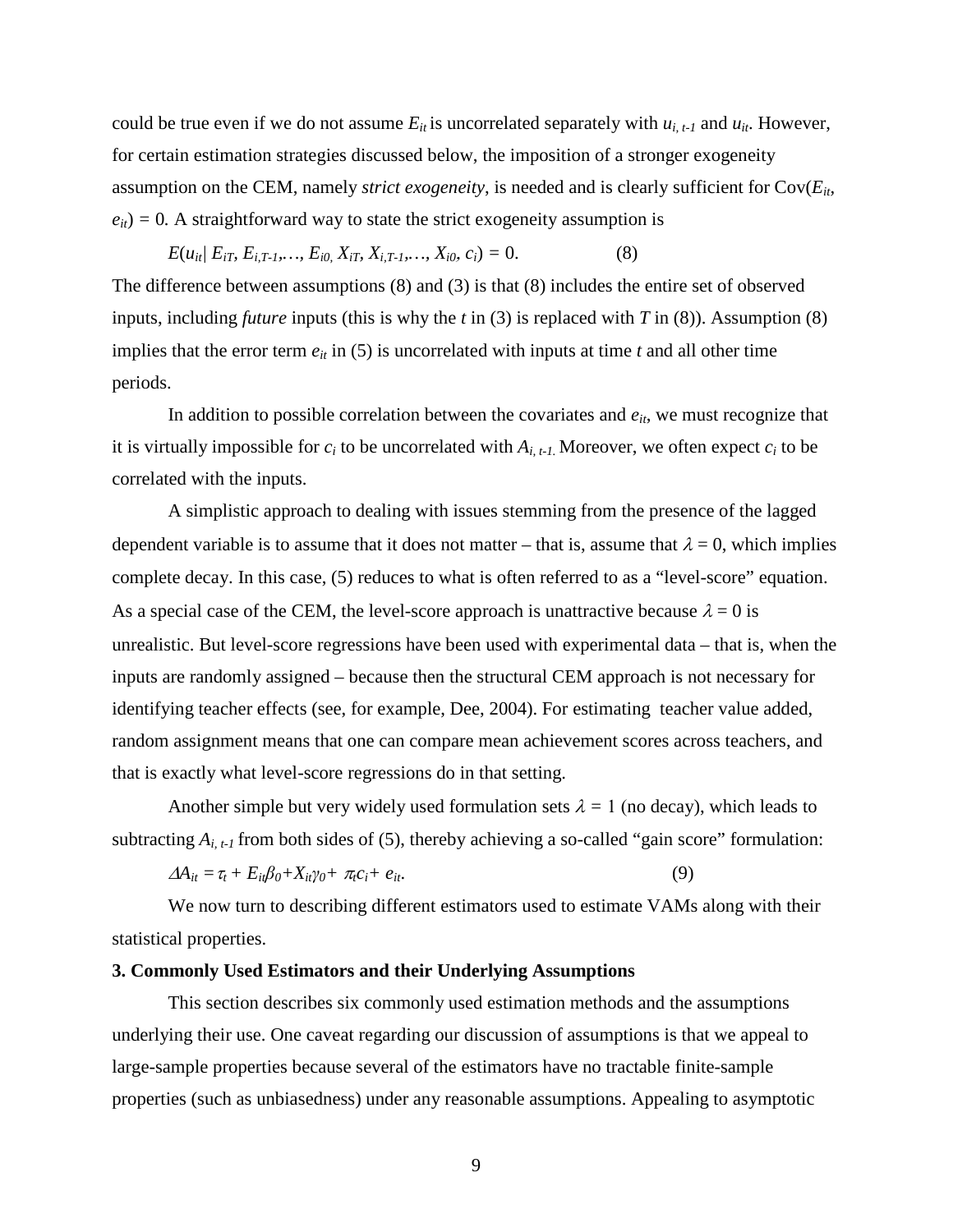analysis is hardly ideal, especially for applications where the inputs are teacher assignments. In this scenario, the large-sample approximation improves as the number of students per teacher increases. But in many data sets, the number of students per teacher is somewhat small – fewer than 100 – making large-sample discussions tenuous. Nevertheless, asymptotic theory is the unifying theme behind the estimators that are applied in VAM contexts and provides a framework within which to identify underlying assumptions.

#### 3.1. Dynamic Ordinary Least Squares

If we write equation  $(5)$  with a composite error  $v_{it}$ , as

$$
A_{it} = \tau_t + \lambda A_{i,t-1} + E_{it}\beta_0 + X_{it}\gamma_0 + v_{it}, \qquad (10)
$$

and ignore the properties of  $v_{it}$  – that it depends on  $\pi_i c_i$  and (the possibly serially correlated)  $e_{it}$  – then we might take a seemingly naïve approach and simply estimate a dynamic regression. In other words, we might estimate λ, *β0*, and *γ<sup>0</sup>* using a pooled OLS regression. We will refer to this estimator as "dynamic ordinary least squares" (DOLS).

Consistency of the DOLS estimator for  $\beta_0$ , and  $\gamma_0$  (and  $\lambda$ )—which, recall, are parameters in the structural model—hinges on strict exogeneity of the inputs (with respect to  $\{u_{it}\}\$ ) and no serial correlation in  $\{e_{it}\}\$ . Since  $e_{it} = u_{it} - \lambda u_{i,t-1}$ , to claim that the  $\{e_{it}\}\$ are serially uncorrelated, we must place restrictions on the original errors  $\{u_{it}\}\$ . First, we must assume they follow an *AR(1)* process, namely  $u_{it} = \rho u_{i,t-1} + r_{it}$  where {  $r_{it}$  } is serially uncorrelated, and, second, we must assume that  $\rho = \lambda$ , which is often called the "common factor" (CF) restriction. The CF restriction amounts to assuming that past shocks to learning decay at the same rate as learning from familyand school-related sources. This is by no means an intuitive assumption. In any case, under the CF restriction the transformed errors  $e_{it} = u_{it} - \lambda u_{i,t-1}$  in (5) are the same as the serially uncorrelated  $r_{it}$ .

In addition, the presence of  $\pi_{c_i}$  generally causes inconsistency because  $c_i$  is correlated with  $A_{i,t-1}$  and possibly the inputs  $E_{it}$ , too, which will be the case if students are assigned to educational inputs based on time-constant unobservables. Controlling for background variables can mitigate the problem, but proxies for *ci* may be hard to come by, and those easily available (for example, gender or race) are likely insufficient to proxy motivation or persistent correlates of ability.

Even if, technically speaking, DOLS is inconsistent, it could nevertheless provide relatively accurate estimates of  $\beta_0$  under certain circumstances. For example, if the  $\pi_i c_i$  are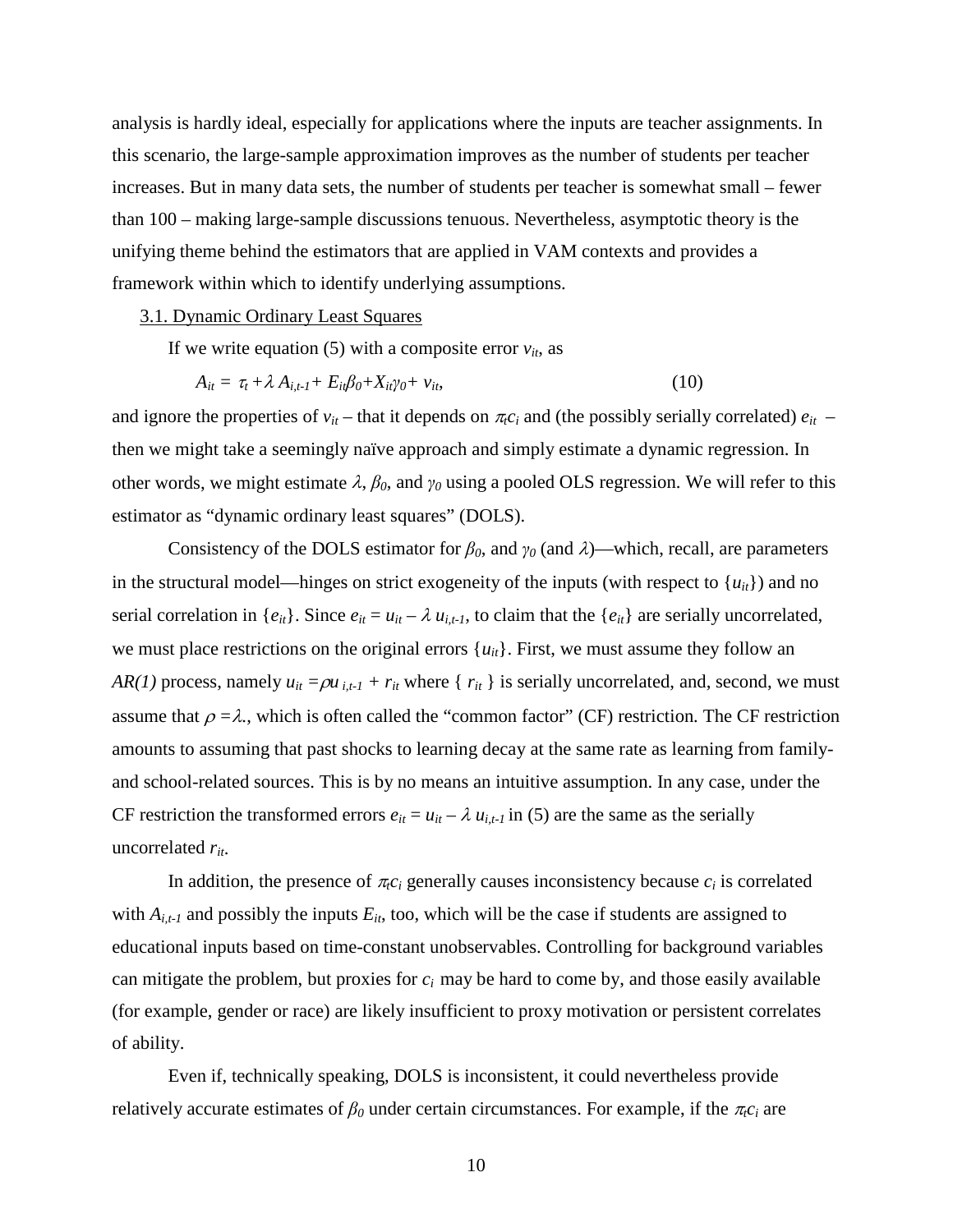sufficiently "small," ignoring this component of the composite error term  $v_{it}$  might not be costly. Even with substantial heterogeneity, the lagged test score may serve as a good proxy for *ci*, resulting in good estimators of *β<sup>0</sup>* even though <sup>λ</sup> may be poorly estimated. An attractive feature of DOLS is that controlling for *Ai,t-1* explicitly allows for the kinds of dynamic assignment of students to inputs based on prior test scores.

#### 3.2. The Arellano and Bond Approach

Rather than ignore *ci*, a combination of first differencing and instrumental variables can be used to account for unobserved heterogeneity, again assuming that  $\pi_t$  is a constant. We can eliminate  $c_i$  by first differencing  $(5)$  to obtain:

$$
\Delta A_{it} = \chi_t + \lambda \Delta A_{i,t-1} + \Delta E_{it} \beta_0 + \Delta X_{it} \gamma_0 + \Delta e_{it}.
$$
\n(11)

Generally, this differenced equation cannot be consistently estimated by OLS because *ΔAi,t-1* is correlated with  $\Delta e_i$ . Nevertheless, under strict exogeneity of inputs {*E<sub>it</sub>*} and {*X<sub>it</sub>*},  $\Delta e_i$  is uncorrelated with inputs in any time period, and so it is possible to use lagged values of  $E_{it}$  and  $X_{it}$  as instrumental variables for  $\Delta A_{it-1}$ . ( $\Delta E_{it}$  and  $\Delta X_{it}$  act as their own instruments under strict exogeneity.) If we use more than one  $lag - as$  is often required to make the instruments sufficiently correlated with the changes – this IV approach increases the data requirements because we lose an additional year of data for each lag we include among the instruments. For example, if we use the lagged changes, *ΔEi,t-1* and *ΔXi,t-1*, as IVs, we lose one year of data because these depend on  $E_{i,t-2}$  or  $X_{i,t-2}$ , respectively. Thus, this estimator is rarely applied in practice. Instead, the estimator proposed by Arellano and Bond (1991) (AB), which chooses instruments for the lagged gain score from available achievement lags, is more often used (e.g., Koedel & Betts, 2011).

The AB approach is limited by its requirement that there be no serial correlation in the {*eit*}, thus imposing the common factor restriction described above. Formally stated, an assumption that implies no serial correlation in the errors and strictly exogenous inputs is:

$$
E(e_{it} | A_{i,t-1}, A_{i,t-2},..., A_{i0}, E_{iT}, E_{i,T-1},..., E_{i0}, X_{iT}, X_{i,T-1},..., X_{i0}, c_i) = 0, \quad (12)
$$

which maintains that  $e_{it}$  is unpredictable given past achievement and the entire history of inputs. The usefulness of assumption (12) is that it implies that  $\{A_{i,t-2}, \ldots, A_{i0}\}$  are uncorrelated with  $e_{ii}$ and so these are instrumental variable candidates for  $\Delta A_{i,t-1}$  in (11). Typically,  $\{A_{i,t-2}, \ldots, A_{i0}\}$  is sufficiently correlated with  $\Delta A_{i,t-1}$ , as long as  $\lambda$  is not "close" to one. With achievement scores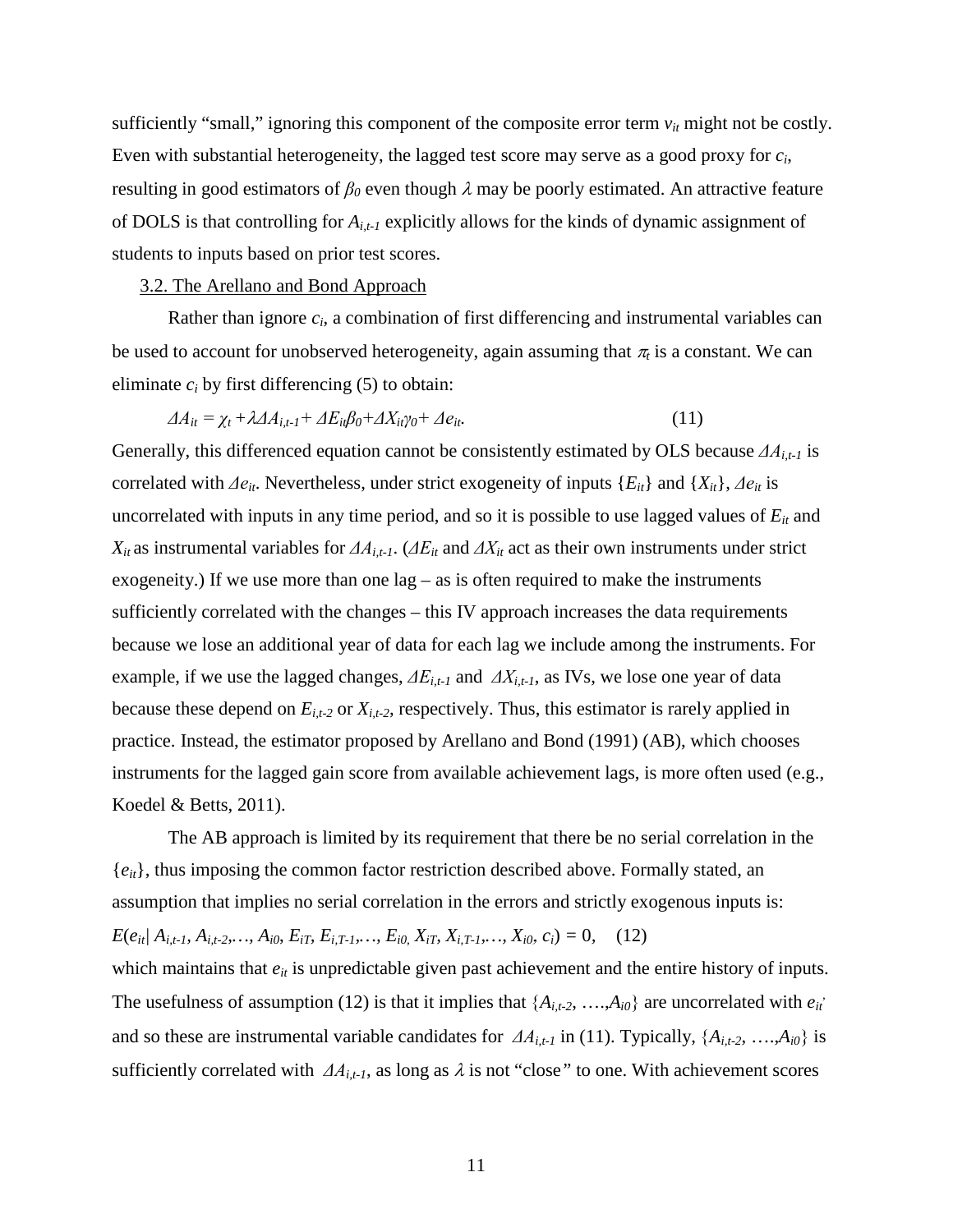for four grades, and teacher assignments for the last three, equation (11) can be estimated using two years of gain scores.

Generally, care is needed when instrumenting for  $\Delta A_{i,t-1}$  when  $\lambda$  is "close" to one. In fact, if there were no inputs and  $\lambda = 1$ , the AB approach would not identify  $\lambda$ . Simulation evidence in Blundell and Bond (1998) and elsewhere verifies that the AB moment conditions produce noisy estimators of  $\lambda$  when  $\lambda$  is near one. We should remember, though, that our main purpose here is in estimating school input effects (in our case, teacher effects), *β0*, rather than λ. For that purpose, the weak instrument problem when  $\lambda$  is near unity may not cause the AB approach to suffer too severely.

If we wish to allow for the possibility of dynamic assignment and *not* assume strict exogeneity of the inputs in (2), then *ΔEit* requires instruments as well, and this is a tall order. In  $(11)$ ,  $\Delta e_i$  depends on  $\{u_i, u_{i,t-1}, u_{i,t-2}\}$  and so, if we hope to relax strict exogeneity of the inputs in (2), we must choose our IVs from  $\{A_{i,t-2}, ..., A_{i0}, E_{i,t-2}, ..., E_{i0}, X_{i,t-2}, ..., X_{i0}\}$ . This approach imposes substantial data requirements.

#### 3.3. Pooled OLS on the Gain Score

Estimation based on equation (9), where the gain score,  $\Delta A_{it}$ , is used as the dependent variable and contemporaneous inputs are the explanatory variables is advantageous if the assumption that  $\lambda = 1$  holds. If we can ignore the presence of  $c_i$  or successfully introduce proxies for it, pooled OLS (POLS) is a natural estimation method and is used in various applications (e.g., Ballou, Sanders & Wright, 2004).

A more subtle point is that when we view (9) as an estimating equation derived from the structural model (2), consistency of POLS relies on the same kind of strict exogeneity assumption we discussed in connection with  $(7)$ : assignment of inputs at time  $t$ ,  $E_{it}$ , cannot be correlated with the time-varying factors affecting achievement at time  $t - 1$ ,  $u_{i,t-1}$ . If the inputs are strictly exogenous in the CEM then  $E_{it}$  is uncorrelated with  $e_{it}$ , and POLS is consistent provided the inputs are uncorrelated also with the unobserved heterogeneity. Inference for pooled OLS that allows arbitrary serial correlation and heteroskedasticity in the composite error  $\pi_{i}c_{i} + e_{it}$  is straightforward.

When there are only teacher dummies  $E_{it}$  in equation (9) the POLS estimator is the same as computing the average gain score for each teacher.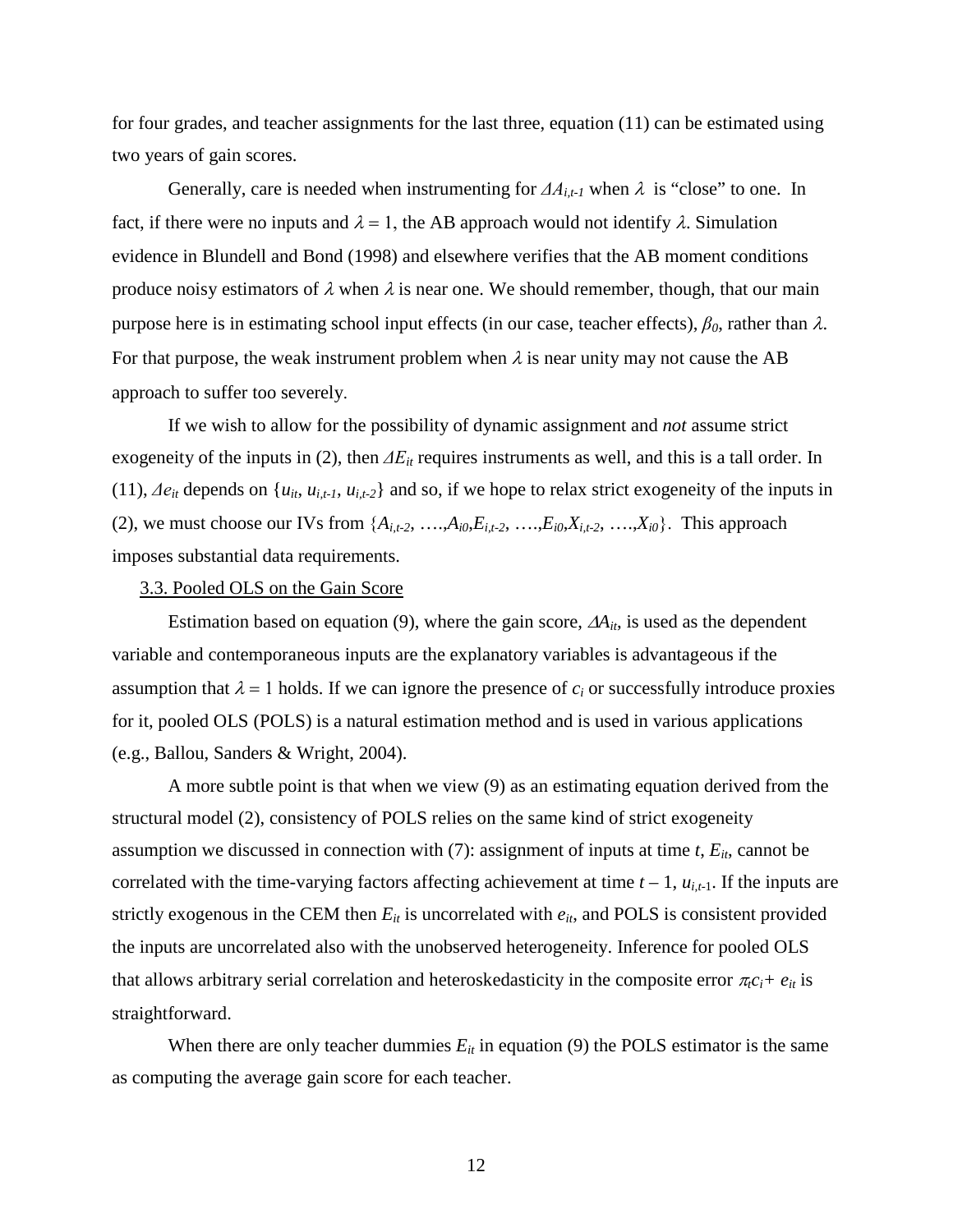#### 3.4. The Average Residual Approach

When covariates other than teacher dummies appear in  $(9)$  – including past test scores – an approach to computing teacher performance measures that is widely implemented in the research literature (e.g., Chetty et al. 2011, McCaffrey et al. 2010, West & Chingos 2010, Kane & Staiger 2008) and for evaluation purposes in districts in various states (see the Wisconsin VARC estimator, Value-Added Research Center 2010) is based on the use of student-level residuals averaged at the teacher level. In the first step the gain score is regressed on the covariates (other than the teacher dummies) to obtain residuals. In the second step those residuals are averaged within teacher to obtain the teacher VAMs. The second step is equivalent to a pooled OLS regression of the residuals on teacher dummies. We use the acronym AR to describe this approach. The popularity of AR seems to mainly hinge on the computational simplicity of obtaining average residuals by teacher.<sup>[3](#page-14-0)</sup> An important drawback to the AR approach, one which seems to have largely gone unnoticed, is that any correlation between teacher effects and included regressors, such as lagged test scores, is not purged in the first regression, thus generally leading to bias and inconsistency when such correlation exists. By contrast, DOLS properly accounts for correlation between  $E_{it}$  and  $A_{i,t-1}$  in equation (10).

3.5. Random Effects on the Gain Score

A drawback to POLS – again assuming for the moment that  $\lambda = 1$ , the inputs are strictly exogenous, and the inputs are uncorrelated with student heterogeneity – is that it is generally inefficient in estimating  $\beta_0$ , because it ignores the serial correlation and heteroskedasticity in the composite error,  $\pi_{i}c_{i} + e_{it}$ . If we assume  $\pi_{i}$  is constant and that  $\{e_{it}\}\$ is serially uncorrelated and homoskedastic in equation (9), then random effects (RE) estimation can improve efficiency over POLS. Like POLS, RE assumes the heterogeneity is uncorrelated with inputs, but RE is guaranteed to be the efficient generalized least squares estimator when {*eit*} satisfies ideal assumptions.[4](#page-14-1)

<span id="page-14-1"></span><span id="page-14-0"></span> $3$  The AR approach allows one to avoid running regressions with large sets of teacher dummies. In a cross-sectional setting, it also permits the inclusion of variables that do not change within classroom, such as classroom averages.  $4$  When POLS and RE are both consistent, it should be noted that RE can still improve upon POLS in terms of efficiency even if {*e<sub>it</sub>*} is serially correlated or contains heteroskedasticity. Efficiency gains using RE in such settings are not guaranteed, but it is often more efficient that POLS because it accounts for serial correlation to some extent, even if not perfectly. This is the motivation behind the generalized estimating equations literature (see, for example, Zeger, Liang, & Albert 1988 or Wooldridge 2010, Chapter 1). Also,  $\pi_t$  not being constant does not cause inconsistency of RE (or POLS), although RE would not be the efficient GLS estimator with time-varying *πt*. One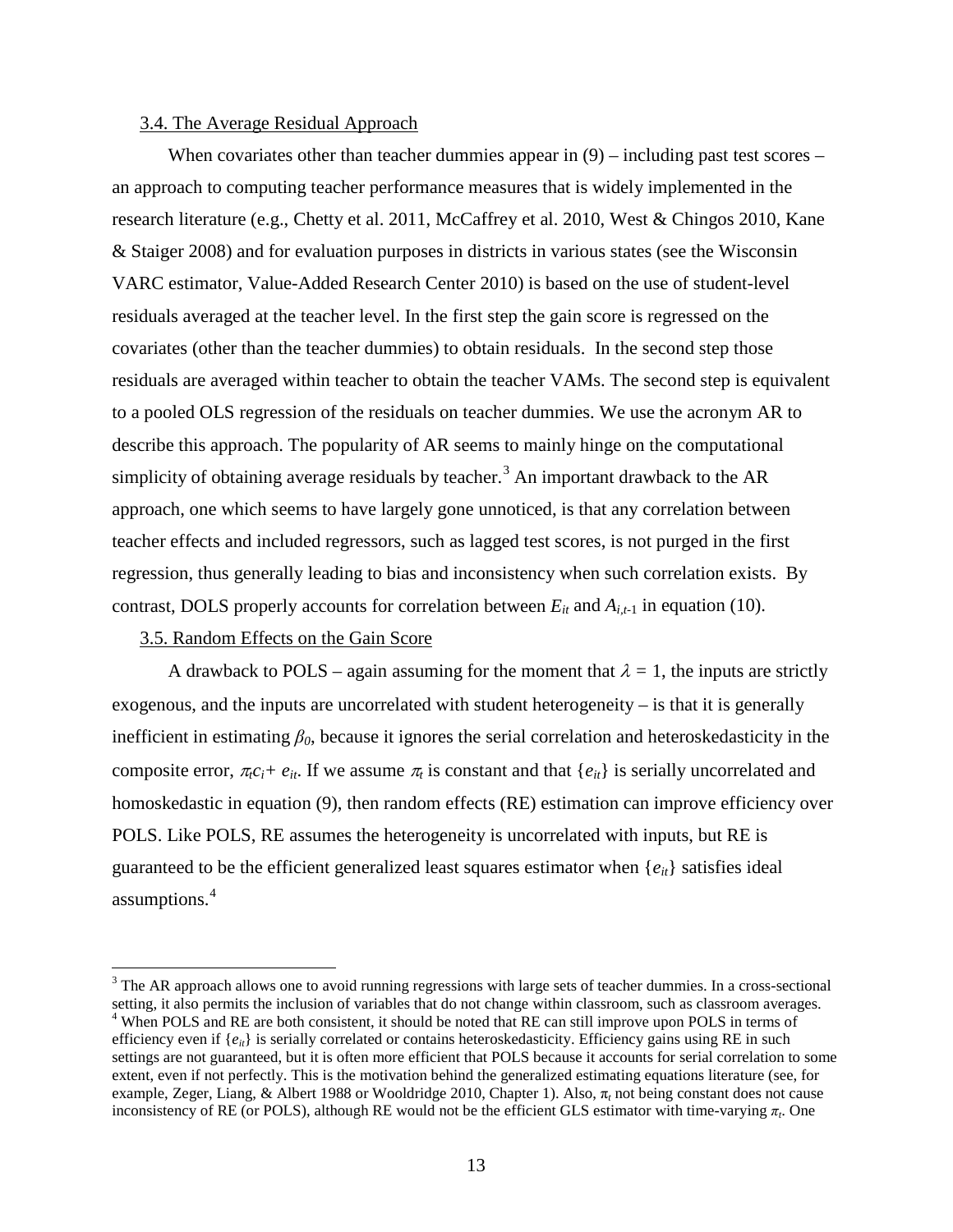#### 3.6. Fixed Effects on the Gain Score

If, instead of ignoring or proxying for  $c_i$ , we allow for unrestricted correlation between  $c_i$ and the inputs  $E_{it}$  and  $X_{it}$ , we can eliminate  $c_i$  in the gain score equation via fixed effects (FE) (at least when  $\pi$  is constant). The FE estimator also requires a form of strict exogeneity of  $E_{it}$  and  $X_{it}$ because FE employs a time-demeaning transformation that requires that the  $e_{it}$  are uncorrelated with the time-demeaned inputs.<sup>[5](#page-15-0)</sup> As with the other methods, the strict exogeneity assumption stated in (8) is sufficient. When inputs related to classroom assignments are thought to be based largely on time-constant factors, FE is attractive, whereas POLS and RE will suffer from systematic bias. If inputs are uncorrelated with the shocks and heterogeneity, however, FE is typically less efficient than RE, and can be less efficient than POLS, too. Although FE is rarely used in practice to estimate teacher performance measures, we include it here for didactic purposes and note that it is sometimes used in value-added models designed to assess program effects at the teacher or school level.

#### 3.7. Empirical Bayes and Related Estimators

A popular estimation approach to teacher VAMS is the so-called "empirical Bayes" (EB) method, application of which results in so-called "shrinkage estimators." The EB estimators are essentially the same as the VAMs obtained from the mixed model that is at the foundation of the Tennessee Value Added Assessment System (TVAAS) estimator originally developed by Sanders (for example, Ballou, Sanders & Wright 2004). Briefly, the teacher effects are modeled as random outcomes and then the best linear unbiased predictors are obtained as functions of the unknown variance parameters; estimates of the variance parameters are inserted to form the final shrinkage estimates. When applied to panel data, the EB approach loses its theoretical appeal in the presence of lagged test scores because the explanatory variables are no longer strictly exogenous. As is well known (for example, Morris, 1983), the EB VAM estimates when only teacher effects are included are simply the pooled OLS estimates shrunk toward the overall mean teacher effect, using a shrinkage factor that varies by class size. If class size is constant across teachers and time periods, as in the simulations we conduct, the EB estimator is identical (up to a scale factor) to various OLS estimators, such as the POLS and DOLS that we consider.

could instead use an unrestricted GLS analysis that would allow any kind of variance-covariance structure for  $\pi_i c_i + e_{ii}$ . We do not explore that possibility in this paper, however, as it is rare in applications.

<span id="page-15-0"></span><sup>&</sup>lt;sup>5</sup> For the same reason, a lagged dependent variable cannot be included on the right-hand side.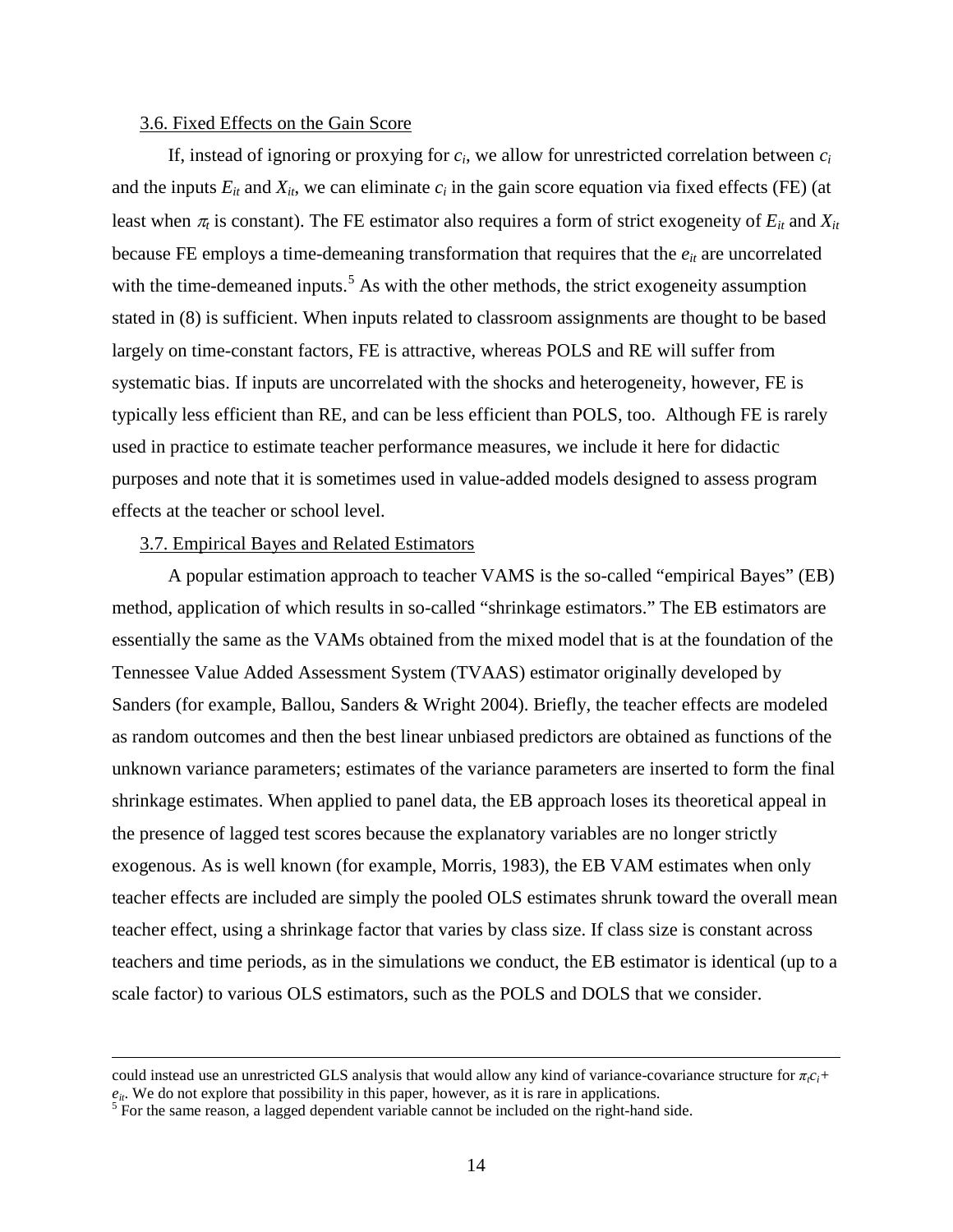Consequently, the rankings of the teacher effects will be unchanged, and so we do not discuss the EB estimator separately in this paper.

#### 3.8. Summary of Estimation Approaches

In summary, estimation of the parameters of the structural cumulative effects model, even after we impose the geometric distributed lag restriction to arrive at equation (5), requires numerous additional assumptions. OLS estimation of the dynamic equation – what we have called DOLS – requires strict exogeneity of inputs  $E_{it}$  and  $X_{it}$  and effectively imposes the common factor restriction on an AR(1) model for  $\{u_{it}\}\$ . In addition, the method is not generally consistent if *ci* is in the equation. In contrast to DOLS, the AB approach explicitly recognizes the presence of  $c_i$  but generally requires  $\lambda < 1$ , strict exogeneity of the inputs  $E_{it}$  and  $X_{it}$ , and no serial correlation in the {*eit*}. POLS and RE on the gain score equation require strict exogeneity of inputs *Eit* and *Xit* and no correlation with *ci*. FE allows for correlation between *ci* and inputs *Eit* and  $X_{it}$  but maintains strict exogeneity. For either RE or FE to be an appropriate estimation method, however,  $\lambda$  must equal 1 (or a known value). The AR approach requires teacher effects to be uncorrelated with other covariates, whether those are other inputs, student background variables, or lagged test scores.

Violations of some assumptions may cause more severe problems in estimating teacher effects than violations of others, and it is thus an empirical question as to which estimator will perform best across various data generating mechanisms. For example, the AB approach is not guaranteed to dominate DOLS in every situation—if the inputs are not strictly exogenous, both estimators are technically inconsistent. Nor is AB necessarily better than approaches that impose  $\lambda = 1$ . At first glance it appears that (11) is more general because it does not impose  $\lambda = 1$ . But for AB to be consistent, serial correlation in the structural shocks  $\{u_{it}\}\$  must be of the AR(1) form and the CF restriction must hold. An important implication is that estimating  $\lambda$  when it is unity can be costly when using the first-differenced equation (11). In particular, if  $\lambda = 1$  and the inputs are strictly exogenous, FE estimation of (9) consistently estimates the teacher effects without the CF restriction whereas AB estimation of (11) is generally inconsistent for the parameters in the CEM if the CF restriction fails. Because of this, we must be careful not to claim superiority of the AB approach over methods that do not require the CF restriction. The interesting question is which of the methods we have discussed does a better job recovering the coefficients on the inputs under different conditions, and that is what this study aims to answer.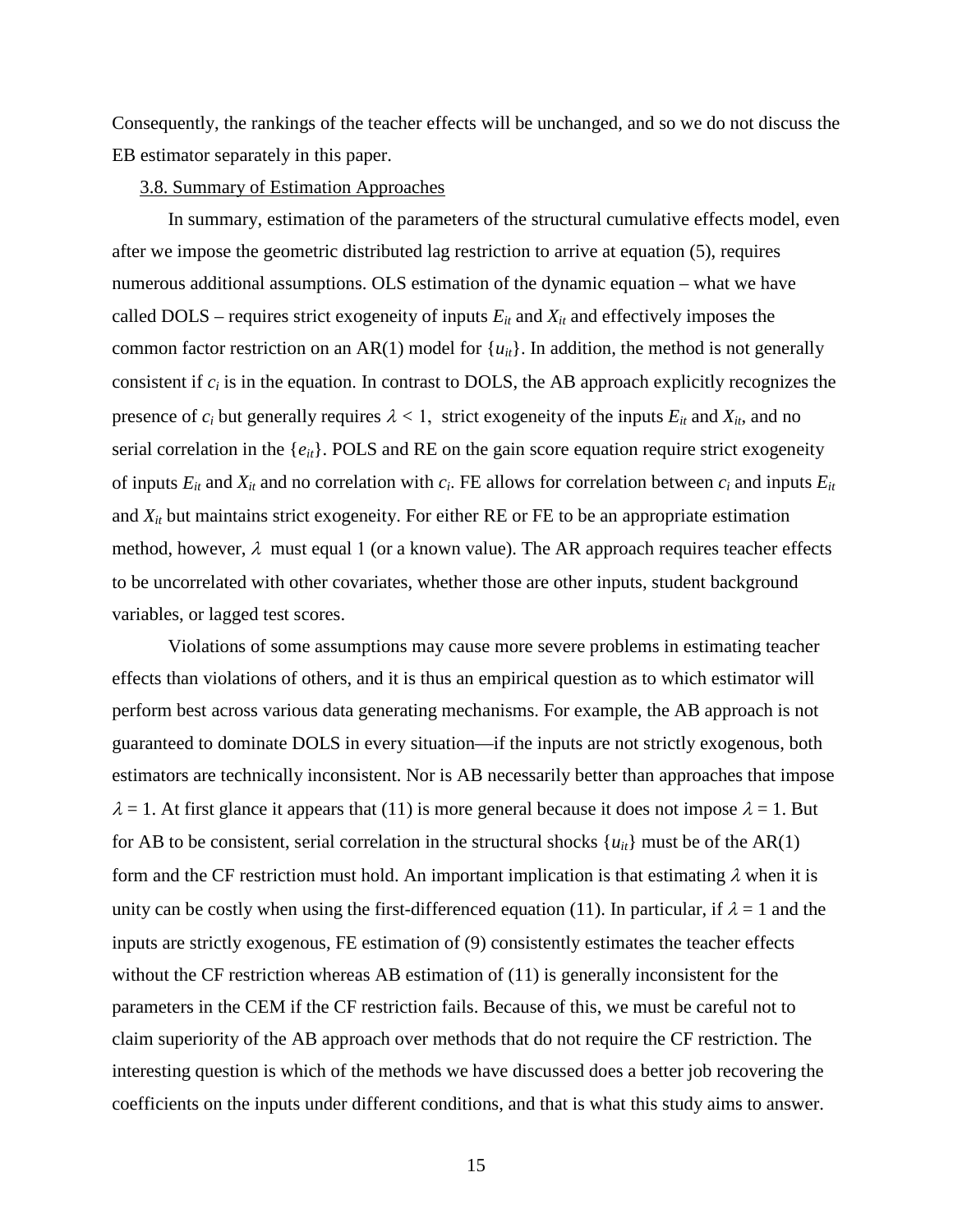#### **4. Situating Theory in Context**

Until now, we have discussed assumptions underlying value-added models and estimation strategies in relatively abstract terms. We now describe the types of educational scenarios that form the basis of our simulation design and how they might be expected to violate exogeneity assumptions.

We consider the process of matching students to teachers to be composed of two separate decisions—the grouping of students into classrooms and the assignment of classrooms to teachers. Grouping students in classrooms on the basis of their perceived ability, often called "tracking," is not uncommon and can take a number of forms. Students may be grouped together on the basis of either their prior test score,  $A_{i,t-1}$ , their baseline level of achievement or ability upon entering school, *Ai0*, or their potential for learning gains, *ci*. We will refer to the first type of ability grouping, a relatively common practice in educational settings as "dynamic tracking," following terminology used by Rothstein (2010). The second and third types of grouping, both forms of "static tracking," are less common. They might occur when, for example, schools either formally or informally assess the level of learning or the growth potential of children upon entering school, group the children accordingly, then keep more or less the same groups of children together for several grades.

Ability grouping in one form or another is likely to occur on a reasonable scale within educational systems. In the empirical literature, the phenomenon of ability grouping has been investigated primarily through techniques such as those developed by Aaronson, Barrow, and Sander (2007), which compare the average within classroom standard deviation in prior test scores with that produced by artificially regrouping students into classrooms—either randomly or perfectly sorted. Most such studies find that actual average standard deviations are closer to the random scenario than the perfectly sorting scenario. Dieterle et al. (unpublished), however, use a more fine-grained approach to the analysis of achievement data and find that substantial numbers of schools engage in dynamic tracking, a fact that can easily be obscured by the aggregated statistics.

Tracking does not, in and of itself, induce correlation between unobserved factors affecting student performance and teacher effects but serves as a precondition for the possibility

<span id="page-17-0"></span> $<sup>6</sup>$  Here for simplicity we refer to just one prior test score. However, principals might average over a series of prior</sup> test scores.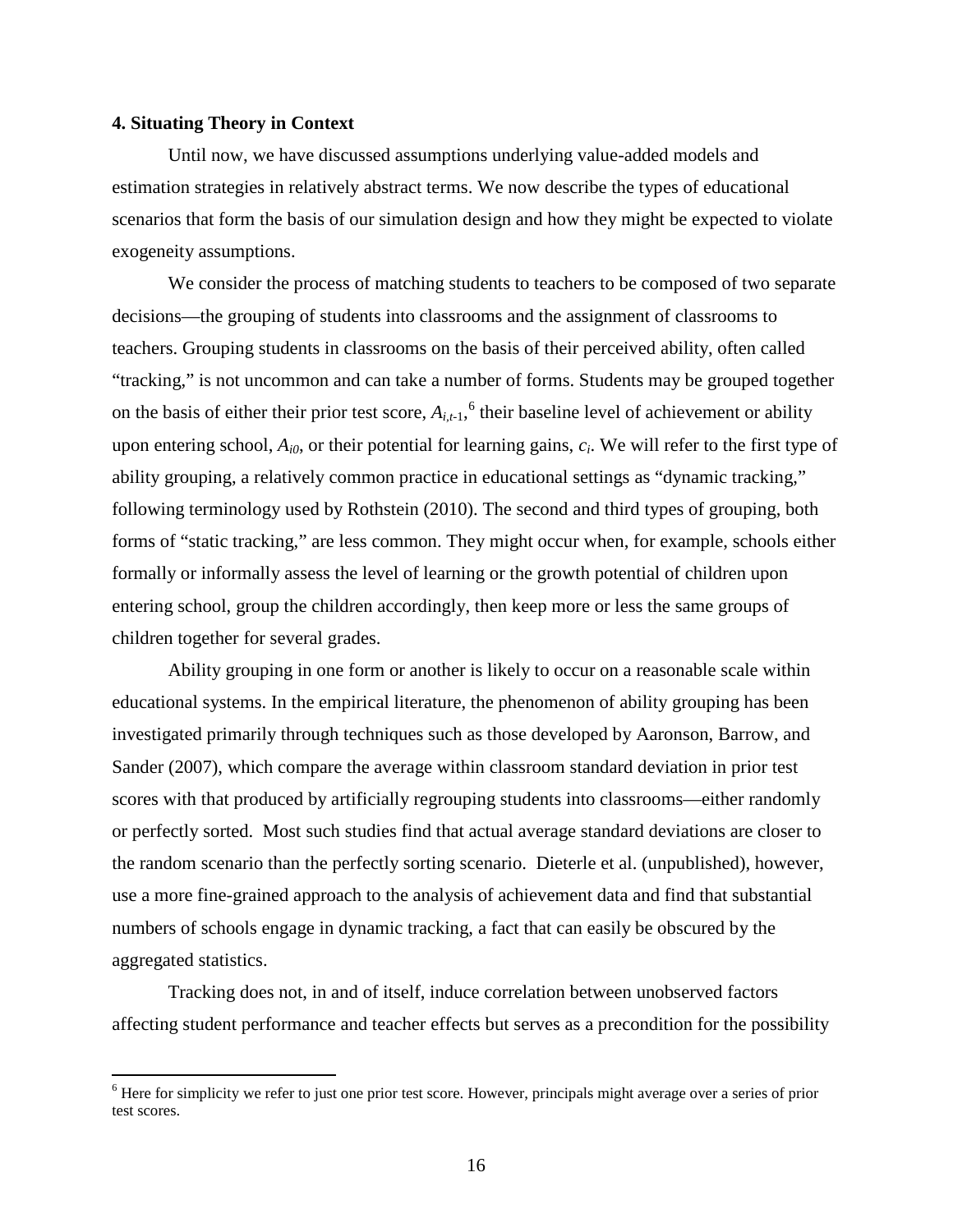of correlation. We distinguish the practice of tracking— grouping of students together on the basis of some performance or ability criterion—from the practice of assigning these groups of students to teachers in nonrandom ways. In this study, we use the term "grouping" for the practice of placing students in classrooms and the term "assignment" for the action of assigning students to teachers.

In our study, assignment of classrooms to teachers take three primary forms: random assignment, assignment in which there is a positive correlation between teacher effects and student performance (that is, when better students are assigned to better teachers), and assignment in which there is a negative correlation between teacher effects and student performance (that is, when worse students are assigned to better teachers). We summarize different combinations of grouping and assignment mechanisms that might be encountered in educational settings in Table 1, along with acronyms that we use in the remainder of the paper.

It is important to recognize that a mixture of these grouping and assignment methods can be used in any given district or even within a given school. However, for the sake of clarity in understanding and evaluating the performance of various estimators, we keep the scenarios distinct when we conduct our simulations and assume that all schools simultaneously use the same process.

Generally, the random assignment of groups of students (regardless of how the groups may be formed) to available teachers is not a violation of either strict exogeneity or heterogeneity exogeneity and thus may not cause problems for standard estimation methods. The students may be grouped using dynamic or static assignment provided the teachers are randomly assigned to the groups. Of course, grouping may have other consequences, such as inducing correlation within classrooms in the unobserved factors affecting performance. But this is different from failure of exogeneity.

The systematic assignment of high-performing students to either high- or low-performing teachers, on the other hand, can violate exogeneity assumptions. Dynamic grouping coupled with positive or negative assignment virtually always causes failure of strict exogeneity, because if the teacher assignment is correlated with past scores, then teacher assignment must be correlated with the innovations (errors) that affect past scores. In addition, if student heterogeneity  $c_i$  exists then dynamic grouping with nonrandom assignment violates heterogeneity exogeneity, too: part of past performance depends on *ci*. It should be noted that Dieterle et al. (unpublished) find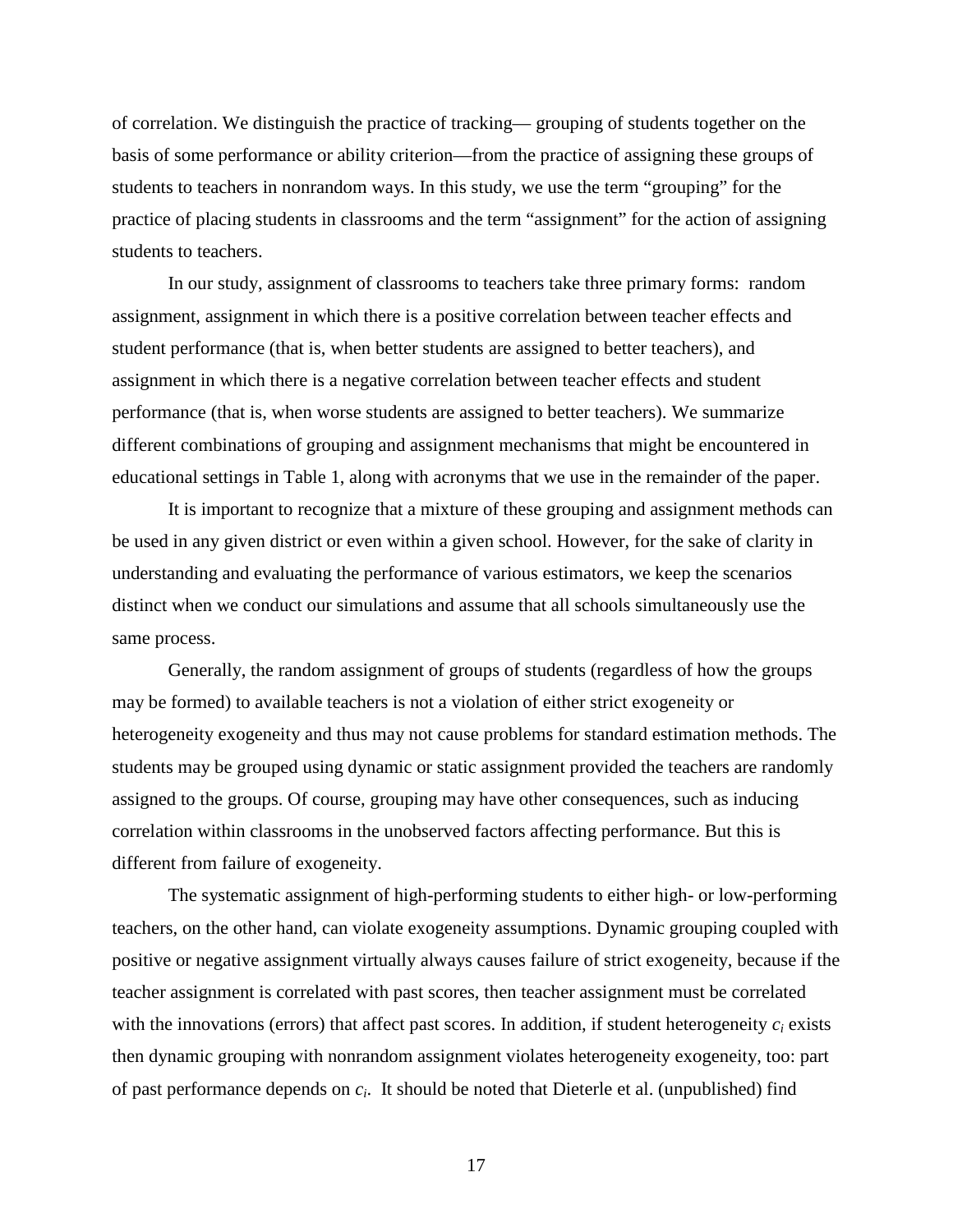empirical evidence to suggest that ability grouping with positive assignment may occur to a nontrivial degree in school systems.

The two cases of *static* grouping differ in important ways. For example, suppose students are grouped on a baseline score upon entry to school and then assigned to teachers nonrandomly in all subsequent grades. While this is a case of nonrandom assignment, for some estimation approaches there is no violation of relevant exogeneity assumptions. As an illustration, in the gain score equation (9), the baseline score does not appear. Therefore, even if teacher assignment is determined by the base score, if it is independent of the student heterogeneity  $c_i$  and the errors  $e_{it}$ , then pooled OLS estimation consistently estimates  $\beta_0$  (and the other parameters). Of course, this assumes that  $\lambda = 1$  has been correctly imposed. If  $\lambda < 1$ , then the gain-score equation effectively omits the lagged test score, and this lagged score will be correlated with the base score, causing bias in any of the usual estimators applied to (9).

Static assignment based on *ci* causes problems for estimating equations such as (9) unless  $\pi c_i$  is removed from the equation. When  $\pi t$  is constant, the fixed effects and first-differencing transformations do exactly that. Therefore, assigning students to teachers based on the student heterogeneity does not cause problems for these types of estimators applied to (9). But other estimators, particularly POLS and RE, will suffer from omitted variable bias because  $E_{it}$  is correlated with *ci*. Static assignment based on student growth also causes problems for DOLS because DOLS ignores  $c_i$  in estimating (10).

Until now, we have focused on the assignment of students to teachers within schools. Another key consideration, however, is the sorting of students and teachers across schools. If higher achieving students are grouped within certain schools and lower achieving students in others, then the teachers in the high-achieving schools, regardless of their true teaching ability, will have higher probabilities of high-achieving classrooms. Similarly, if higher ability teachers are grouped within certain schools and lower ability teachers in others, then students in the schools with better teachers will realize higher gains. If both high ability teachers and high performing students are then grouped together within schools, the nonrandom sorting issue is exacerbated.

In designing our simulation scenarios, we therefore consider three distinct "school sorting" cases. In Case 1, both students and teachers are randomly placed in schools. Thus there is no systematic difference in average test scores or average true teacher effects across schools.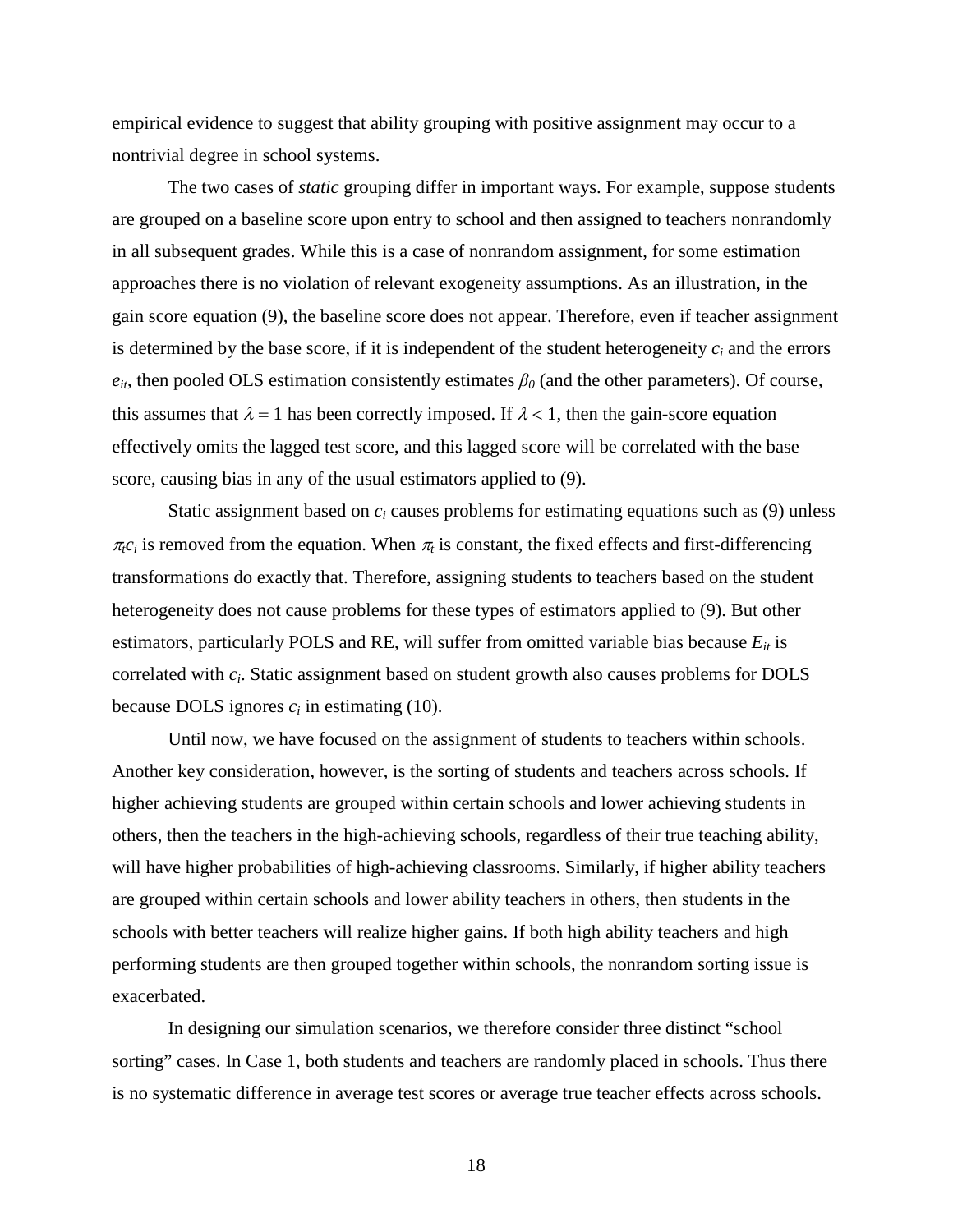In Case 2, students are sorted into schools according to their baseline levels of learning but teachers are still randomly placed in schools. Thus there is a significant difference in average test scores across schools but not in average teacher effects. In Case 3, students are randomly placed in schools but teachers are sorted into schools based on their true effects. Thus, there are systematic differences in average teacher effects across schools but not in average test scores.

 In our investigation of the performance of various estimators under different sorting, grouping, and assignment scenarios, we focus on how well the estimators meet the needs of policymakers, considering how VAM-based measures of teacher effectiveness might typically be used in educational settings. If districts wish only to rank teachers in order to identify those who are high or low performing, then estimators that come close to getting the rankings right are the most desirable. For the purposes of structuring rewards and sanctions or identifying teachers in need of professional development, districts may wish primarily to distinguish high and low performing teachers from those who are closer to average; if so, it is important that the estimators accurately classify teachers whose performance falls in the tails of the distribution. If, on the other hand, districts wish to know how effective particular teachers are compared with, say, the average, then the teacher effect estimates themselves are of primary importance. Our study investigates the performance of various estimators with respect to all three criteria, using summary measures described in the next section.

#### **5. Methods**

Our empirical investigations consist of a series of simulations in which we use generated data to investigate how well each estimator recovers true effects under different scenarios. These scenarios are captured in data generating processes (DGPs) that vary the mechanisms used to assign students to teachers in the ways discussed in the previous section. To data generated from each DGP, we apply the set of estimators discussed in Section 3. We then compare the resulting estimates with the true underlying effects.

#### 5.1. Data Generating Processes

To isolate fundamental problems, we restrict the DGPs to a relatively narrow set of idealized conditions. We assume that test scores are perfect reflections of the sum total of a child's learning (that is, with no measurement error) and that they are on an interval scale that remains constant across grades. We assume that teacher effects are constant over time and that unobserved child-specific heterogeneity has a constant effect in each time period. We assume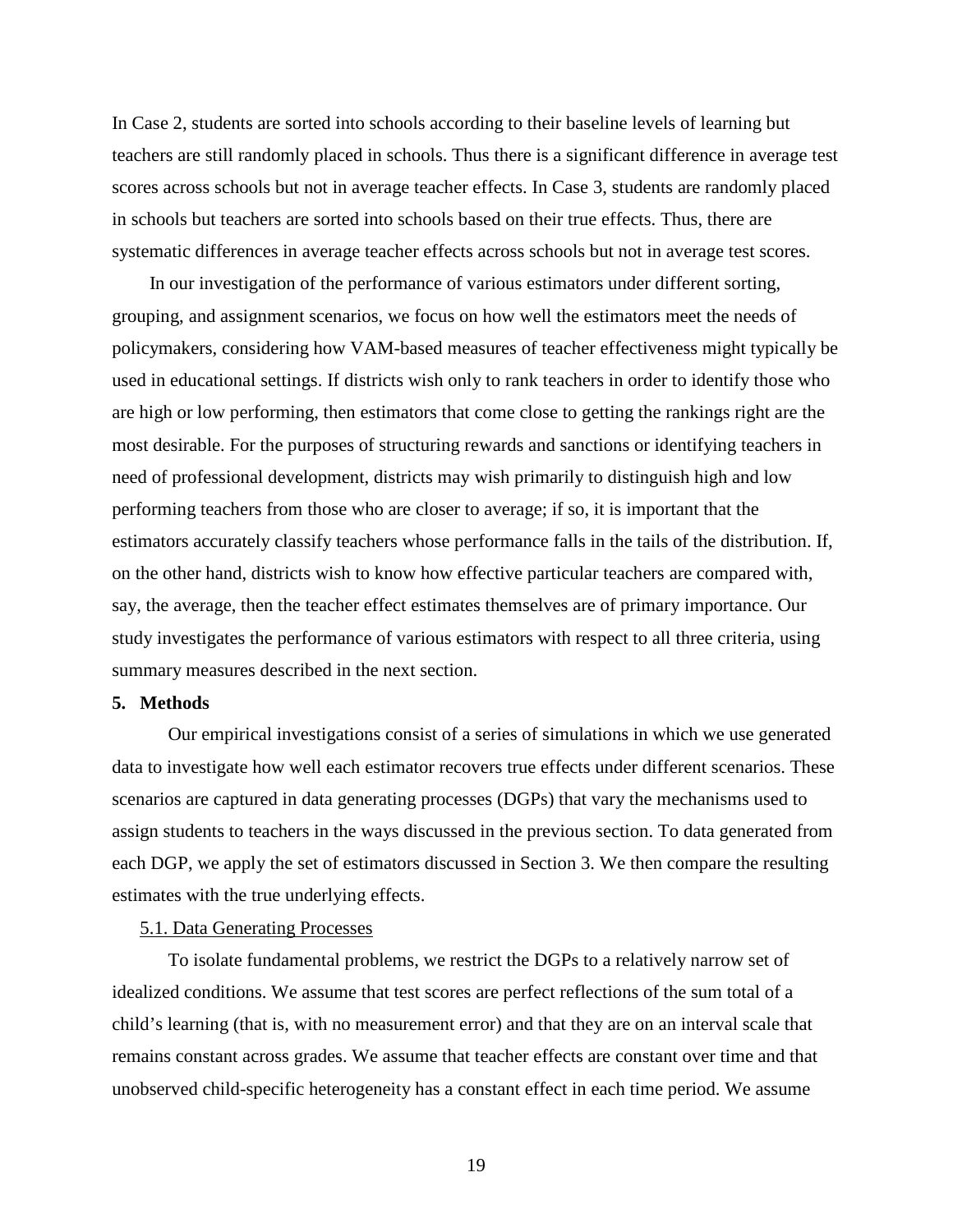there are no time-varying child or family effects, no school effects, no interactions between students and teachers or schools, and no peer effects. We also assume that the GDL assumption holds—namely, that decay in schooling effects is constant over time. In addition, we assume no serial correlation. Finally, there are no time effects embedded in our DGPs.

Our data are constructed to represent three elementary grades that normally undergo standardized testing in a hypothetical district. To mirror the basic structural conditions of an elementary school system for, say, grades 3 through 5 over the course of three years, we create data sets that contain students nested within teachers nested within schools, with students followed longitudinally over time. Our simple baseline DGP is as follows:

$$
A_{i3} = \lambda A_{i2} + \beta_{i3} + c_i + e_{i3}
$$
  
\n
$$
A_{i4} = \lambda A_{i3} + \beta_{i4} + c_i + e_{i4}
$$
  
\n
$$
A_{i5} = \lambda A_{i4} + \beta_{i5} + c_i + e_{i5}
$$
\n(13)

where  $A_{i2}$  is a baseline score reflecting the subject-specific knowledge of child *i* entering third grade,  $A_{i3}$  is the achievement score of child *i* at the end of third grade,  $\lambda$  is a time constant decay parameter,  $\beta_{it}$  is the teacher-specific contribution to growth (the true teacher value-added effect),  $c_i$  is a time-invariant child-specific effect, and  $e_i$  is a random deviation for each student. Because we assume independence of  $e_{it}$  over time, we are maintaining the common factor restriction in the underlying cumulative effects model. We assume that the time-invariant child-specific heterogeneity  $c_i$  is correlated at about 0.5 with the baseline test score  $A_{i2}$ .<sup>[7](#page-21-0)</sup>

In the simulations reported in this paper, the random variables  $A_{i2}$ ,  $\beta_{ii}$ ,  $c_i$ , and  $e_{ii}$  are drawn from normal distributions, where we adjust the standard deviations to allow different relative contributions to the scores. It is somewhat challenging to anchor our estimates of teacher effect sizes to those in the literature, however, because reported teacher-related variance components range from as low as 3 percent to as high as 27 percent and obtained through different estimation methods (e.g., Nye et al. 2004, McCaffrey et al. 2004, Lockwood et al. 2007). Estimates in the smaller end of the range—i.e., around 5 percent—are more frequently reported. In our own investigations of data from a set of districts, however, we found rough estimates of teacher effects tending toward 20 percent of the total variance in gain scores but highly variable across

<span id="page-21-0"></span> $7$  Other work by the authors (Reckase et al., unpublished) finds that when test scores are generated as in (13) such correlation—which seems realistic—is necessary to achieve data that conform to the parameter estimates derived from observed achievement distributions.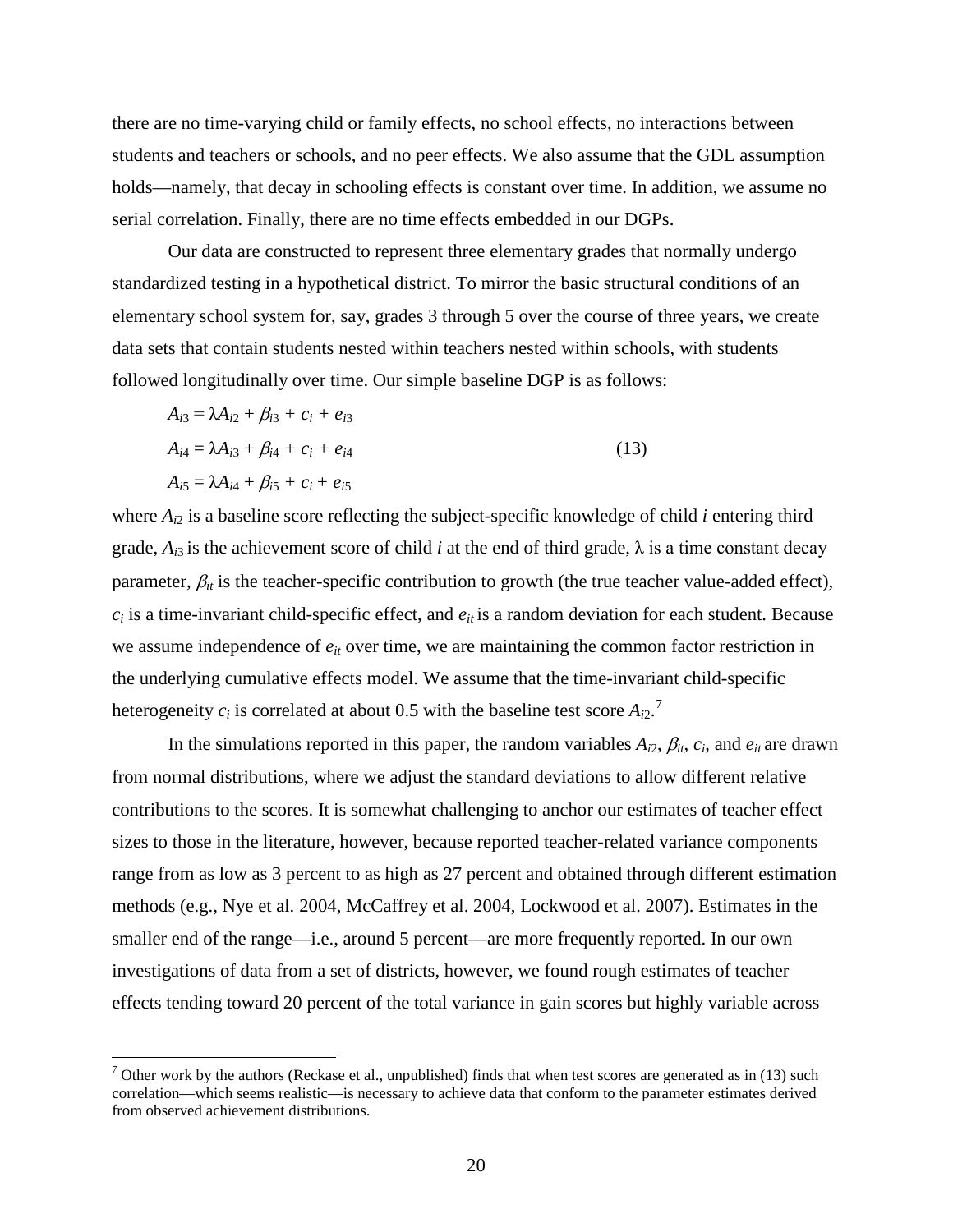districts. Thus in our simulations, we explore two parameterization schemes. In the first, the standard deviation of the teacher effect is .25, while that of the student fixed effect is .5, and that of the random noise component is 1, each representing approximately 5, 19, and 76 percent of the total variance in gain scores, respectively, In the second, the standard deviation of the teacher effect is .6, while that of the student fixed effect is .6, and that of the random noise component is 1, representing approximately 21, 21, and 58 percent of the total variance in gain scores, respectively, Thus, in the latter scenario, teacher effects are relatively more important and should be easier to estimate.

Our data structure has the following characteristics that do not vary across simulation scenarios:

- 10 schools
- 3 grades  $(3<sup>rd</sup>, 4<sup>th</sup>, and 5<sup>th</sup>)$  of scores and teacher assignments, with a base score in  $2<sup>nd</sup>$ grade
- 4 teachers per grade (thus 120 teachers overall)
- 20 students per classroom
- 4 cohorts of students
- No crossover of students to other schools

To create different scenarios, we vary certain key features: the sorting of students and teachers into schools, the grouping of students into classes, the assignment of classes of students to teachers within schools, and the amount of decay in prior learning from one period to the next. Within each of the three school-sorting cases outlined in the previous section, we generate data using each of the 10 different mechanisms for the assignment of students outlined in Table  $1.^8$  $1.^8$ Finally, we vary the decay parameter  $\lambda$  as follows: (1)  $\lambda = 1$  (no decay or complete persistence) and (2)  $\lambda$  = .5 (fairly strong decay).<sup>[9](#page-22-1)</sup> Thus, we explore  $3 \times 10 \times 2 = 60$  different scenarios in this paper.<sup>[10](#page-22-2)</sup> We use 100 Monte Carlo replications per scenario in evaluating each estimator.

5.2. Methods for Estimating Teacher Effects

<span id="page-22-0"></span><sup>&</sup>lt;sup>8</sup> We introduce a small amount of noise into each grouping process.

<span id="page-22-1"></span><sup>&</sup>lt;sup>9</sup> Rough estimates of  $\lambda$  in real data cover a wide range of values. Andrabi et al. (2009) find persistence rates of .5 or lower in Pakistani schools.

<span id="page-22-2"></span> $10$  Several more scenarios that relax various assumptions are added in sensitivity analyses discussed in a later section of the paper.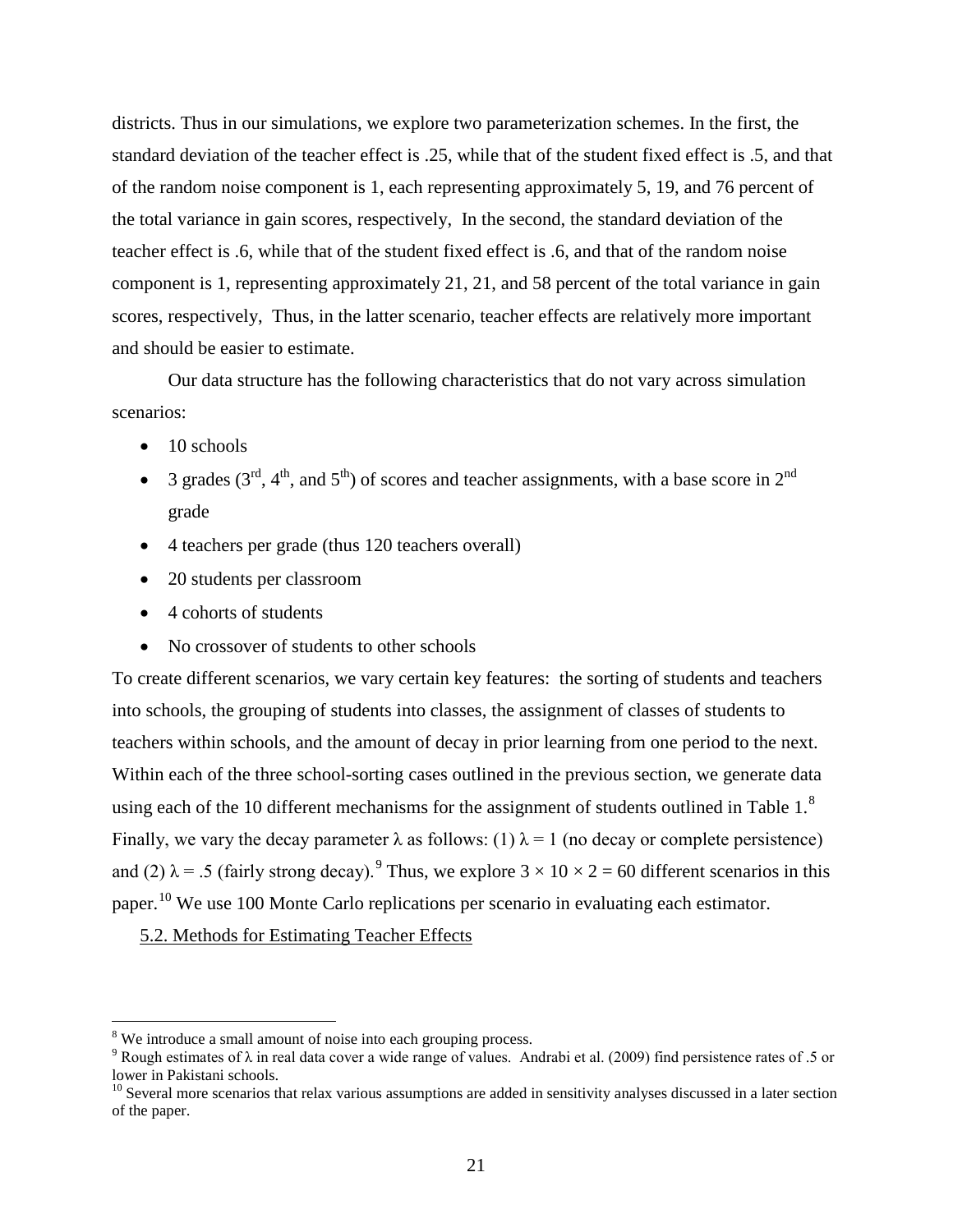We estimate the teacher effects using modified versions of the estimating equations (5) and (9). The modified equations reflect the simplifications determined by our DGPs. Specifically, we remove the time-varying intercept because our data have no time effects, we have no time-varying child and family effects, and we assume that  $\pi_t = 1$ :

$$
\Delta A_{it} = E_{it} \beta_0 + c_i + e_{it} \tag{14}
$$

$$
A_{it} = \lambda A_{i,t-1} + E_{it} \beta_0 + c_i + e_{it} \tag{15}
$$

$$
\Delta A_{it} = \lambda \Delta A_{i,t-1} + \Delta E_{it} \beta_0 + \Delta e_{it} \tag{16}
$$

where  $E_{it}$  is the vector of 119 teacher dummies (with one omitted because every estimation method includes an intercept, either explicitly or by accounting for *ci*).

For each of the 100 iterations pertaining to one DGP, we estimate effects for each teacher using one of six estimation methods discussed in Section 3: POLS, RE, and FE applied to (14), POLS applied to (15) (which we have called DOLS), Arellano and Bond (AB) applied to (16), and the average residual (AR) approach, which is based on (15) but only nets out the lagged test score from the current test score. We use the statistical software Stata for all data generation and estimation.

#### 5.3. Summary Statistics for Evaluating the Estimators

For each iteration and for each of the six estimators, we save the estimated individual teacher effects, which are the coefficients on the teacher dummies, and also retain the true teacher effects. To study how well the methods uncover the true teacher effects, we adopt some simple summary measures. The first is a measure of how well the estimates preserve the rankings of the true effects. We compute the Spearman rank correlation,  $\hat{\rho}$ , between the estimated teacher effects,  $\hat{\beta}_j$ , and the true effects,  $\beta_j$ , and report the average  $\hat{\rho}$  across the 100 iterations.

Second, we compute two measures of misclassification. The first is the percentage of above average teachers (in the true quality distribution) who are misclassified as below average in the distribution of estimated effects. The second focuses on the tails of the quality distribution. We determine which teachers are estimated to be in the bottom 20 percent and then display the proportion of teachers at each percentile of the true effect distribution who are classified in this category using graphs.

#### **6. Simulation Results**

### 6.1. Random Sorting of Students and Teachers across Schools (Case 1) and No Decay, with Small Teacher Effects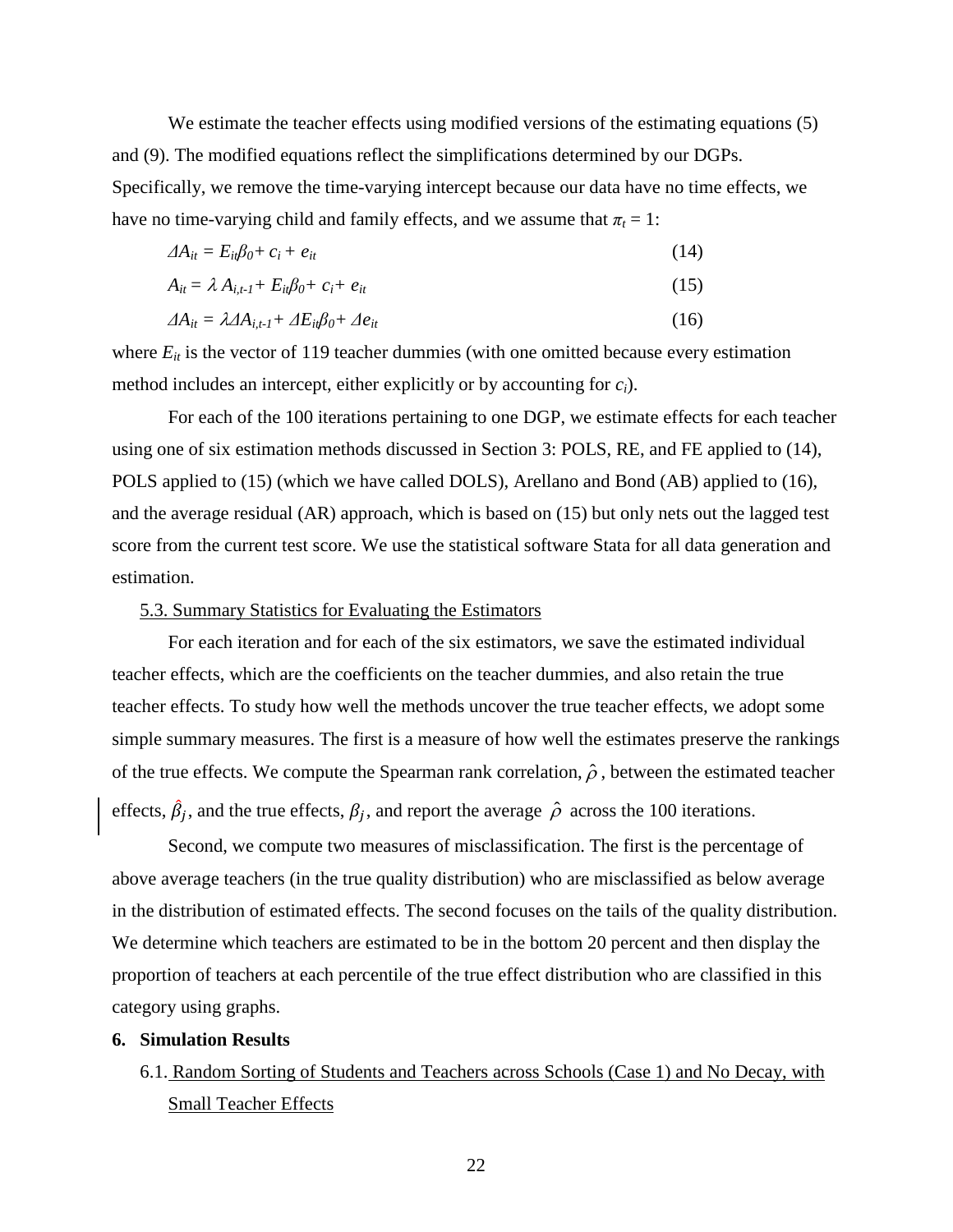We first discuss the findings for the case in which students and teachers are randomly sorted into schools and  $\lambda = 1$ ; these are shown in the left side of Table 2. The underlying parameterization scheme used here is the one in which teacher effects represent only five percent of the total variance in gain scores—a percentage frequently reported in literature. Each cell in Table 2 contains two numbers specific to the particular estimator-scenario combination. The first is the average rank correlation between the estimated and true teacher effects over the 100 replications. The second is the average percentage of above average teachers who are misclassified as being below average.

We expect all estimators to work well when students and teachers are both randomly assigned to classes – the RG-RA scenario defined in Table 1. Of course, the estimated teacher effects still contain sampling error, and so we do not expect to rank or classify teachers perfectly using these estimates. We find that DOLS, AR, POLS, and RE yield rank correlations near .8 or higher, with RE producing a rank correlation of about .89. FE and AB have rank correlations well under .7, with the correlation for AB being the worst at .6. That the FE and AB estimators yield notably lower correlations is not terribly surprising given that they unnecessarily remove a student effect in this scenario; in addition, AB unnecessarily estimates a coefficient on the lagged test score.

The DOLS, AR, POLS, and RE estimators are also better at classifying the teachers than the other two methods. RE incorrectly classifies an above average teacher as being below average about 14% of the time; the misclassification rate for DOLS is somewhat worse at 21%. The misclassification rates for FE and AB, on the other hand, are 26%. Clearly, the estimation error in the teacher effects using FE and AB has important consequences for using those estimates to classify teachers. The potential for misclassification is explored further in Figure 1 for selected scenarios and estimators. The true teacher percentile rank is represented along the xaxis, and the y-axis represents the proportion of times in which a teacher at a particular true percentile is classified in the bottom quintile of the distribution on the basis of his or her estimate. Thus, a perfect estimator would produce the step function traced on the graph, with  $y =$ 1 when x ranges from 0 to 20 and y = 0 when x ranges from just above 20 to 100. Part *a* of Figure 1shows the superiority of DOLS, POLS, and RE over FE in the RG-RA scenario with lambda equal to one. However, it should be noted that even for these estimators under these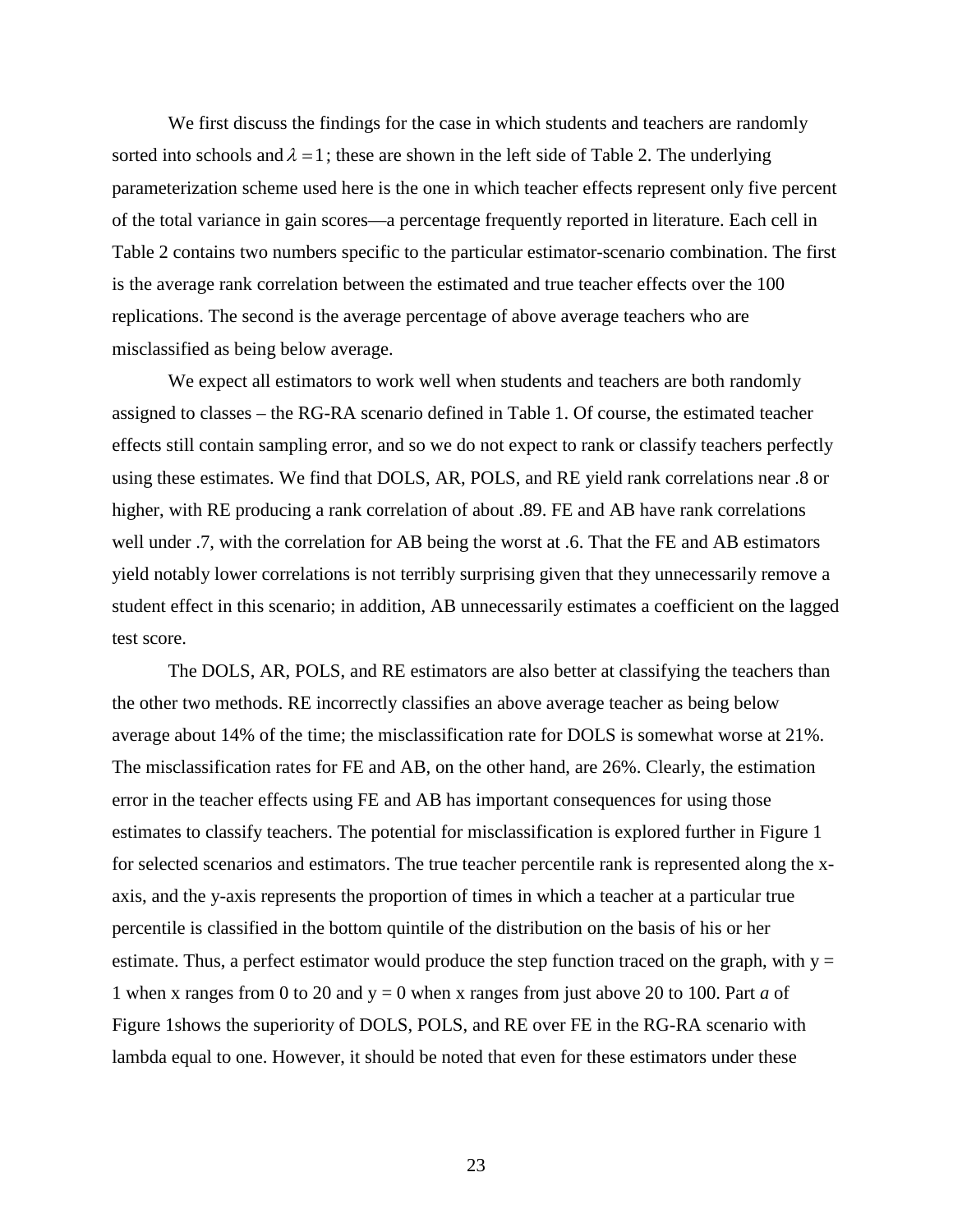idealized conditions, identification of the "worst" teachers appears subject to a nontrivial amount of error.

Taken as a whole, these findings indicate that RE is preferred under RG-RA with no decay, something that econometric theory leads us to expect because RE is the (asymptotically) efficient estimation method. However, POLS produces very similar results, AR results are only slightly worse, and DOLS is fairly similar, as well, despite the fact that AR and DOLS are technically inconsistent because of the presence of the unobserved student effect and its correlation with lagged achievement. DOLS does slightly worse than AR here probably because DOLS unnecessarily nets out the lagged test score from the teacher assignment, resulting in more estimation noise.

Nonrandom grouping mechanisms for students have relatively minor consequences for RE, DOLS, AR, and POLS provided the teachers are *randomly assigned to classrooms* – whether the students are grouped according to their prior scores (DG-RA), baseline scores (BG-RA), or heterogeneity (HG-RA).<sup>[11](#page-25-0)</sup> Generally, nonrandom grouping of students causes POLS, and RE to do less well in terms of precision – especially when grouping is based on student heterogeneity – most likely because the student grouping induces cluster correlation within a classroom.<sup>[12](#page-25-1)</sup> Nevertheless, they continue to yield relatively high correlations, ranging from .81 to scenarios in which  $\lambda = 1$  and assignment is random. .86. The methods that remove the student effect, FE and AB, continue to do a much worse job in ranking and also classifying teachers, even under heterogeneity grouping. Their performance is particularly poor for dynamic grouping with random assignment. RE is the best choice in

When teachers are *nonrandomly assigned* to classrooms the properties of the estimation procedures change markedly – and it depends critically on the nature of the nonrandom assignment. When dynamic grouping is used and better students are assigned to the better teachers (i.e., the DG-PA scenario), DOLS is the preferred estimation approach for both the DG-PA and DG-NA scenarios because it directly controls for the assignment mechanism. Across all the DG scenarios, DOLS is the most robust estimator. The AR method is clearly inferior to

<span id="page-25-1"></span>

<span id="page-25-0"></span><sup>&</sup>lt;sup>11</sup> Note that all random assignment scenarios are shown in shaded cells in the tables.<br><sup>12</sup> The consequences of clustering are easy to understand with a method such as POLS. The POLS estimates are simply within-teacher averages of the student gain scores. The sampling method that gives the most precise estimates of a population average is random sampling, where observations are independent (as in the RG-RA design). With cluster correlation each new student effectively adds less information because that student's outcome is correlated with other students' outcomes in the cluster.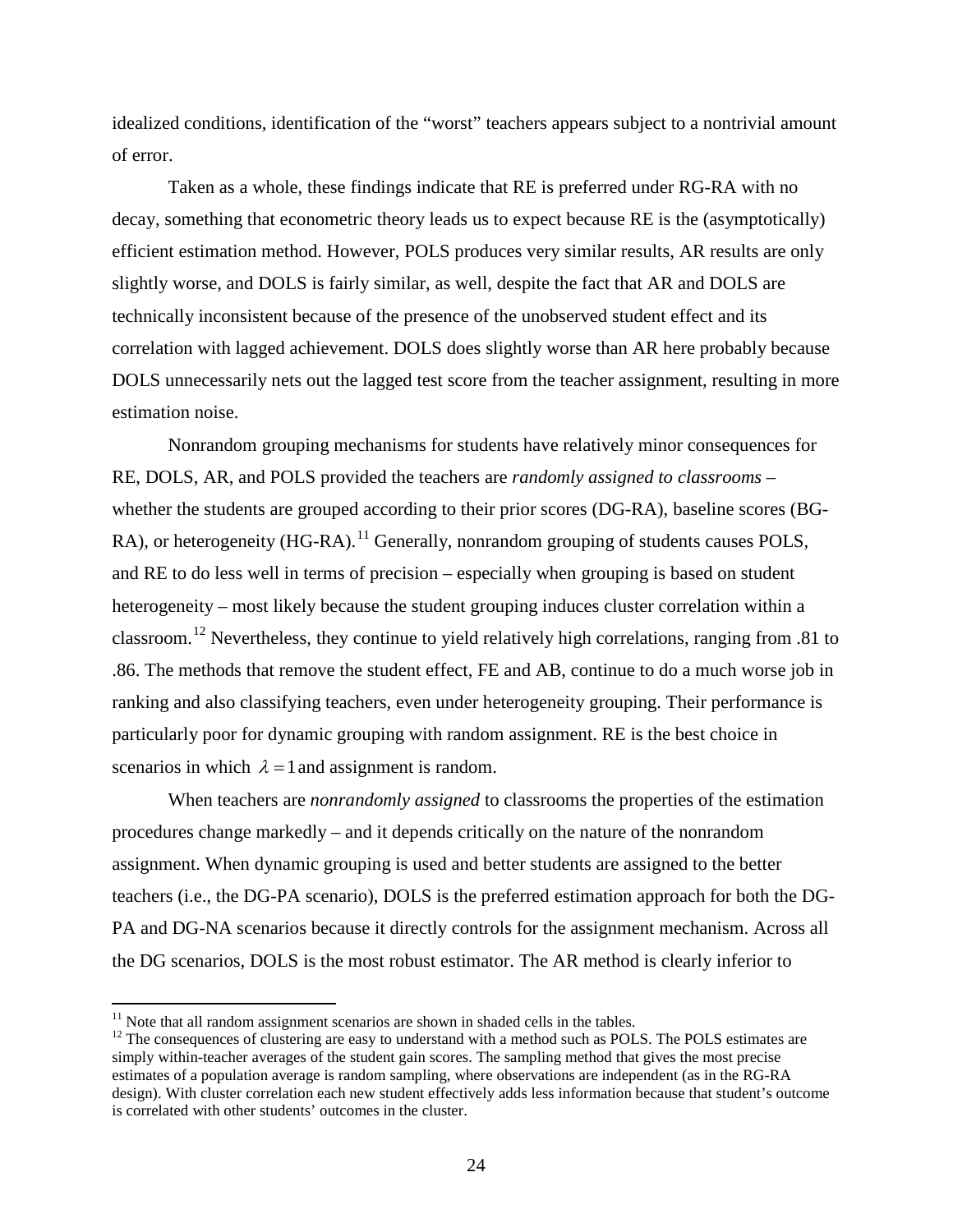DOLS for both DG-PA and DG-NA because it does not partial out the effect of lagged test scores from the teacher assignment dummies. POLS and  $RE$  – which both leave  $c_i$  in the error term – do well in ranking teachers in the DG-PA scenario—exceeding even the performance of DOLS—but poorly in the DG-NA scenario. The switch from positive to negative assignment has the opposite effect on FE. This is because systematic biases push the estimates in opposite directions.<sup>[13](#page-26-0)</sup> Under DG-NA, the estimators that remove the student-level heterogeneity – FE and AB – perform especially poorly, producing a negative rank correlation between the estimated and true teacher effects (−.32 for FE and −.07 for AB) and misclassifying large numbers of the above-average teachers as below average (56% for FE and 46% for AB). The poor performance of FE is highlighted in Figure 1, Part *b*, which vividly illustrates how the best teachers are more likely to be classified as underperforming than the worst ones. In this type of scenario—with students grouped on the basis of past test scores and assigned to teachers whose performance tends to match their own—these procedures will not be helpful in distinguishing among teachers.

Nonrandom teacher assignment coupled with either of the two *static grouping* mechanisms also poses challenges. When  $\lambda = 1$  and static grouping of students is based on the baseline score, the DOLS and AR estimators fluctuate least across the two scenarios with nonrandom assignment, although DOLS performs slightly better. AR is systematically biased because it does not net out the base score,  $A_{i2}$ , from the teacher assignment. DOLS is systematically biased because it effectively controls for the wrong explanatory variable,  $A_{i,t-1}$ , when it should control for the base score,  $A_{i2}$ . This problem with DOLS can be seen, with  $\lambda = 1$ , by writing  $A_{it}$  as a function of all past inputs, shocks, and the initial value. The resulting equation includes  $A_{i2}$  with a time-varying coefficient. We can think of  $A_{i,t-1}$  acting as an imperfect proxy for $A_{i2}$ . POLS and RE fluctuate greatly across the two scenarios, indicating a systematic bias. The bias is introduced through correlation between the base score and the student fixed effect—if these are uncorrelated, <sup>[14](#page-26-1)</sup> POLS and RE would be consistent and better performing. FE and AB remain fairly stable across the BG-PA and BG-NA scenarios but again

<span id="page-26-0"></span> $13$  Further analysis reveals that the estimates may look good when the distance from the mean teacher is inflated and poor when that distance is compressed. These biases create the large swing from good to poor when we go from positive to negative assignment. The effect of the bias is highly dependent on the context and therefore cannot be predicted when schools are using a mixture of positive and negative assignment.

<span id="page-26-1"></span><sup>&</sup>lt;sup>14</sup> This is admittedly an unlikely possibility, but it was one that we explored in analyses not shown. Although some correlations and misclassification rates were affected, the general patterns revealed in the findings were the same whether the base score and student fixed effect were correlated or uncorrelated.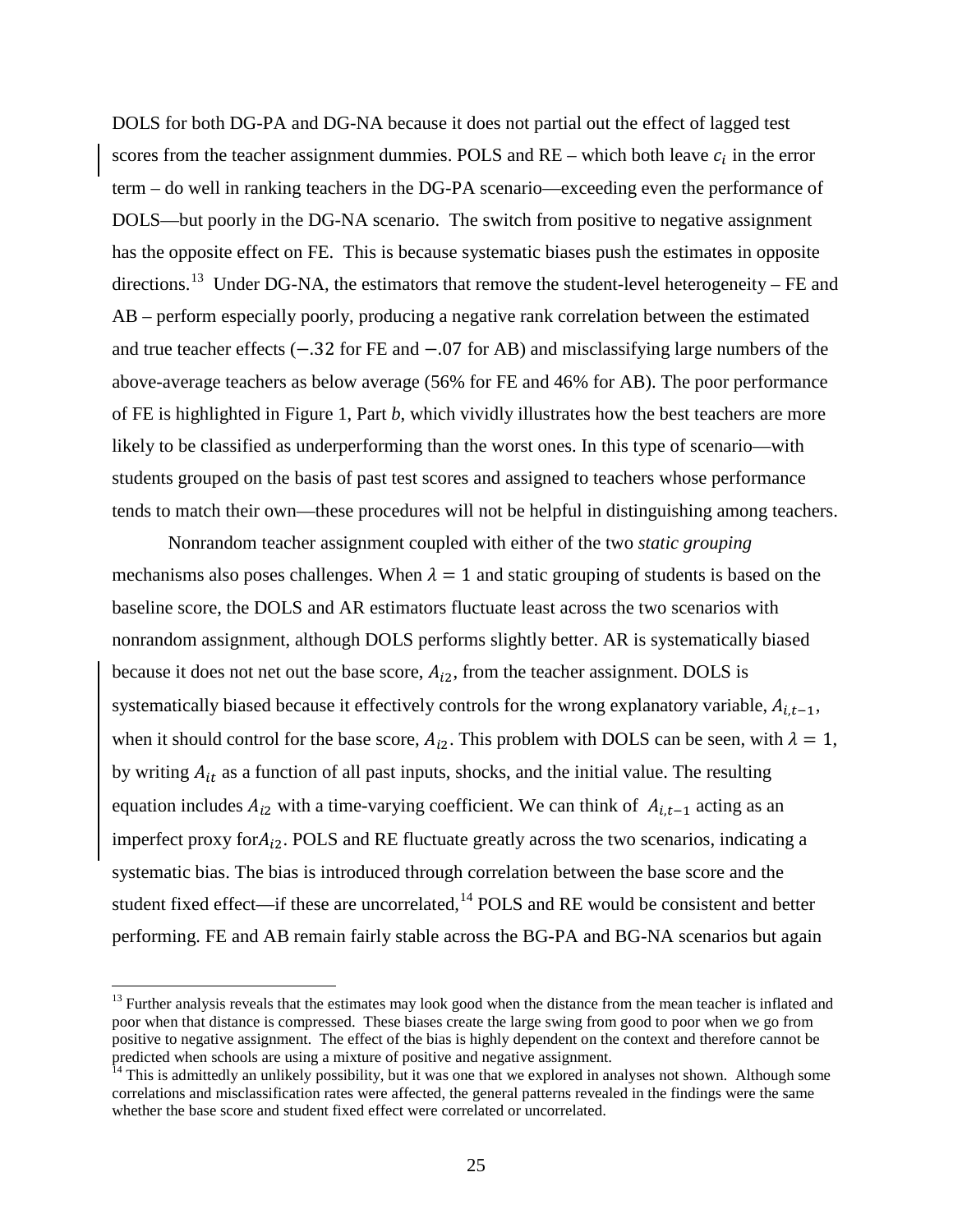perform poorly. The second type of static grouping mechanism (HG) combines students based on the value of  $c_i$  - the time invariant student-specific growth potential. When  $\lambda = 1$ ,  $c_i$  is a permanent component of the gain score. That is,  $c_i$  is added, in each period, to the previous score. When the students with the highest growth potential are grouped with the best teachers (HG-PA), the bias in DOLS, AR, POLS, and RE (estimators that ignore  $c_i$ ) leads them to rank and classify the teachers well. But negative assignment causes them to do much worse. In fact, in the HG-NA scenario, no estimator does very well – the highest rank correlation is .62 (FE) and the lowest misclassification rate is 26% (FE). Figure 1.c illustrates the decline in performance of RE and DOLS relative to the scenario depicted in Part *a*. Theoretically, the FE estimator is the most efficient estimator among those that place no restrictions on the relationship between  $c_i$  and the teacher dummies  $E_{it}$ . But the consistency of FE (and AB) is of small comfort, as it does not outperform the estimators that effectively treat  $c_i$  and the teacher dummies  $E_{it}$  as being uncorrelated along the dimensions that matter most: ranking and classifying. So far, even though we have discussed only the case of nonrandom sorting of students and teachers across schools and no decay, we can summarize some useful insights. First of all, the findings show that even under these idealized conditions, certain estimators perform very poorly under certain assignment mechanisms – even some estimators that effectively use the fact that  $\lambda = 1$  in estimation. Estimators that are intended to be robust to static assignment do poorly under dynamic assignment.

A useful finding, in looking across all assignment mechanisms is that DOLS does best: it is superior under dynamic grouping and still has value for ranking teachers under static grouping. We can understand the relatively good performance of DOLS under the various dynamic grouping scenarios by noting that if the DGP did not include a student effect, the DOLS estimator would be consistent across all assignment mechanisms associated with this scenario. Namely, the teacher dummies  $E_{it}$  are correlated with  $A_{i,t-1}$  but the latter is controlled for in the DOLS regression. AR includes the lagged test score in the first-step regression but does not partial out its correlation with the teacher dummies. Because AB uses the differenced equation and instruments for the lagged gain score using test scores dated two or more periods ago, it also does not properly partial out the lagged level of the test score from teacher assignment. AB would likely work better if assignment in grade *t* depended only on the test score two grades earlier, but this assignment scenario seems unrealistic. POLS, RE, and FE do not control for the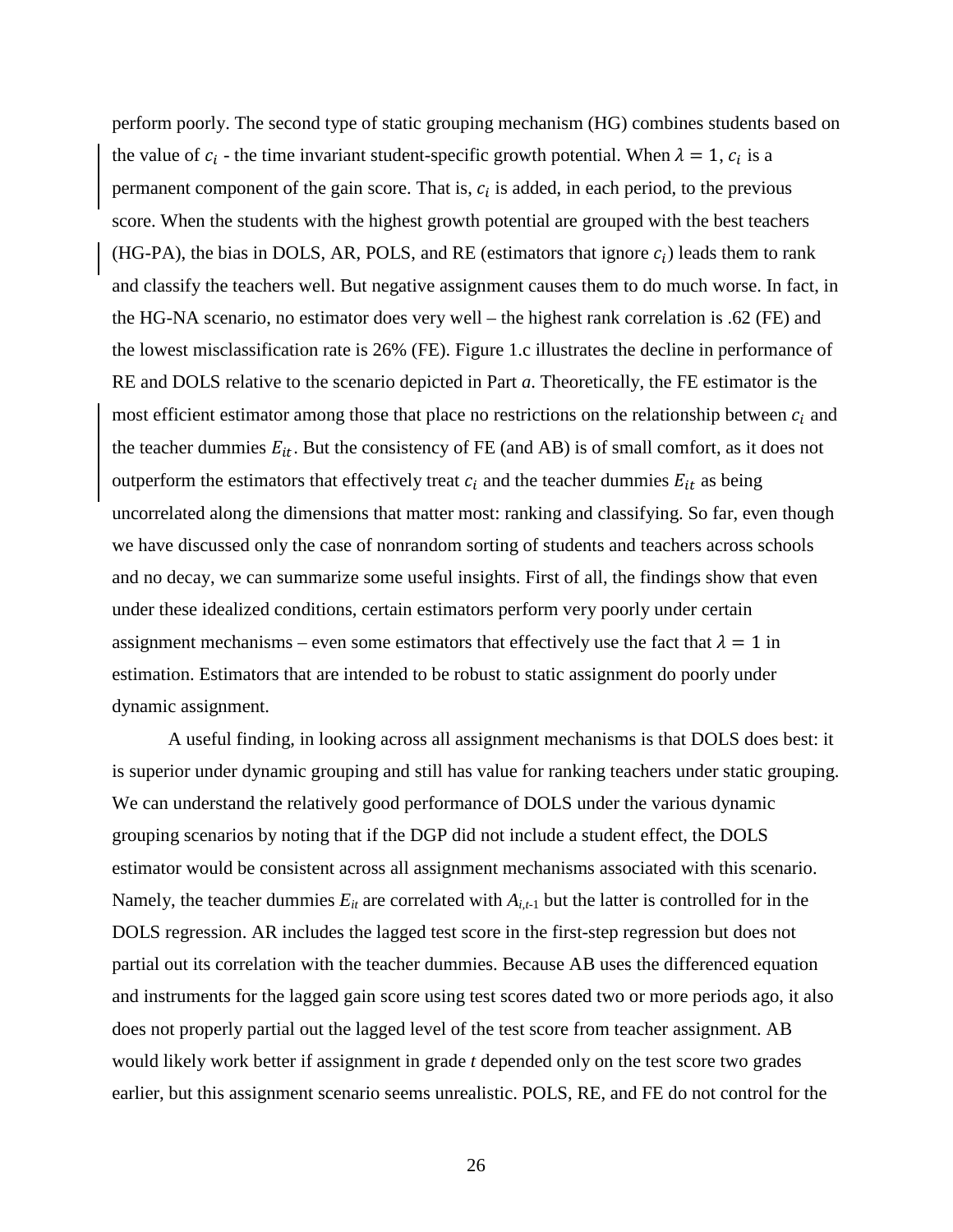lagged achievement score because they use the gain score as the dependent variable and omit the lag. POLS and RE – which both leave  $c_i$  in the error term – suffer from an omitted variable problem because assignment is based on the lagged test score and the lagged score is positively correlated with *ci*. In the DG-PA case, the resulting bias in estimating the teacher effects by POLS or RE actually helps with ranking the students, but it hurts in the DG-NA case. DOLS, on the other hand, exhibits more or less the same behavior whether assignment is RA, PA, or NA.

## 6.2. Random Sorting of Students and Teachers across Schools (Case 1) and Strong Decay with Small Teacher Effects

The performance of several estimators deteriorates substantially when we change the value of  $\lambda$  from 1 to .5. The right side of Table 2 shows simulation findings when students and teachers are randomly assigned to schools and  $\lambda = .5$ . Importantly, because POLS, RE, and FE act as if  $\lambda = 1$ , these estimators are now applied to an equation with misspecified dynamics, regardless of the assignment mechanism. Because POLS, RE, and FE use the gain score as the dependent variable, an omitted variable,  $A_{i,t-1}$  in equation (14) will have a coefficient of  $-.5$  on it; this is important to remember in interpreting the findings.

Dynamic misspecification has a large effect on the precision of the estimates. Compared with the  $\lambda = 1$  DGP, the rank correlations for POLS, RE, and FE are substantially worse when  $\lambda = 0.5$ . For example, even in the RG-RA scenario, the rank correlation for RE is only .55, down from .89. The misclassification rate is 35% compared with 14% when  $\lambda = 1$ . The impact on POLS and RE for misclassifying low-performing teachers is seen in Figure  $1.d^{15}$  $1.d^{15}$  $1.d^{15}$ .

When coupled with dynamic assignment, dynamic misspecification has very serious consequences for all estimators with the notable exception of DOLS. AR is also unaffected but remains inferior to DOLS. When the best students are matched with the best teachers (DG-PA), POLS, RE, FE, and AB actually produce rank correlations that are either close to zero or negative and have 52% or greater misclassification rates. The striking effects for misclassification at the tails of the quality distribution are visible in Figures 1.e.

Dynamic misspecification also has consequences in the case of static assignment. POLS and RE do a very poor job of ranking and classifying students in the BG-PA case. The rank correlation is only .2. FE and AB do better in this case, but both are clearly inferior to DOLS.

<span id="page-28-0"></span><sup>&</sup>lt;sup>15</sup> Because  $\lambda$  < 1, the composite errors in the random effects estimation have negative serial correlation, causing the estimated variance of  $c_i$  to be negative. In such cases, Stata sets the variance to zero, which leads to the POLS estimate. This happens across all simulations, so POLS and RE are identical.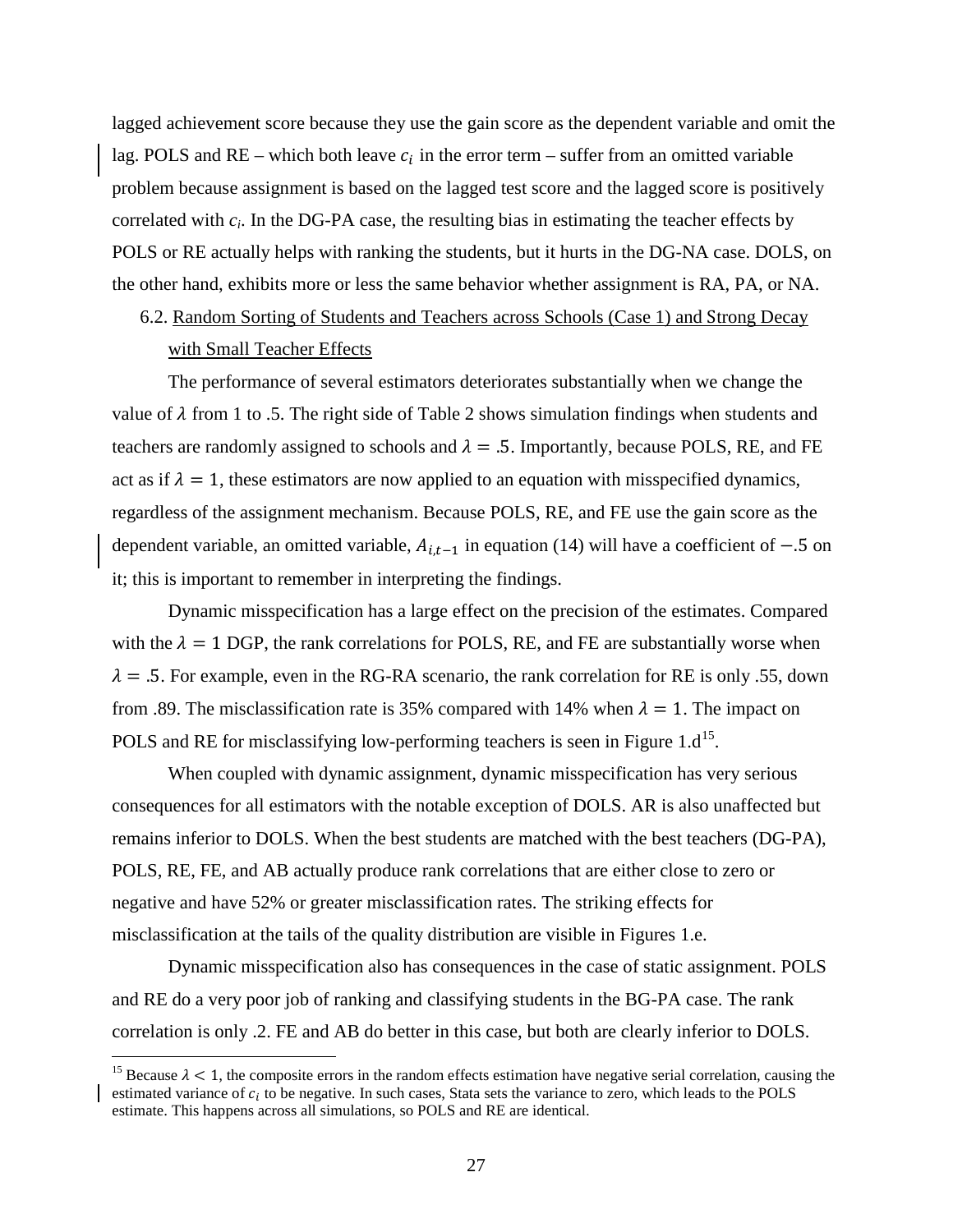With negative assignment, POLS and RE do substantially better but are always inferior to DOLS. Even when grouping is based on heterogeneity, DOLS generally does better than other estimators. DOLS does not do particularly well in the HG-NA setting but at least it produces a nontrivial rank correlation (.5). As we saw in the case when  $\lambda = 1$ , no estimator works very well in the HG-NA case, and all have extremely high misclassification rates, most of which display more error than chance.

Taken as a whole, the simulations for Case 1—i.e., when both students and teachers are randomly assigned to schools, combined with small teacher effects, point to several conclusions. While DOLS is not uniformly better across all of the grouping, assignment, and decay assumptions, it is nearly so. DOLS is easily preferred under dynamic grouping: looking across the different assignment mechanisms and both values of  $\lambda$ , no estimator is even a close second. The performance of DOLS is stable across values of  $\lambda$ . The other estimators show much more sensitivity to the value of  $\lambda$ . The robustness of DOLS makes it the recommended approach among the group of estimators considered in this study. However, we should note that the potential for misclassification in these simple DGPs, even using DOLS, can approach levels that might be considered unacceptable for policy purposes.

#### 6.3. Large Teacher Effects

We also conducted a set of simulations where teacher effects represent a much larger relative share of the total variance in student gains. These are reported in Table 3, as well as Figure 2. As to be expected, when the size of the teacher effects is raised relative to the student effect and shock, rank correlations improve and misclassification rates decline somewhat. The same overall patterns observed in the "small" teacher effects case continue to hold. The relative superiority of DOLS over AR in the DG scenarios and over POLS and RE in the scenarios with strong decay is still evident when teacher effects are large. The FE and AB estimators improve their rank correlations in many scenarios when teacher effects are large but remain the least effective estimators overall. Although concerns over inaccuracy in the estimates and rankings are mitigated when teacher effects are large, the same lessons regarding which estimator to use in particular contexts apply, and the overall conclusion that DOLS is more robust across scenarios holds.

#### 6.4.Sensitivity Analyses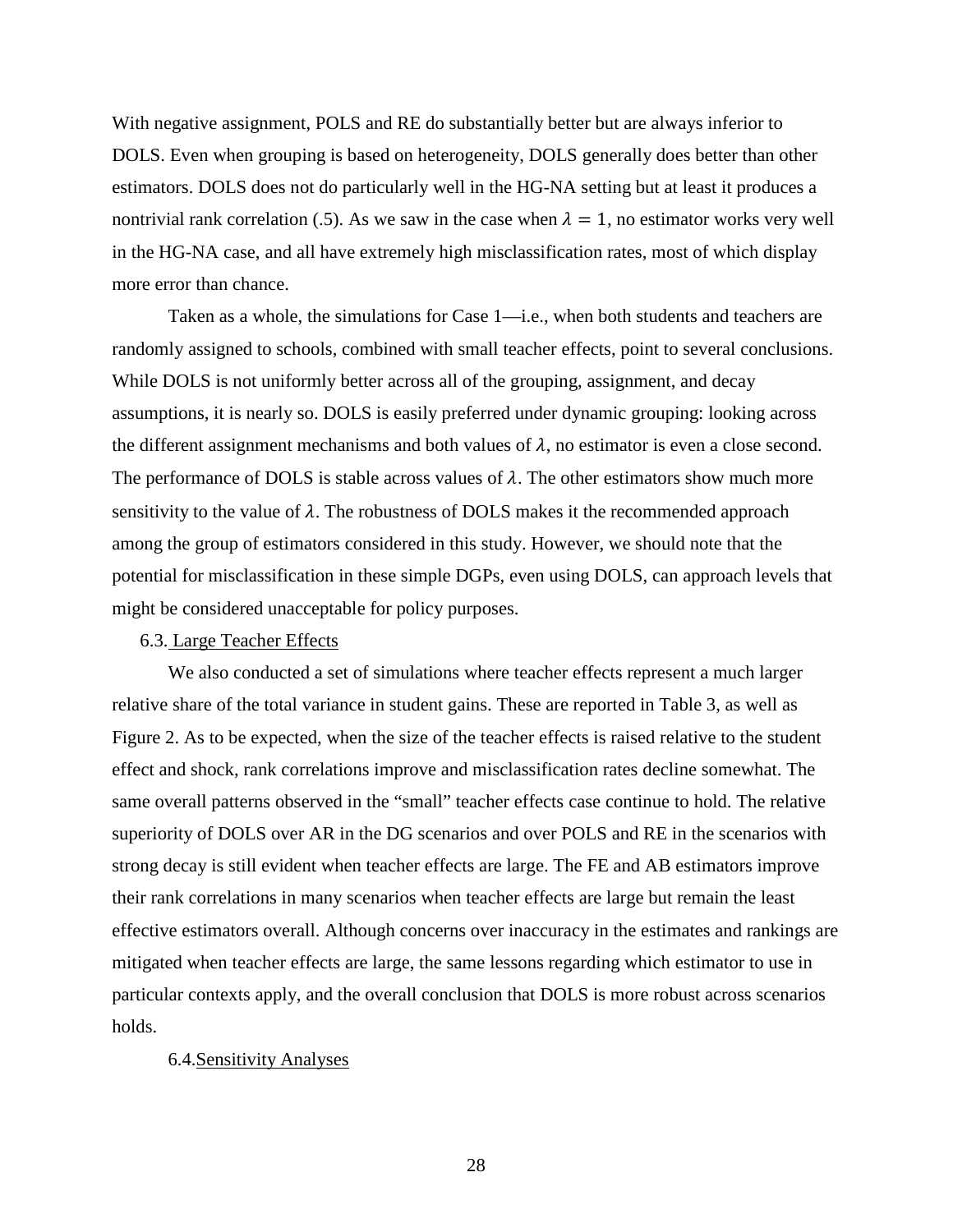We subjected our simulations to several sensitivity analyses. First, we looked at the impact of nonrandom sorting of students and teachers across schools. These different sorting scenarios did little to affect the general patterns described above, indicating that the primary threat to the estimation of teacher effects stems from within-school assignment to teachers. However, some changes in the correlations and misclassification rates were evident for most estimators in most scenarios. POLS and RE deteriorated slightly when students were nonrandomly sorted across schools. FE and AB deteriorated substantially when teachers were nonrandomly sorted across schools.

We also ran a full set of simulations with  $\lambda = .75$  (more moderate decay), without any surprises. This implies a less severe form of dynamic misspecification for estimators such as POLS and RE than the  $\lambda = 0.5$  case. It is not surprising that the performance of POLS and RE was essentially between the  $\lambda = 1$  and  $\lambda = .5$  cases. The DOLS estimator was hardly affected by the value of  $\lambda$ . Nor was AR, but it was still generally outperformed by DOLS.

We also added classical measurement error to the test scores in our DGPs. In addition, we ran simulations in which serial correlation was introduced in the errors (i.e., relaxing the common factor restriction). While these complications did not affect the overall patterns described, they generally served to depress rank correlations slightly and to increase misclassification rates for POLS, RE, FE, and AB (they were particularly damaging to AB when there was no decay). For DOLS and AR, the effects of measurement error were mixed. Serial correlation actually seemed to improve DOLS and AR slightly<sup>[16](#page-30-0)</sup>. Given that serial correlation can be picked up by including a lagged test score, this is not terribly surprising. Remember, we are not out to estimate the coefficient on the lagged test score but only to rank teachers based on the estimated VAMs.

Finally, we examined the performance of the estimators when student mobility across schools was present. When we allowed 10 percent of students to switch schools in each year, FE and AB improved overall but still suffered in the dynamic grouping-nonrandom assignment scenarios and were still not as robust as DOLS. For all sensitivity analyses, details are available from the authors upon request.

<span id="page-30-0"></span><sup>&</sup>lt;sup>16</sup> Tables containing the additional simulation findings are available on request from the authors.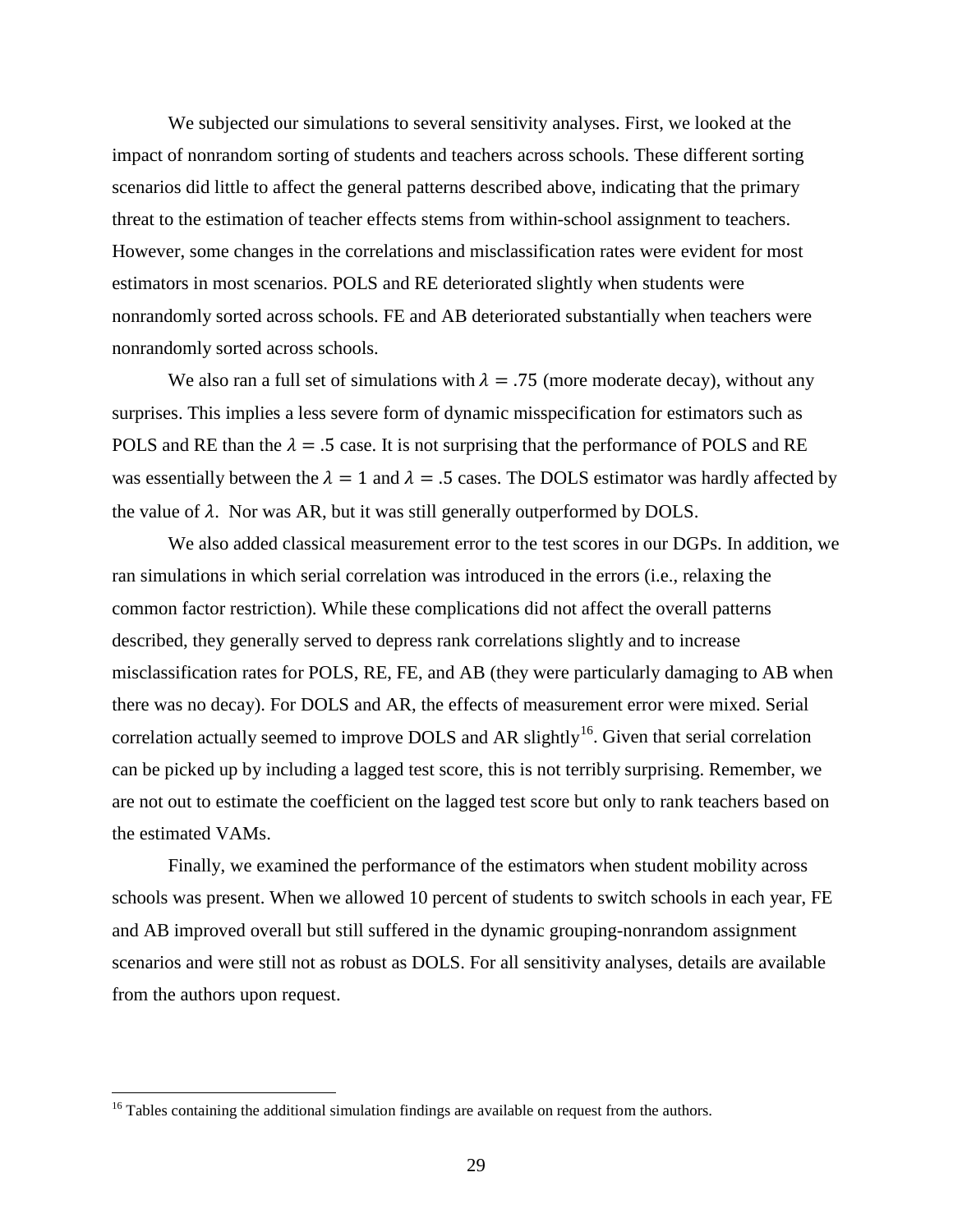#### **7. Conclusions and Future Directions**

Simulated data with known properties permits the systematic exploration of the ability of various estimation methods to recover the true parameters used to generate the data—in our case teacher effects. This study has taken the first step in evaluating different value-added estimation strategies under conditions in which they are most likely to succeed. Creating somewhat realistic but idealized conditions facilitates the investigation of issues associated with the use of particular estimators. If they perform poorly under these idealized conditions, they will almost certainly do worse in real settings.

Our main finding is that no one method is guaranteed to accurately capture true teacher effects in all contexts even under these relatively idealized conditions, although some are more robust than others. Because we consider a variety of DGPs, student grouping mechanisms, and teacher assignment mechanisms, it is not surprising that no single method works well in all hypothetical contexts. Both the teacher assignment mechanism and the nature of the dynamic relationship between current and past achievement play important roles in determining how well the estimators function.

A dynamic specification estimated by OLS—what we have called DOLS—was, by far, the most robust estimator across scenarios. Only in one scenario—heterogeneity-based grouping with negative assignment—did it fail to produce useful information with regard to teacher effects. However, none of our estimators was able to surmount the problems posed by this scenario—not even estimators designed to eliminate bias stemming from unobserved heterogeneity—and it is perhaps a less realistic scenario than others we considered.

In all other situations, DOLS provided estimates of some value. The main strength of this estimator lies in the fact that, by including prior achievement on the right-hand side, it controls either directly or indirectly for grouping and assignment mechanisms. In the case of dynamic grouping coupled with non-random assignment, it explicitly controls for the potential source of bias. In the case of baseline and heterogeneity grouping, the effect of controlling for prior achievement is less direct but still somewhat effective in that both those grouping mechanisms are correlated with prior achievement.

These findings suggest that choosing estimators on the basis of structural modeling considerations may produce inferior results by drawing attention to relatively unimportant concerns and away from key concerns. The DOLS estimator is never the prescribed approach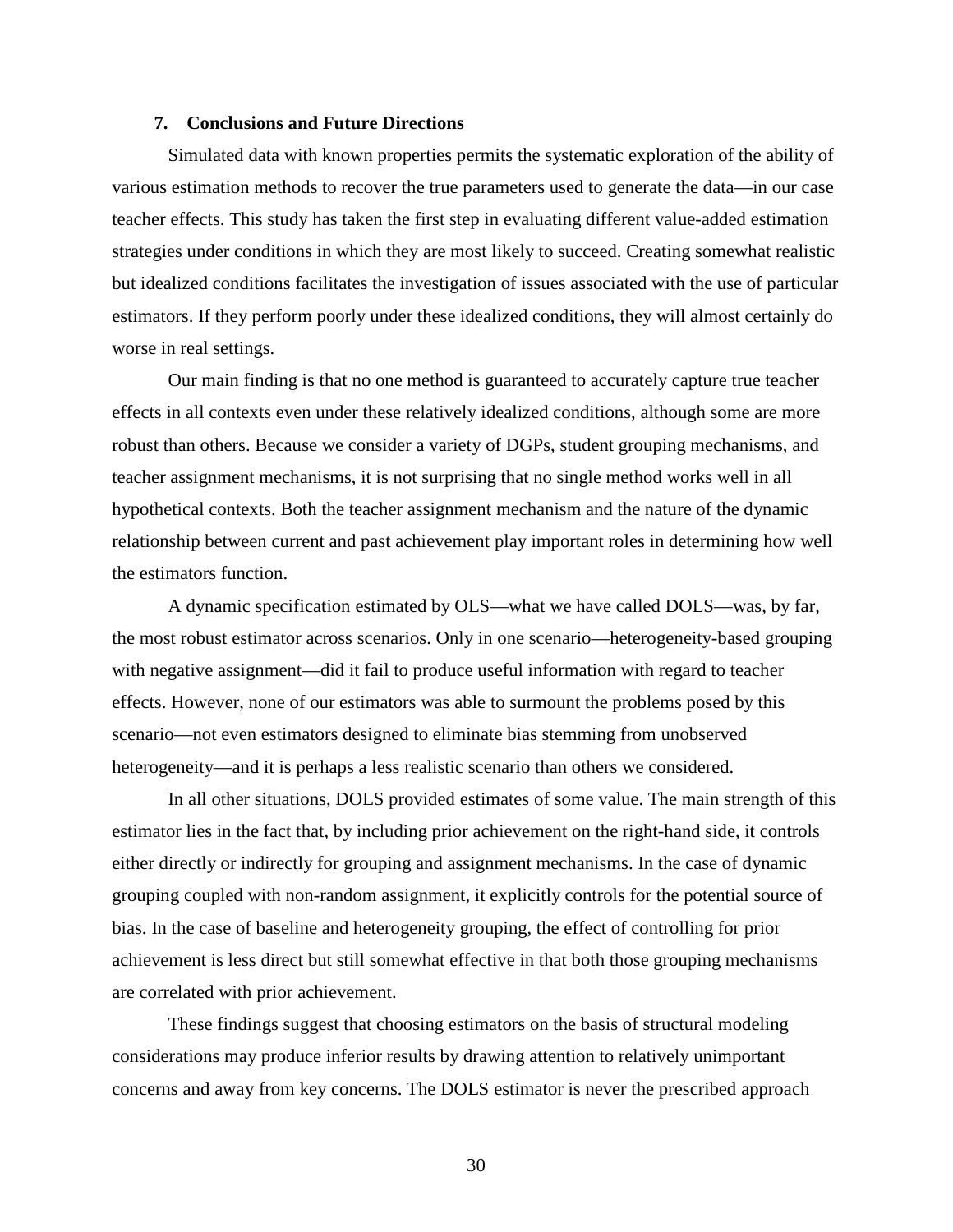under the structural cumulative effects model with a geometric distributed lag (unless there is no student heterogeneity), yet it is often the best estimator. One can think of the DOLS estimator as a regression-based version of a dynamic treatment effects estimator. That is not to say that the general cumulative effects model is incorrect. It merely reflects the fact that efforts to derive consistent estimators by focusing on particular concerns of structural modeling (e.g., heterogeneity, endogenous lags) may obscure the fact that controlling for the assignment mechanism even in specifications that contain other sources of endogeneity is essential. Approaches that attend to less important features of the structural model, when coupled with nonrandom assignment, may yield estimators that are unduly constrained and thus poorly behaved. The poor performance of the AB estimator exemplifies this. By differencing for heterogeneity and using instrumental variables to remove bias from the estimation of lambda, it loses much of its ability to estimate teacher effects precisely. The findings in this paper suggest that flexible approaches based on dynamic treatment effects (for example, Lechner, 2008;, Wooldridge, 2010, Chapter 21) may be more fruitful than those based on structural modeling considerations.

Finally, despite the relatively robust performance of DOLS, we find that even in the best scenarios and under the simplistic and idealized conditions imposed by our data generating process, the potential for misclassifying above average teachers as below average or for misidentifying the "worst" or "best" teachers remains substantial, particularly if teacher effects are relatively small. Applying the commonly used estimators to our simplified DGPs results in misclassification rates that range from at least five to more than 50 percent, depending upon the estimator and scenario.

It is clear from this study that certain VAMs hold promise: they may be capable of overcoming many obstacles presented by non-random assignment and yield valuable information, providing assignment mechanisms are known or can be deduced from the data. Our findings indicate that teacher rankings can correlate relatively well with true rankings in certain scenarios and that, in some cases, misclassification rates may be relatively low. Given the context-dependency of the estimators' ability to produce accurate results, however, and our current lack of knowledge regarding prevailing assignment practices, VAM-based measures of teacher performance, as currently applied in practice and research, must be subjected to close scrutiny regarding the methods used and interpreted with a high degree of caution.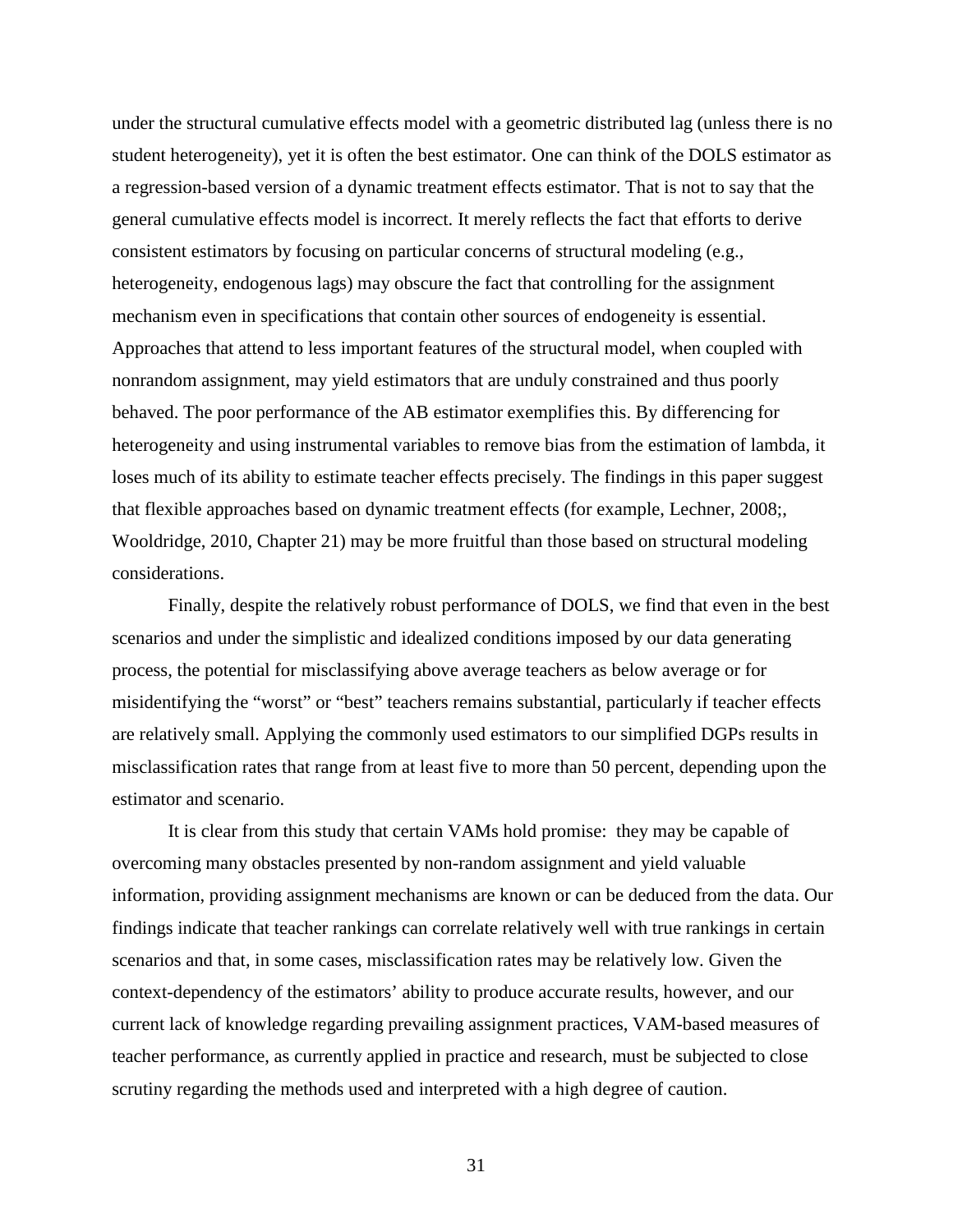Methods of constructing estimates of teacher effects that we can trust for high-stakes evaluative purposes must be further studied, and there is much left to investigate. This paper does not address the degree to which test measurement error, school effects, time-varying teacher effects, different types of interactions among teachers and students, and compensating or reinforcing contemporaneous family effects alter the performance of the estimators. Finally, diagnostics are needed to identify the structure of decay and prevailing teacher assignment mechanisms. If contextual norms with regard to grouping and assignment mechanisms can be deduced from available data, then it may be possible to determine which estimators should be applied in a given context. Other work by the authors and others (e.g., Dieterle et al. unpublished) finds that dynamic grouping is present in a nontrivial number of schools and also finds suggestive evidence of positive assignment, offering further evidence of the usefulness of DOLS.

Clearly, although value-added measures of teacher performance hold some promise, more research is needed before they can confidently be implemented in high-stakes policies. Our findings suggest that teacher effect estimates constructed using DOLS may be useful in answering research questions that employ them in regression specifications. The degree of error in these estimates, however, makes them *less trustworthy* for the specific purpose of evaluating individual teachers. It may be argued that including these measures in a comprehensive teacher evaluation along with other indicators could provide beneficial information and represent an improvement over the status quo. However, it would be unwise to use these measures as the sole basis for sanctions. Even if such measures are released to the public simply as information—as has recently been the case in Los Angeles and New York City—the potential for inaccuracy, and thus for damage to teachers' status and morale, creates risks that could outweigh the benefits. If such measures are accurate, then publicizing or attaching incentives to them may motivate existing teachers to increase efforts or induce individuals with high performance potential into the teaching profession. If, however, such measures cannot be trusted to produce fair evaluations, existing teachers may become demoralized and high potential individuals considering teaching as a profession may steer away from entering the public school system.

Given that the accuracy of VAM-based measures of teacher performance can vary considerably across contexts and that the potential for bias if particular methods are applied to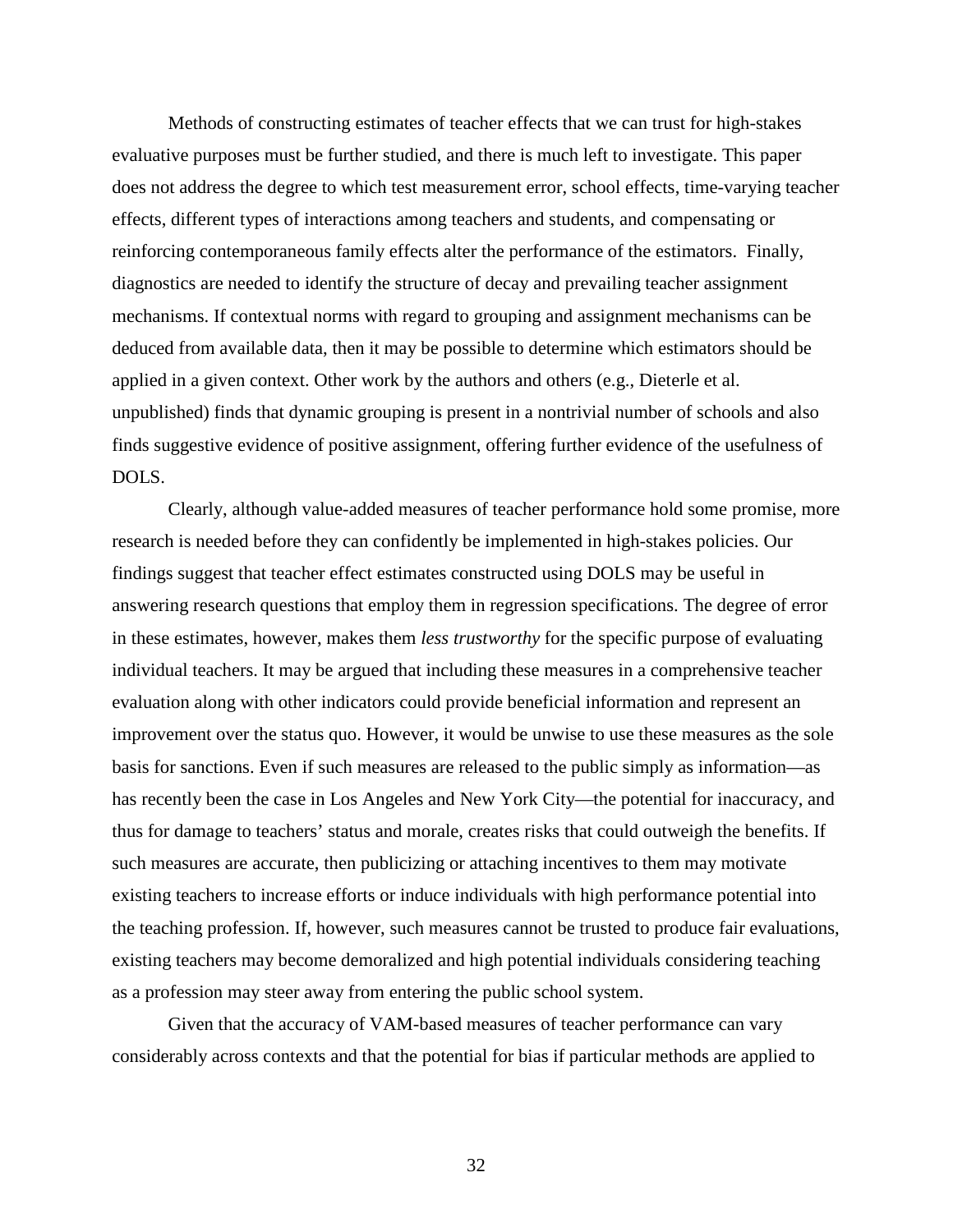the wrong situations is nontrivial, we conclude that it is premature to attach high stakes to these measures until their properties have been better understood.

#### **References**

Aaronson, D., Barrow, L., Sander, W. (2007) Teachers and Student Achievement in the Chicago Public High Schools. *Journal of Labor Economics*, 25(1), 95-135.

Andrabi, T., Das, J., Khwaja, A., and Zajonc, T. (2009), Do Value-Added Estimates Add Value? Accounting for Learning Dynamics, HKS Faculty Research Working Paper Series RWP09-034, John F. Kennedy School of Government, Harvard University, [http://dash.harvard.edu/handle/1/4435671,](http://dash.harvard.edu/handle/1/4435671) accessed on 5/15/12.

Arellano, M. & Bond, S. (1991) Some Tests of Specification of Panel Data: Monte Carlo Evidence and an Application to Employment Equations. *The Review of Economic Studies*, 58, pp.277-298.

Ballou, D., Sanders, W., & Wright, P (2004), "Controlling for Student Background in Value-Added Assessment of Teachers," *Journal of Educational and Behavioral Statistics* 29, 37- 65

Blundell, R. & Bond, S. (1998) Initial Conditions and Moment Restrictions in Dynamic Panel Data Models. *Journal of Econometrics*, 87, 11-143.

Boardman, A. & Murnane, R. (1979) Using Panel Data to Improve Estimates of the Determinants of Educational Achievement, *Sociology of Education*, 52, 113-121.

Buddin, R. (2011) Measuring Teacher and School Effectiveness at Improving Student Achievement in Los Angeles Elementary Schools: http://mpra.ub.unimuenchen.de/31963/MPRA Paper No. 31963, accessed on 5/15/12.

Chetty, R., Freidman, J., & Rockoff, J. (2011) "The Long-Term Impacts of Teachers: Teacher Value-Added and Student Outcomes in Adulthood." NBER Working Paper 17699.

Dieterle, S., Guarino, C., Reckase, M., & Wooldridge, J. (unpublished draft) *How do Principals Group and Assign Students to Teachers? Finding Evidence in Administrative Data and the Implications for Value-added.*

Downey, D., Hippel, P., & Broh, B. (2004) Are Schools the Great Equalizer? Cognitive Inequality during the Summer Months and the School Year, *American Sociological Review*, 69(5), 613-635.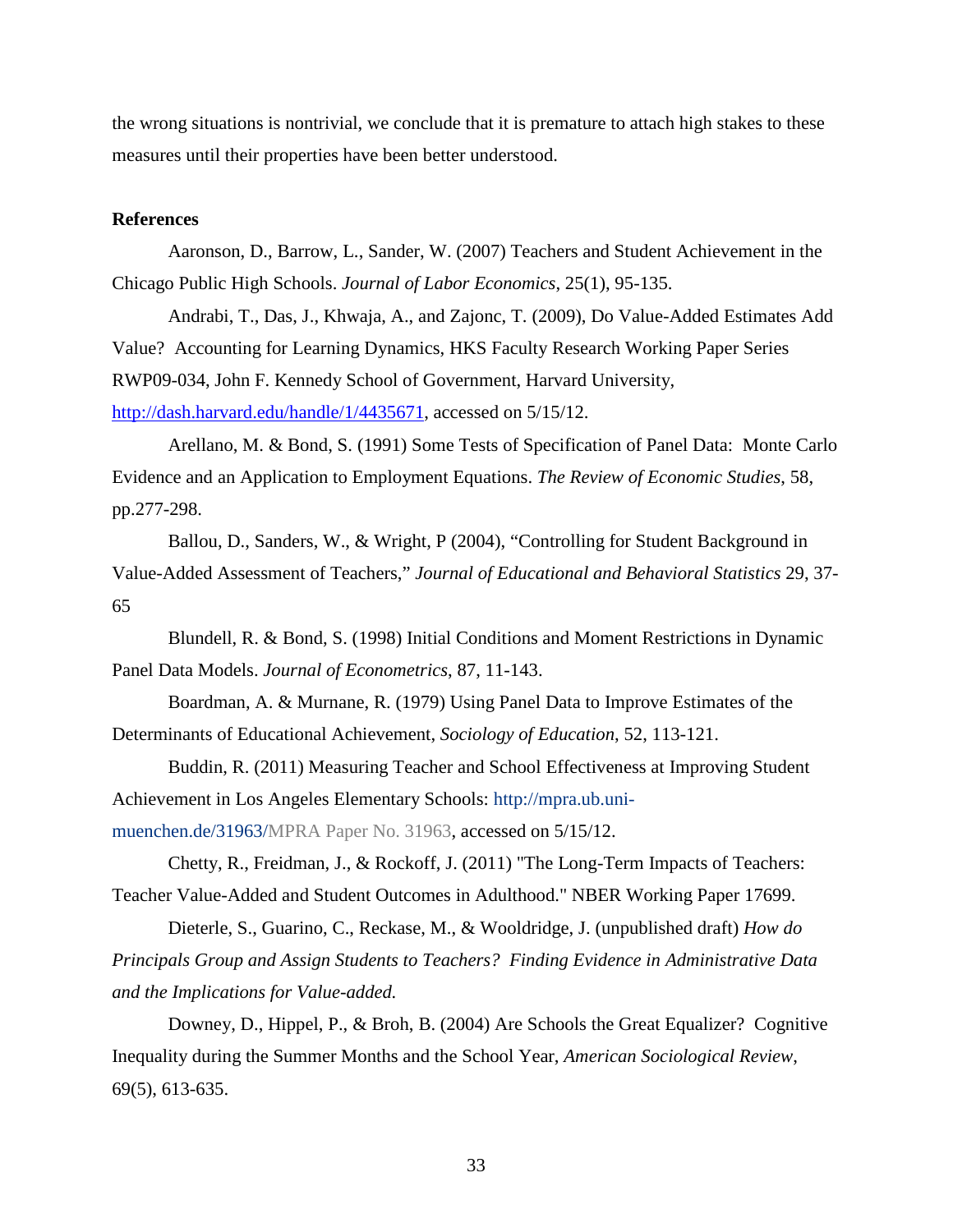Entwistle, D. & Alexander, K. (1992) Summer Setback: Race, Poverty, School Composition, and Mathematics Achievement in the First Two Years of School, *[American](http://www.jstor.org/action/showPublication?journalCode=amersocirevi)  [Sociological Review](http://www.jstor.org/action/showPublication?journalCode=amersocirevi)*

Vol. 57, No. 1 (Feb., 1992), pp. 72-84

Hanushek, E. "The Economics of Schooling: Production and Efficiency in the Public Schools," *Journal of Economic Literature*, XXIV (3): 1141-78, 1986.

Hanushek, E. "Conceptual and Empirical Issues in the Estimation of Educational Production Functions," *Journal of Human Resources*, 14(3): 351-388, 1979.

Harris, D., Sass, T., & Semykina, A. (2011) Value-Added Models and the Measurement of Teacher Productivity, Unpublished, Tallahassee, FL: Florida State University.

Kane, T. & Staiger, D. (2008) Estimating Teacher Impacts on Student Achievement: An Experimental Evaluation, Working Paper 14607, National Bureau of Economic Research.

Koedel, C. & Betts, J. (2011) Does Student Sorting Invalidate Value-Added Models of Teacher Effectiveness? An Extended Analysis of the Rothstein Critique. Education Finance and Policy, 6(1), 18-42.

Lechner, M. (2008), Matching Estimation of Dynamic Treatment Models: Some Practical Issues, in *Advances in Econometrics*, Volume 21 (Modeling and Evaluating Treatment Effects in Econometrics). Daniel Millimet, Jeffrey Smith, and Edward Vytlacil (eds.), 289-333-117. Amsterdam: Elsevier, 2008

McCaffrey, D., Lockwood, J.R., Louis, T., & Hamilton, L. (2004) Models for Value-Added Models of Teacher Effects. *Journal of Educational and Behavioral Statistics*, 29(1), pp. 67-101.

Morris, C.N. (1983), "Parametric Empirical Bayes Inference: Theory and Applications," *Journal of the American Statistical Association*, 78, 47-55.

Raudenbush, S. (2009) Adaptive Centering with Random Effects: An Alternative to the Fixed Effects Model for Studying Time-Varying Treatments in School Settings. *Education Finance and Policy,* 4(4), 468-491.

Reckase, M., Ham, E., Guarino, C., & Wooldridge, J. (unpublished draft) *What Can Be Learned from Simulation Studies of Value-Added Models?*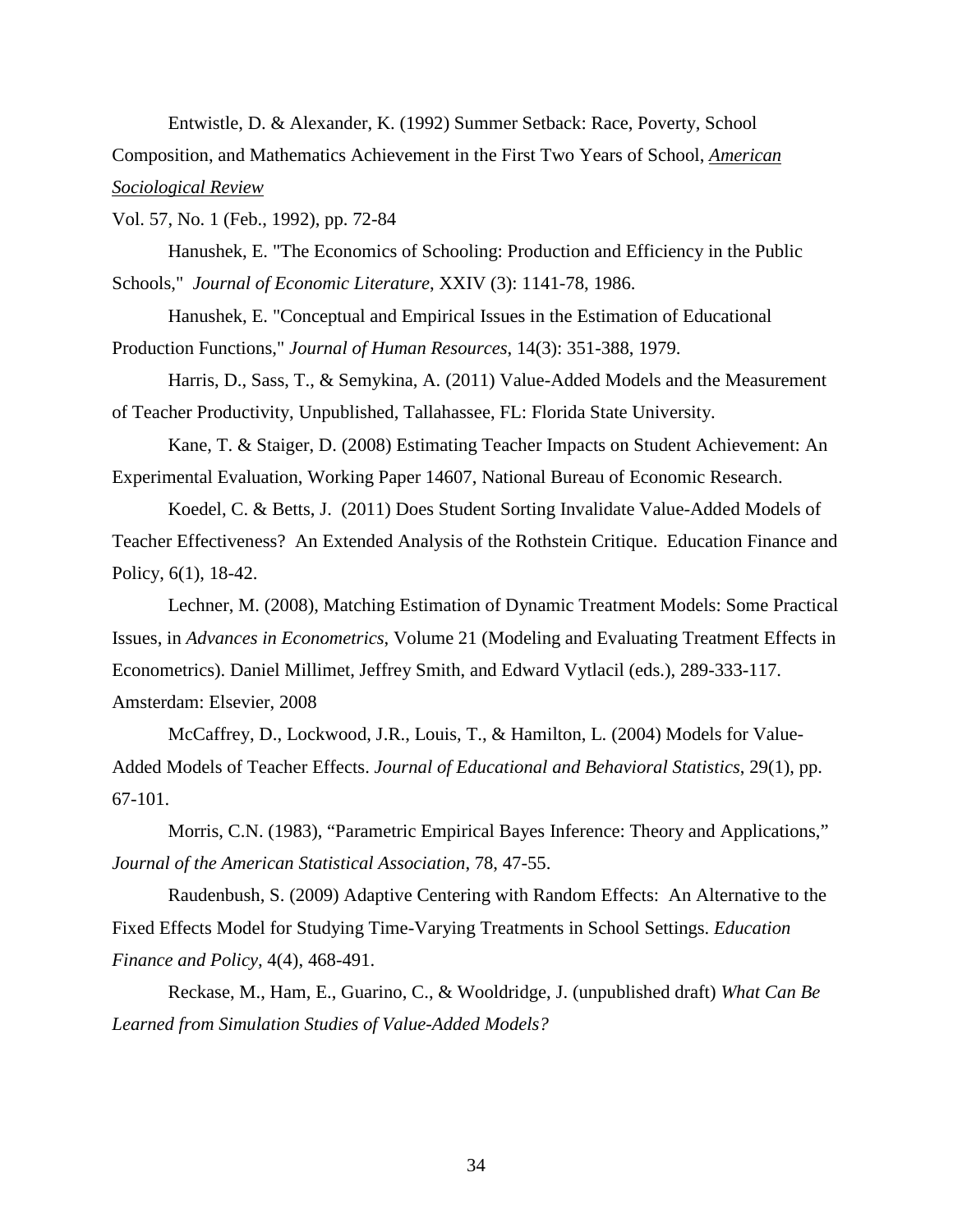Rothstein, J. (2008) Teacher Quality in Educational Production: Tracking, Decay, and Student Achievement. *NBER Working Paper Series,* Working Paper 14442, [http://www.nber.org/papers/w14442.](http://www.nber.org/papers/w14442)

Sanders, W. & Horn, S. (1994) The Tennessee Value-Added Assessment System (TVAAS): Mixed-Model Methodology in Educational Assessment. *Journal of Personnel in Education*, 8, 299-311.

Todd, P. & Wolpin, K. (2003). On the Specification and Estimation of the Production Function for Cognitive Achievement. *Economic Journal*, 113(485), 3-33.

Santos, F. & Gebeloff, R., Teacher Quality Widely Diffused, Ratings Indicate, [http://www.nytimes.com/2012/02/25/education/teacher-quality-widely-diffused-nyc-ratings](http://www.nytimes.com/2012/02/25/education/teacher-quality-widely-diffused-nyc-ratings-indicate.html)[indicate.html,](http://www.nytimes.com/2012/02/25/education/teacher-quality-widely-diffused-nyc-ratings-indicate.html) accessed on 5/4/12.

US Department of Education (2009) Race to the Top Program: Executive Summary, [http://www2.ed.gov/programs/racetothetop/executive-summary.pdf,](http://www2.ed.gov/programs/racetothetop/executive-summary.pdf) accessed on 9/8/10.

Value-Added Research Center (2010) NYC Teacher Data Initiative: Technical Report on the NYC Value-Added Model. [http://schools.nyc.gov/NR/rdonlyres/A62750A4-B5F5-43C7-](http://schools.nyc.gov/NR/rdonlyres/A62750A4-B5F5-43C7-B9A3-F2B55CDF8949/87046/TDINYCTechnicalReportFinal072010.pdf) [B9A3-F2B55CDF8949/87046/TDINYCTechnicalReportFinal072010.pdf,](http://schools.nyc.gov/NR/rdonlyres/A62750A4-B5F5-43C7-B9A3-F2B55CDF8949/87046/TDINYCTechnicalReportFinal072010.pdf) accessed on 5/15/12.

West, M. & Chingos, M. (2010) "Teacher Effectiveness, Mobility, and Attrition in Florida," in Performance Incentives: Their Growing Impact on American K-12 Education, Matthew G. Springer, ed. (Brookings Institution Press), 251-271.

Wooldridge, J.M. (2010), *Econometric Analysis of Cross Section and Panel Data*, 2e. MIT Press: Cambridge, MA.

Zeger, S., Liang, K., & Albert, P. (1988) Models for Longitudinal Data: A Generalized Estimating Equation Approach. *Biometrics*. 44(4), 1049-1060.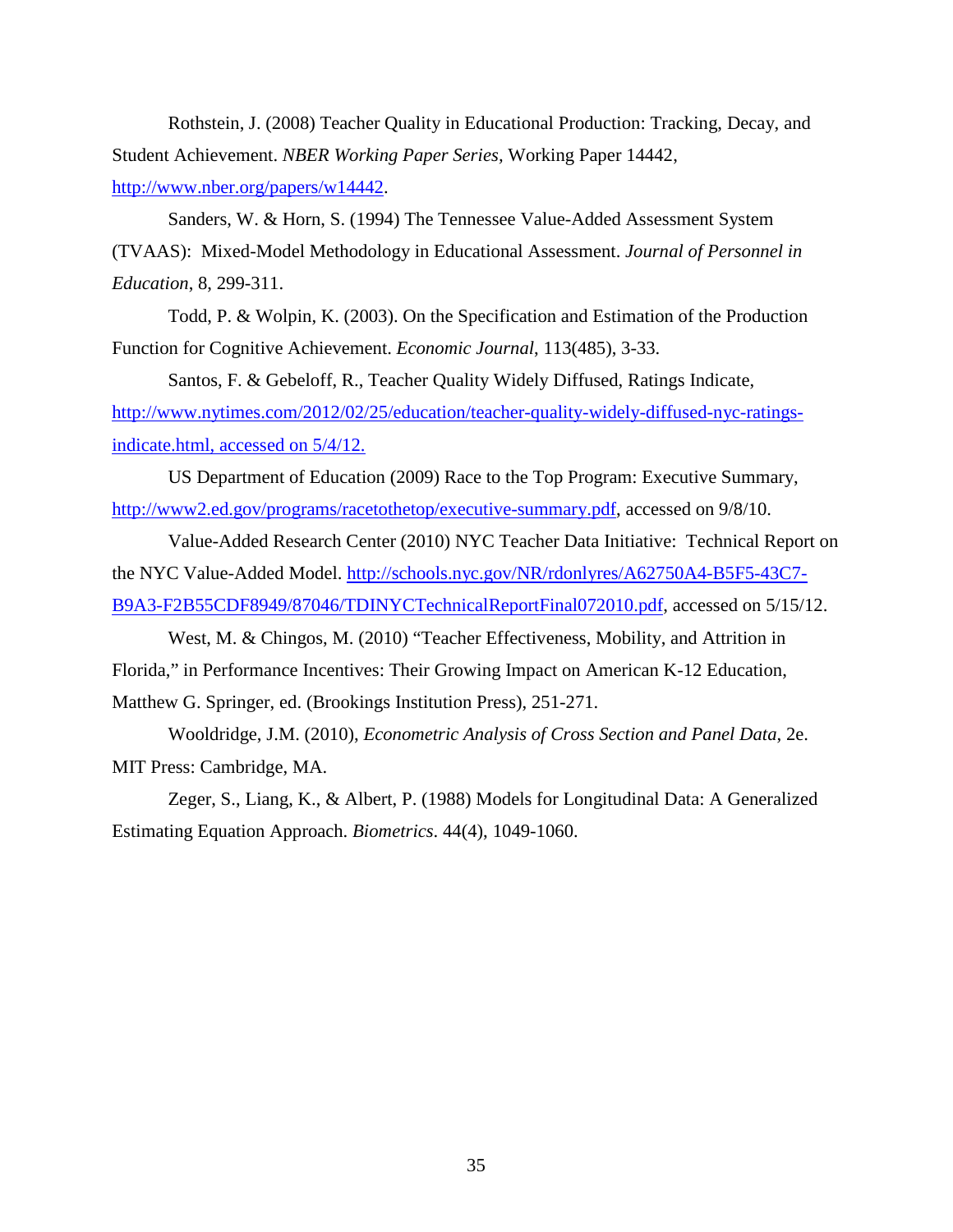| Acronym      | <b>Process for grouping</b>   | Process for assigning students to        |  |  |  |  |  |
|--------------|-------------------------------|------------------------------------------|--|--|--|--|--|
|              | students in classrooms        | teachers                                 |  |  |  |  |  |
| $RG-RA$      | Random                        | Random                                   |  |  |  |  |  |
| DG-RA        | Dynamic                       | Random                                   |  |  |  |  |  |
|              | based on prior test scores    |                                          |  |  |  |  |  |
| DG-PA        | Dynamic                       | Positive correlation between teacher     |  |  |  |  |  |
|              | based on prior test scores    | effects and prior student scores (better |  |  |  |  |  |
|              |                               | teachers with better students)           |  |  |  |  |  |
| DG-NA        | Dynamic                       | Negative correlation between teacher     |  |  |  |  |  |
|              | based on prior test scores    | effects and prior student scores         |  |  |  |  |  |
| <b>BG-RA</b> | <b>Static</b>                 | Random                                   |  |  |  |  |  |
|              | based on baseline test scores |                                          |  |  |  |  |  |
| <b>BG-PA</b> | <b>Static</b>                 | Positive correlation between teacher     |  |  |  |  |  |
|              | based on baseline test scores | effects and baseline student scores      |  |  |  |  |  |
| <b>BG-NA</b> | <b>Static</b>                 | Negative correlation between teacher     |  |  |  |  |  |
|              | based on baseline test scores | effects and baseline student scores      |  |  |  |  |  |
| HG-RA        | <b>Static</b>                 | Random                                   |  |  |  |  |  |
|              | based on heterogeneity        |                                          |  |  |  |  |  |
| HG-PA        | <b>Static</b>                 | Positive correlation between teacher     |  |  |  |  |  |
|              | based on heterogeneity        | effects and student fixed effects        |  |  |  |  |  |
| HG-NA        | <b>Static</b>                 | Negative correlation between teacher     |  |  |  |  |  |
|              | based on heterogeneity        | effects and student fixed effects        |  |  |  |  |  |

Table 1: Grouping and Assignment Acronyms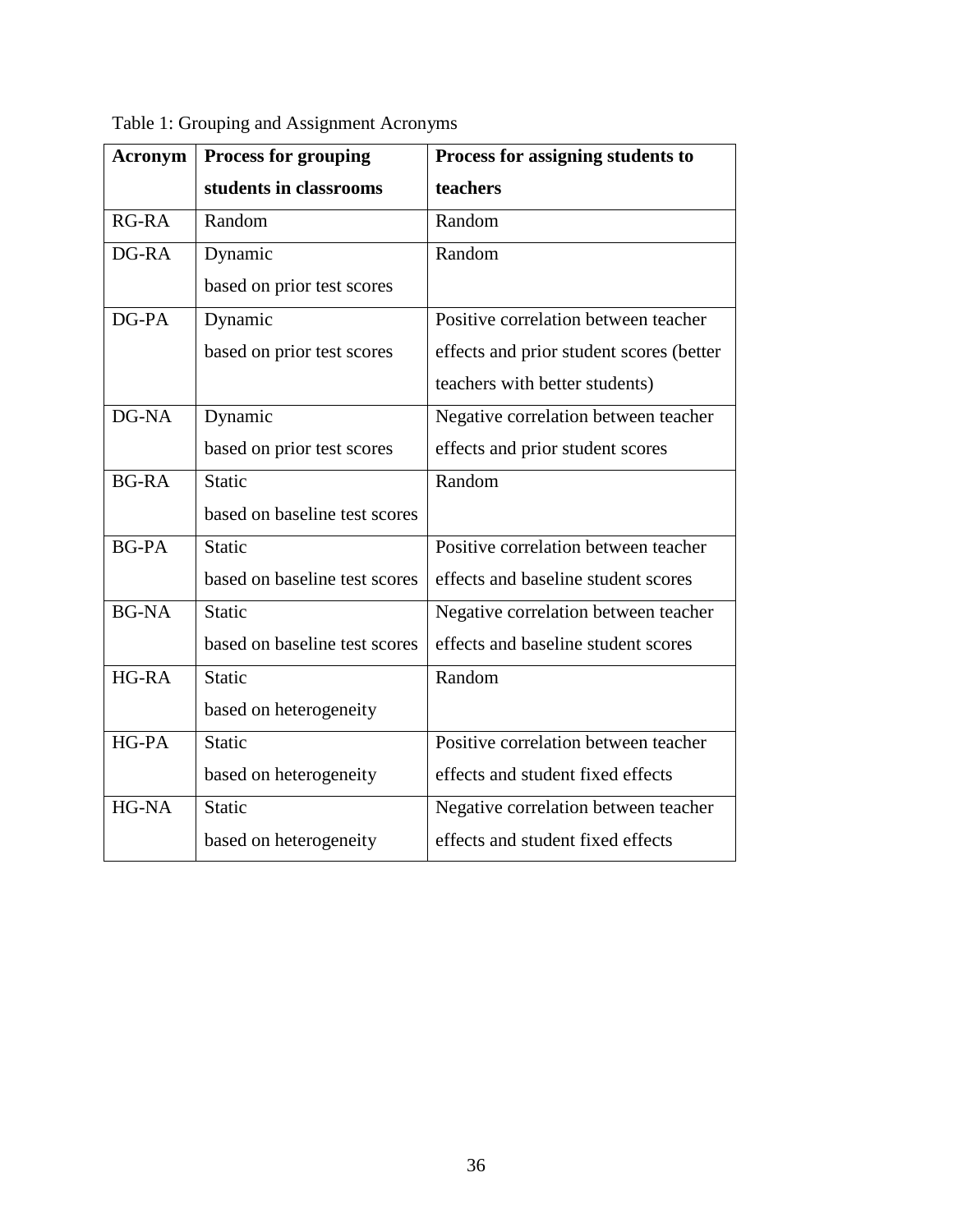Table 2: Results from 100 replications of Case 1-random sorting of students and teachers across schools. Small teacher effects. Row 1: Average rank correlation. Row 2: Percentage of above average teachers misclassified as below average

| <b>Small Teacher</b><br><b>Effects</b> | $\lambda = 1$ |           |             |           |           |         | $\lambda = .5$ |           |             |           |           |         |
|----------------------------------------|---------------|-----------|-------------|-----------|-----------|---------|----------------|-----------|-------------|-----------|-----------|---------|
| <b>Estimator</b>                       | <b>DOLS</b>   | <b>AR</b> | <b>POLS</b> | <b>RE</b> | <b>FE</b> | AB      | <b>DOLS</b>    | <b>AR</b> | <b>POLS</b> | <b>RE</b> | <b>FE</b> | AB      |
|                                        |               |           |             |           |           |         |                |           |             |           |           |         |
| <b>Assignment</b><br><b>Scenario</b>   |               |           |             |           |           |         |                |           |             |           |           |         |
|                                        | 0.78          | 0.81      | 0.88        | 0.89      | 0.63      | 0.60    | 0.78           | 0.82      | 0.55        | 0.55      | 0.48      | 0.60    |
| <b>RG-RA</b>                           | 21%           | 19%       | 15%         | 14%       | 26%       | 26%     | 21%            | 19%       | 35%         | 35%       | 32%       | 26%     |
|                                        | 0.78          | 0.81      | 0.81        | 0.86      | 0.59      | 0.52    | 0.78           | 0.81      | 0.52        | 0.52      | 0.42      | 0.54    |
| <b>DG-RA</b>                           | 21%           | 19%       | 19%         | 16%       | 27%       | 29%     | 21%            | 19%       | 34%         | 34%       | 32%       | 29%     |
|                                        | 0.77          | 0.68      | 0.90        | 0.90      | $-0.32$   | $-0.07$ | 0.79           | 0.70      | 0.05        | 0.05      | $-0.41$   | $-0.09$ |
| <b>DG-PA</b>                           | 23%           | 28%       | 13%         | 13%       | 56%       | 46%     | 21%            | 27%       | 52%         | 52%       | 54%       | 53%     |
|                                        | 0.76          | 0.62      | 0.32        | 0.32      | 0.74      | $-0.19$ | 0.78           | 0.68      | 0.74        | 0.74      | 0.69      | 0.74    |
| <b>DG-NA</b>                           | 20%           | 29%       | 41%         | 41%       | 20%       | 54%     | 21%            | 26%       | 22%         | 22%       | 21%       | 21%     |
|                                        | 0.78          | 0.81      | 0.84        | 0.86      | 0.63      | 0.60    | 0.78           | 0.81      | 0.54        | 0.54      | 0.48      | 0.61    |
| <b>BG-RA</b>                           | 21%           | 19%       | 18%         | 16%       | 25%       | 26%     | 21%            | 19%       | 35%         | 35%       | 32%       | 26%     |
|                                        | 0.82          | 0.78      | 0.91        | 0.92      | 0.63      | 0.60    | 0.84           | 0.81      | 0.36        | 0.36      | 0.50      | 0.60    |
| <b>BG-PA</b>                           | 19%           | 22%       | 12%         | 12%       | 24%       | 26%     | 17%            | 19%       | 43%         | 43%       | 30%       | 26%     |
|                                        | 0.73          | 0.71      | 0.55        | 0.65      | 0.61      | 0.58    | 0.69           | 0.67      | 0.62        | 0.62      | 0.42      | 0.59    |
| <b>BG-NA</b>                           | 23%           | 24%       | 32%         | 28%       | 25%       | 27%     | 27%            | 27%       | 35%         | 35%       | 35%       | 27%     |
|                                        | 0.77          | 0.79      | 0.82        | 0.85      | 0.63      | 0.59    | 0.77           | 0.79      | 0.55        | 0.55      | 0.48      | 0.60    |
| <b>HG-RA</b>                           | 22%           | 21%       | 18%         | 17%       | 25%       | 27%     | 22%            | 21%       | 35%         | 35%       | 32%       | 26%     |
|                                        | 0.87          | 0.86      | 0.91        | 0.91      | 0.63      | 0.61    | 0.87           | 0.87      | 0.61        | 0.61      | 0.45      | 0.61    |
| <b>HG-PA</b>                           | 16%           | 16%       | 12%         | 12%       | 25%       | 26%     | 15%            | 16%       | 33%         | 33%       | 34%       | 26%     |
|                                        | 0.51          | 0.50      | 0.39        | 0.55      | 0.62      | 0.58    | 0.50           | 0.49      | 0.45        | 0.45      | 0.49      | 0.59    |
| <b>HG-NA</b>                           | 33%           | 34%       | 39%         | 33%       | 26%       | 26%     | 34%            | 35%       | 39%         | 39%       | 30%       | 27%     |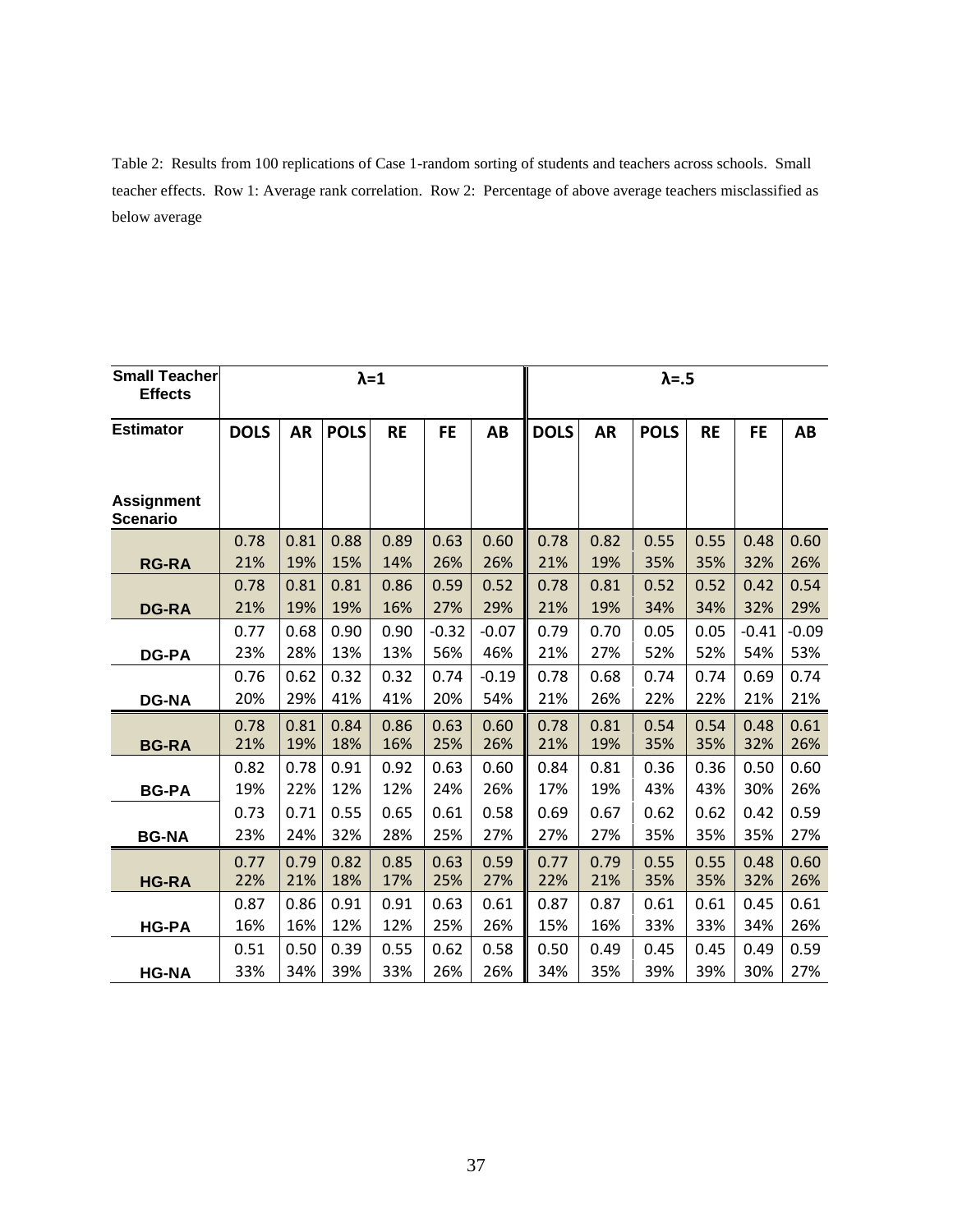Table 3: Results from 100 replications of Case 1-random sorting of students and teachers across schools. Large teacher effects. Row 1: Average rank correlation. Row 2: Percentage of above average teachers misclassified as below average

| Large<br><b>Teacher</b><br><b>Effects</b> | $\lambda = 1$ |           |             |           |           |           | $\lambda = .5$ |           |             |           |           |           |
|-------------------------------------------|---------------|-----------|-------------|-----------|-----------|-----------|----------------|-----------|-------------|-----------|-----------|-----------|
| <b>Estimator</b>                          | <b>DOLS</b>   | <b>AR</b> | <b>POLS</b> | <b>RE</b> | <b>FE</b> | <b>AB</b> | <b>DOLS</b>    | <b>AR</b> | <b>POLS</b> | <b>RE</b> | <b>FE</b> | <b>AB</b> |
|                                           |               |           |             |           |           |           |                |           |             |           |           |           |
| <b>Assignment</b><br><b>Mechanism</b>     |               |           |             |           |           |           |                |           |             |           |           |           |
|                                           | 0.94          | 0.95      | 0.97        | 0.97      | 0.70      | 0.68      | 0.94           | 0.95      | 0.83        | 0.83      | 0.61      | 0.69      |
| <b>RG-RA</b>                              | 11%           | 9%        | 7%          | 7%        | 23%       | 23%       | 11%            | 9%        | 18%         | 18%       | 27%       | 23%       |
|                                           | 0.93          | 0.94      | 0.94        | 0.97      | 0.69      | 0.66      | 0.93           | 0.95      | 0.81        | 0.81      | 0.59      | 0.68      |
| <b>DG-RA</b>                              | 11%           | 10%       | 10%         | 8%        | 23%       | 24%       | 11%            | 10%       | 20%         | 20%       | 28%       | 23%       |
|                                           | 0.93          | 0.78      | 0.96        | 0.96      | 0.32      | $-0.21$   | 0.93           | 0.80      | 0.57        | 0.57      | $-0.02$   | 0.50      |
| <b>DG-PA</b>                              | 12%           | 23%       | 8%          | 8%        | 37%       | 50%       | 11%            | 22%       | 33%         | 33%       | 44%       | 32%       |
|                                           | 0.92          | 0.84      | 0.82        | 0.83      | 0.76      | 0.16      | 0.93           | 0.88      | 0.88        | 0.88      | 0.72      | 0.77      |
| <b>DG-NA</b>                              | 11%           | 18%       | 19%         | 19%       | 20%       | 40%       | 11%            | 16%       | 15%         | 15%       | 21%       | 19%       |
|                                           | 0.94          | 0.95      | 0.96        | 0.97      | 0.70      | 0.69      | 0.94           | 0.95      | 0.83        | 0.83      | 0.61      | 0.69      |
| <b>BG-RA</b>                              | 11%           | 10%       | 9%          | 7%        | 23%       | 23%       | 11%            | 10%       | 19%         | 19%       | 27%       | 23%       |
|                                           | 0.94          | 0.90      | 0.97        | 0.97      | 0.70      | 0.69      | 0.95           | 0.91      | 0.75        | 0.75      | 0.61      | 0.69      |
| <b>BG-PA</b>                              | 10%           | 14%       | 7%          | 7%        | 22%       | 23%       | 9%             | 13%       | 24%         | 24%       | 27%       | 23%       |
|                                           | 0.91          | 0.93      | 0.90        | 0.94      | 0.69      | 0.68      | 0.90           | 0.92      | 0.83        | 0.83      | 0.56      | 0.68      |
| <b>BG-NA</b>                              | 13%           | 12%       | 14%         | 11%       | 23%       | 23%       | 14%            | 13%       | 21%         | 21%       | 30%       | 24%       |
|                                           | 0.93          | 0.93      | 0.94        | 0.96      | 0.70      | 0.69      | 0.93           | 0.93      | 0.83        | 0.83      | 0.61      | 0.69      |
| <b>HG-RA</b>                              | 12%           | 11%       | 10%         | 8%        | 23%       | 24%       | 12%            | 11%       | 19%         | 19%       | 27%       | 23%       |
|                                           | 0.95          | 0.94      | 0.96        | 0.97      | 0.70      | 0.69      | 0.94           | 0.95      | 0.83        | 0.83      | 0.61      | 0.69      |
| <b>HG-PA</b>                              | 10%           | 11%       | 8%          | 7%        | 22%       | 23%       | 11%            | 9%        | 18%         | 18%       | 27%       | 23%       |
|                                           | 0.85          | 0.85      | 0.82        | 0.89      | 0.69      | 0.68      | 0.93           | 0.95      | 0.81        | 0.81      | 0.59      | 0.68      |
| <b>HG-NA</b>                              | 17%           | 18%       | 20%         | 15%       | 22%       | 23%       | 11%            | 10%       | 20%         | 20%       | 28%       | 23%       |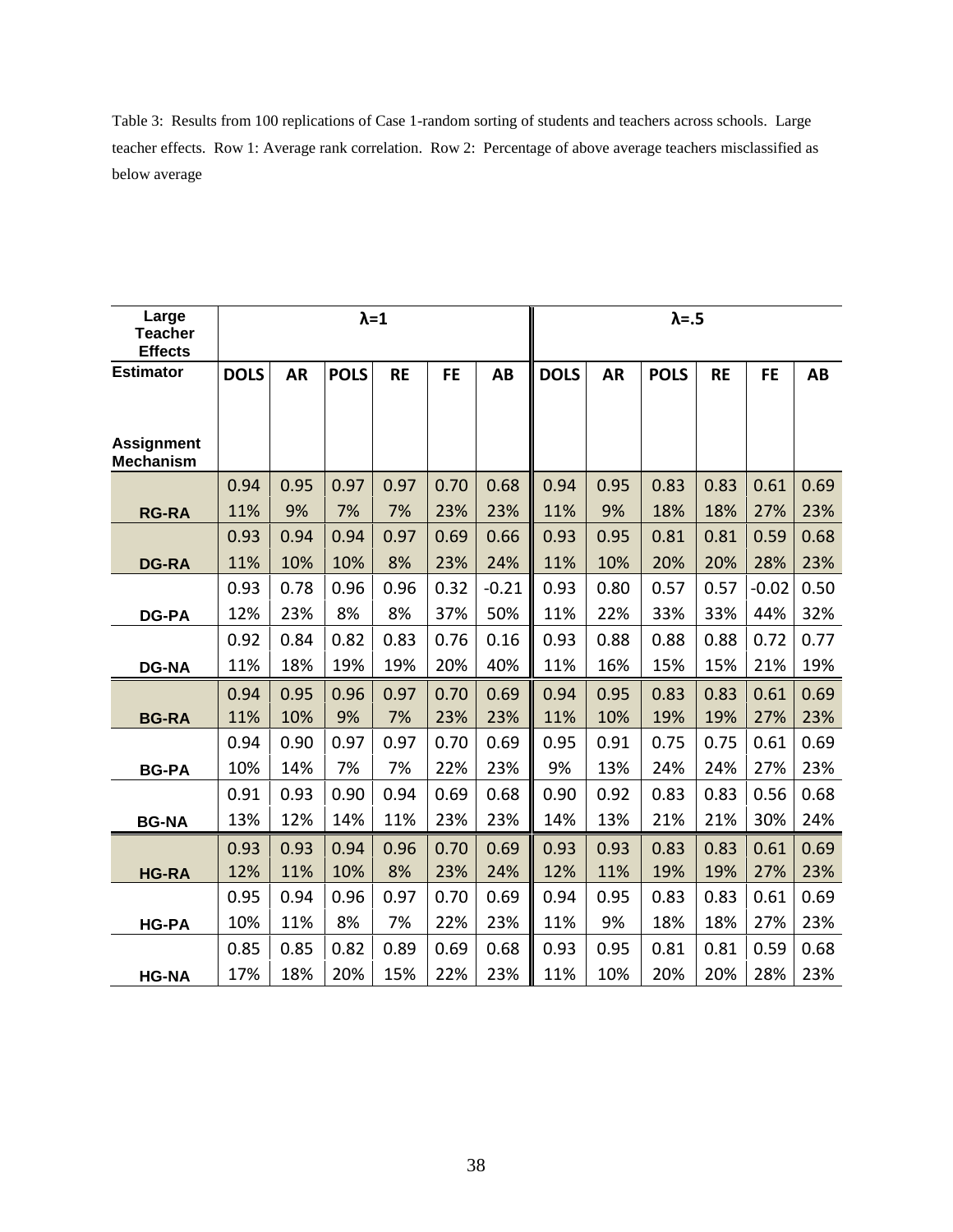

Figure 1. Small teacher effect (thick solid=perfect classification, solid=DOLS, dash=POLS, cross=RE, dot=FE, asterisk=AR)